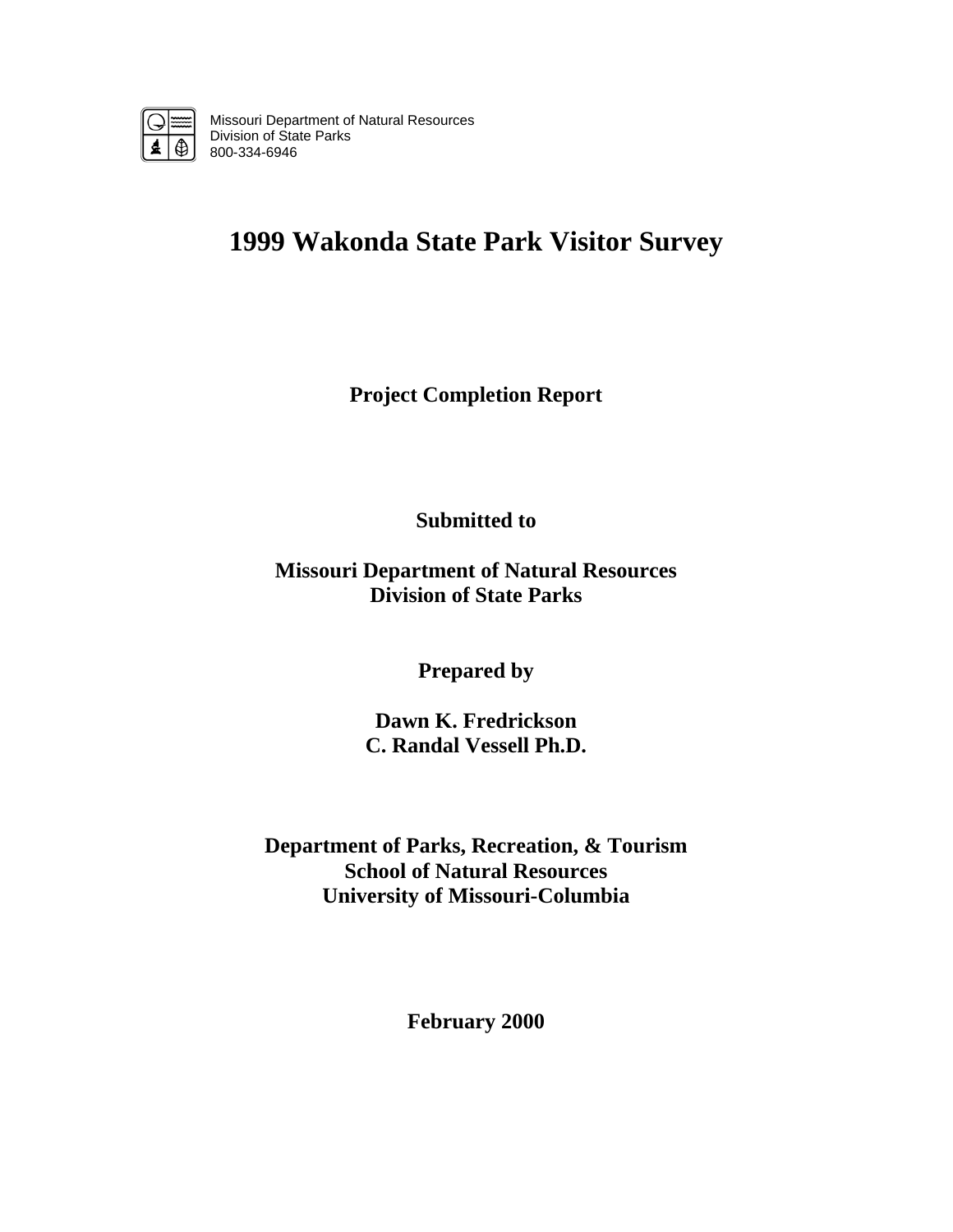# **Executive Summary**

The purpose of this study was to describe visitors' socio-demographic characteristics, patterns of use, and satisfaction with park facilities, programs and services at Wakonda State Park (WSP).

An on-site exit survey of adult visitors to WSP was conducted July, August, and September 1999. Two hundred twelve (212) surveys were collected, with an overall response rate of 58%. Results of the survey have a margin of error of plus or minus 7%. The following information summarizes the results of the study.

#### **Socio-demographic Characteristics**

- WSP visitors were comprised almost equally of males (53%) and females (47%), and the average age of the adult visitor to WSP was 43.
- Over half (55%) of the visitors reported a household income of between \$25,000 and \$50,000, and almost half (48%) reported having completed grade school or high school as the highest level of education completed.
- The majority (97%) of visitors were Caucasian. One percent (1%) was African American and 1% was Native American. Less than 1% (0.5%) of visitors reported being Hispanic and no visitors reported being of Asian ethnic origin.
- Five percent  $(5\%)$  of the visitors reported having a disability.
- Over half (52%) of the visitors were from out of state, with Illinois accounting for the majority (83%) of the out of state visitors.
- Almost three-fourths (73%) of the visitors lived within 50 miles of WSP.

### **Use-Patterns**

- The majority (90%) of visitors drove less than a day's drive (less than 150 miles) to visit WSP. Of those driving 150 miles or less, 66% lived within 25 miles of WSP, including almost twothirds of the Illinois visitors.
- About three-fourths (74%) of WSP visitors had visited the park before.
- WSP visitors had visited the park an average of 13 times in the past year.
- Two-thirds of the visitors were dayusers. Of the visitors staying overnight, 99% stayed in the campground at WSP. The average number of nights overnight visitors stayed was 2.4 nights.
- The majority of WSP visitors visited the park with family and/or friends.
- The most frequent recreation activities in which visitors participated were walking, fishing, picnicking, camping, swimming, and viewing wildlife.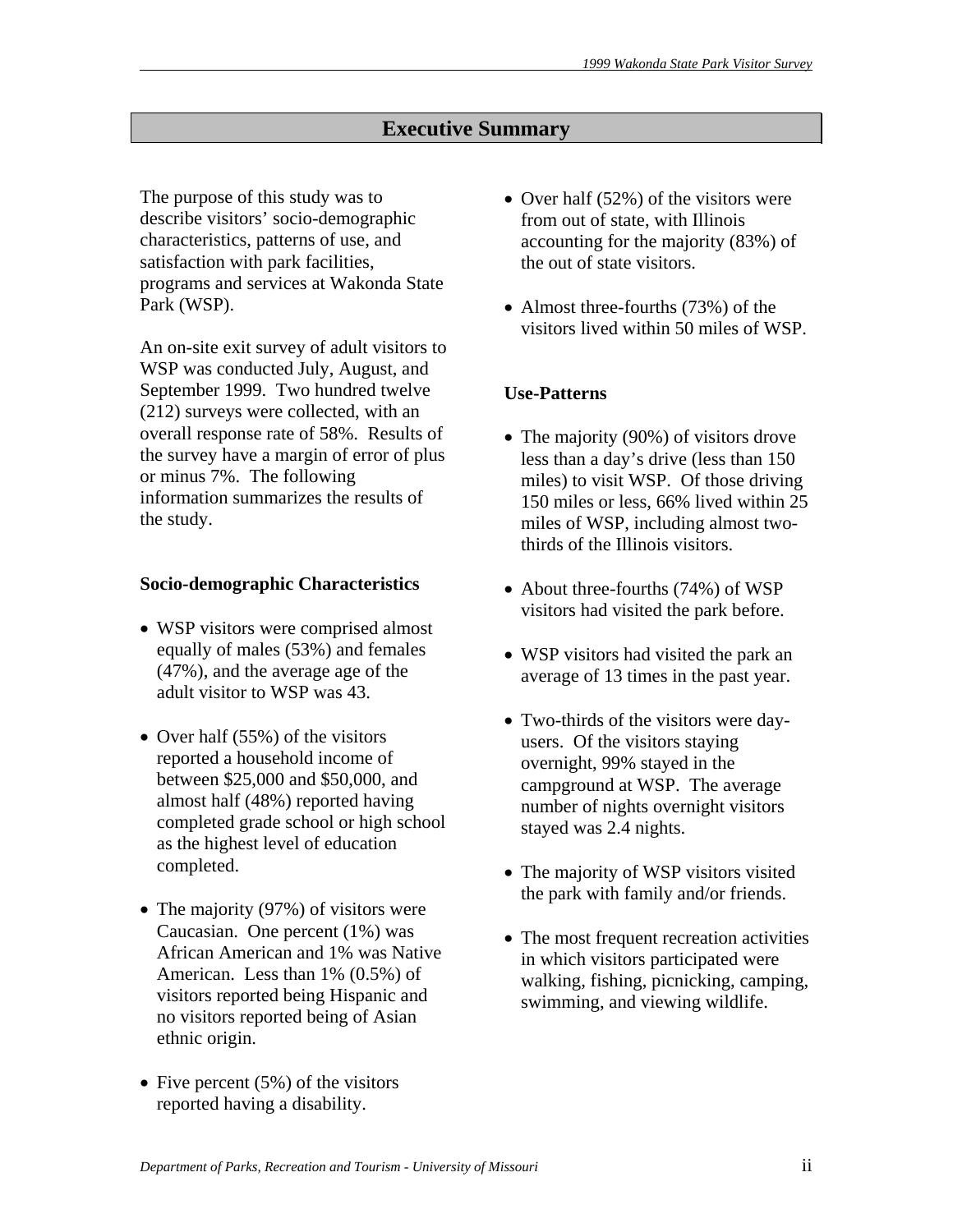# **Satisfaction and Other Measures**

- Ninety-nine percent (99%) of WSP visitors were either satisfied or very satisfied overall.
- Of the nine park features, the park signs and RV rentals were given the highest satisfaction ratings and the boat ramps were given the lowest satisfaction rating.
- Visitors gave higher performance ratings to the following park attributes: care of the natural resources and being free of litter and trash.
- Visitors gave lower performance ratings to the following park attributes: clean restrooms, disabled accessibility, being safe, and upkeep of park facilities.
- One-third (35%) of visitors to WSP felt some degree of crowding during their visit. Of those who felt crowded, the campground and swimming beach were where most felt crowded.
- Visitors who did not feel crowded had a significantly higher overall satisfaction compared to visitors who did feel crowded.
- Forty-one percent (41%) of the visitors at WSP did not give park safety an excellent rating.
- Of those visitors responding to the open-ended opportunity to express

their safety concerns (48% of those visitors not giving the park an excellent safety rating), a large percentage (26%) commented on the lack of lifeguards at the swimming beach.

- Although 38% of the visitors felt that nothing specific could increase their feeling of safety at WSP, 18% did indicate that increased lighting at WSP would increase their feeling of safety.
- Visitors who felt the park was safe were more satisfied overall, less crowded, gave higher satisfaction ratings to the nine park features, and gave higher performance ratings to all eight of the park attributes as well.
- A little over half (58%) of visitors reported that they would support the proposed reservation system.
- A slight majority (56%) of visitors reported they would support a "carry in and carry out" trash removal system.
- Twenty-eight percent (28%) of visitors provided additional comments and suggestions, the majority (34%) of which were positive comments about the park and staff.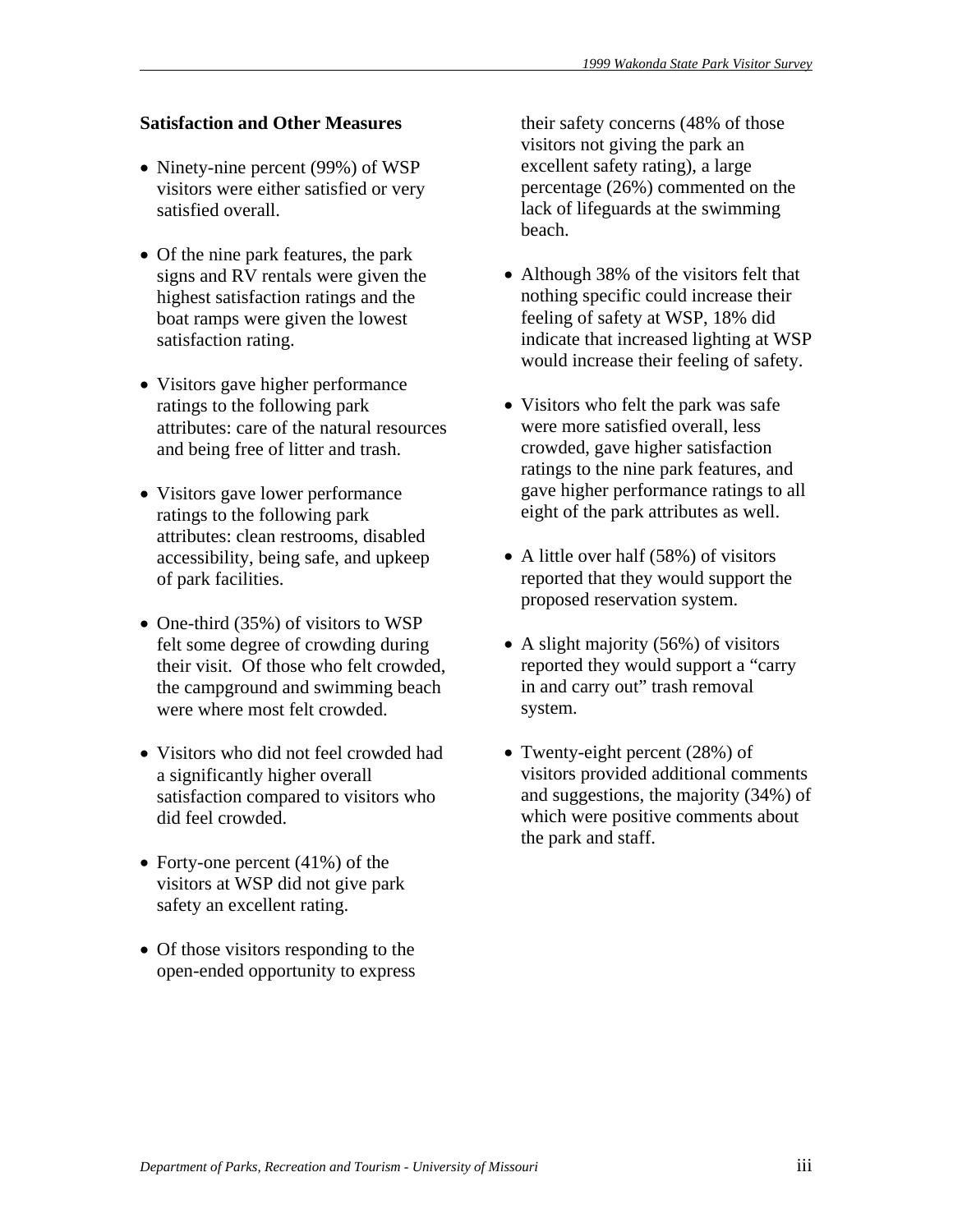# **Acknowledgements**

Conducting and successfully completing a study of this magnitude and complexity could not have been accomplished without the cooperation of many individuals. Almost 2,000 visitors to Missouri State Parks participated in the 1999 Missouri State Parks Visitor Survey. Over 200 visitors to Wakonda State Park voluntarily agreed to provide the information upon which this report is based. It is clear from their input that these visitors care very much for the recreation resources in the Missouri State Park System. Their efforts will provide invaluable input into the planning process and providing for more effective and responsive management of these resources.

Many other individuals provided assistance during the 1999 Missouri State Parks Visitor Survey, without whom the study would not have been a success. The following expressions of gratitude are in acknowledgement of their contributions. Special acknowledgement goes to the staff at Wakonda State Park for their willingness to accommodate the survey crew during the study period, and also for their assistance during sampling. Many thanks also go to the research assistants who assisted in data collection and the students at the University of Missouri who assisted in computer data entry of the questionnaires. They are: Tucker Fredrickson, Dennis Stevenson, Debra Stevenson, Amy Mahon, Chis Thoele, and Laura Marsch.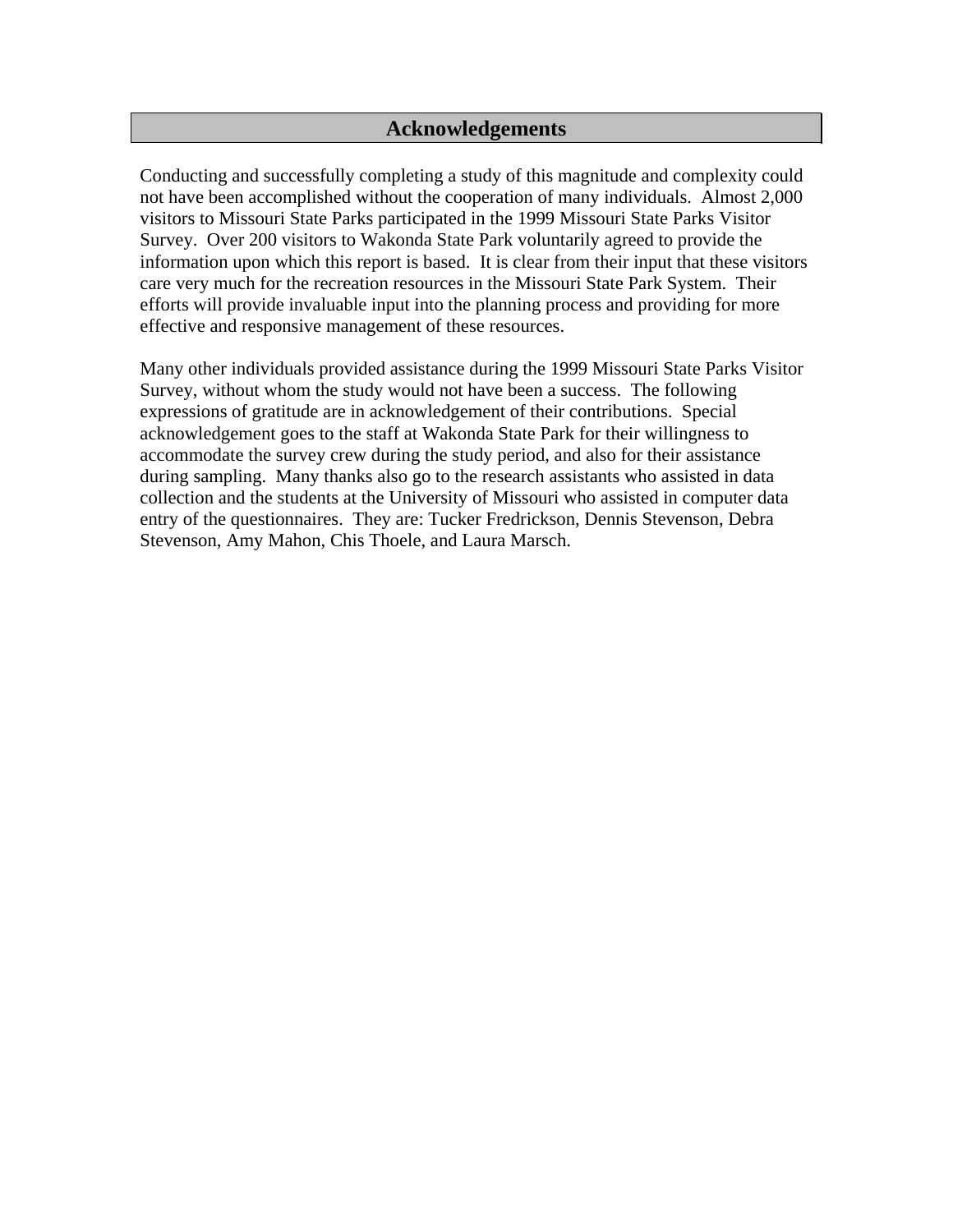# **Table of Contents**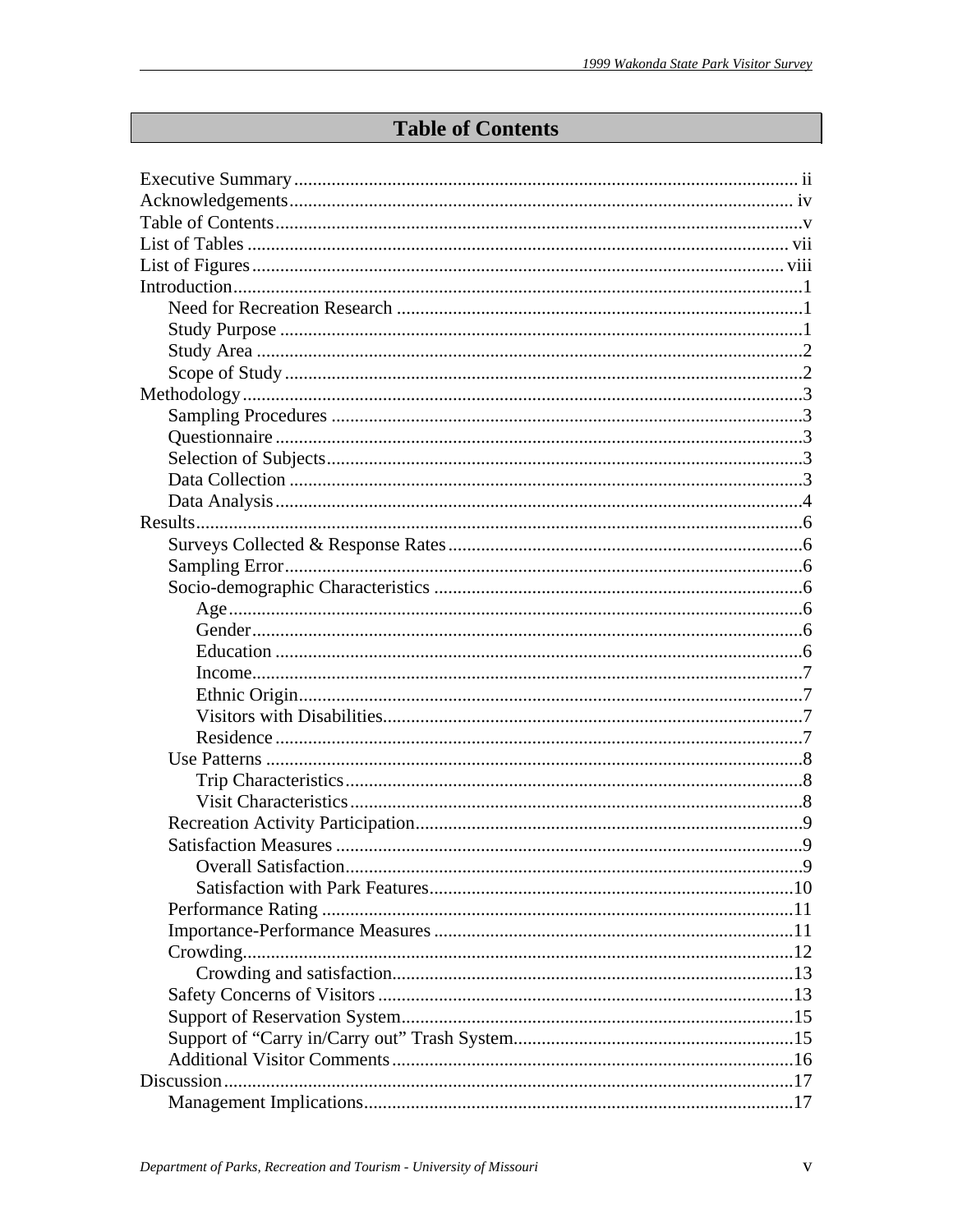| Methodology Recommendations and Considerations for WSP and Other Parks20 |  |
|--------------------------------------------------------------------------|--|
|                                                                          |  |
|                                                                          |  |
|                                                                          |  |
|                                                                          |  |
|                                                                          |  |
|                                                                          |  |
|                                                                          |  |
|                                                                          |  |
|                                                                          |  |
|                                                                          |  |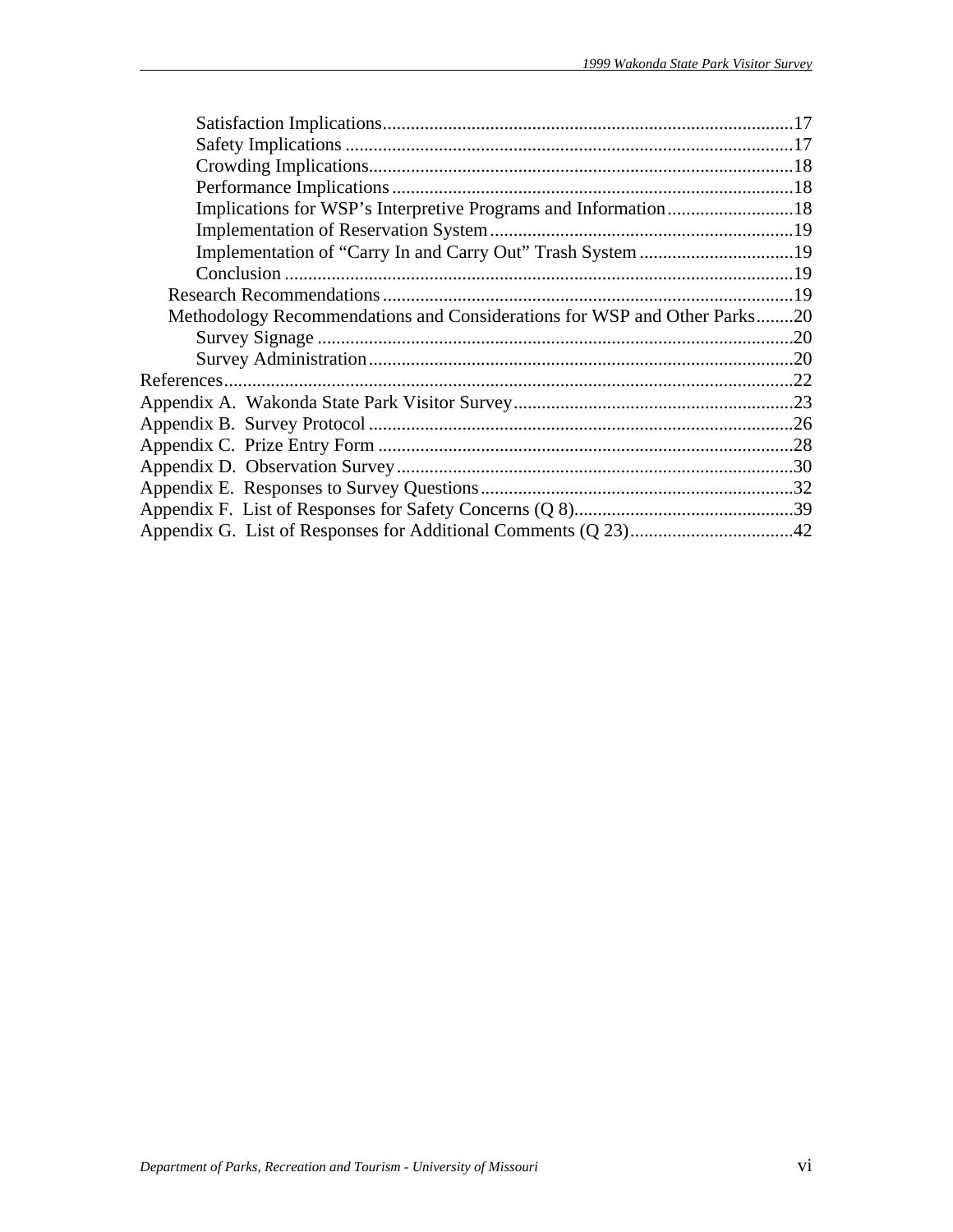# **List of Tables**

| Table 2. Mean Performance and Importance Scores for Park Attributes 11        |  |
|-------------------------------------------------------------------------------|--|
| Table 3. Locations Where WSP Visitors Felt Crowded During Their Visit         |  |
| Table 4. Locations Where Visitors Felt More Lighting Would Increase Safety 14 |  |
| Table 5. Frequency and Percentage of Comments and Suggestions from            |  |
|                                                                               |  |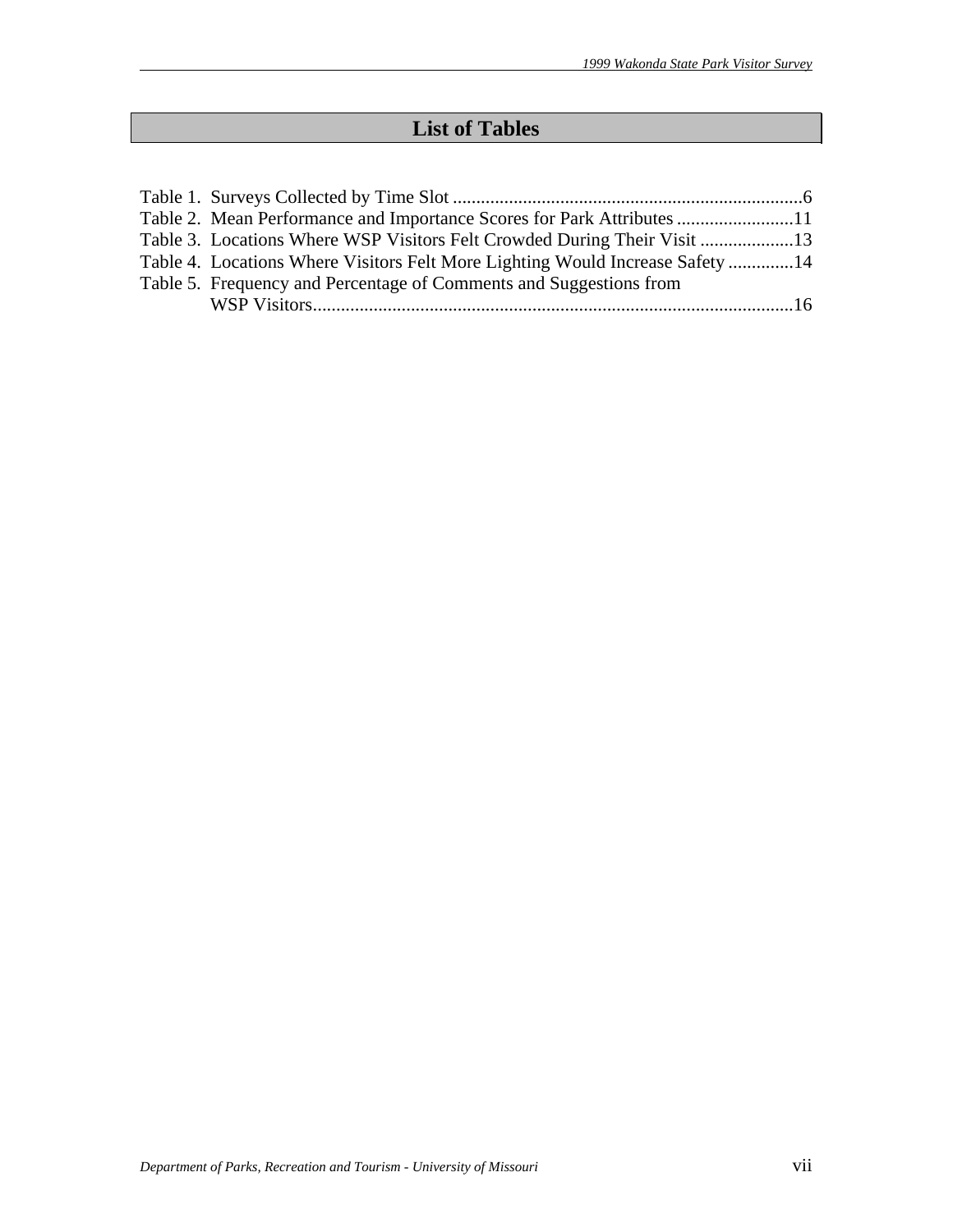# **List of Figures**

| Figure 8. Comparison of Support of Reservation System Between Campers       |  |
|-----------------------------------------------------------------------------|--|
|                                                                             |  |
|                                                                             |  |
|                                                                             |  |
| Figure 11. Levels of Crowding and Satisfaction Ratings by Safety Concerns17 |  |
| Figure 12. Overall Satisfaction is Lower For Those Who Felt Crowded18       |  |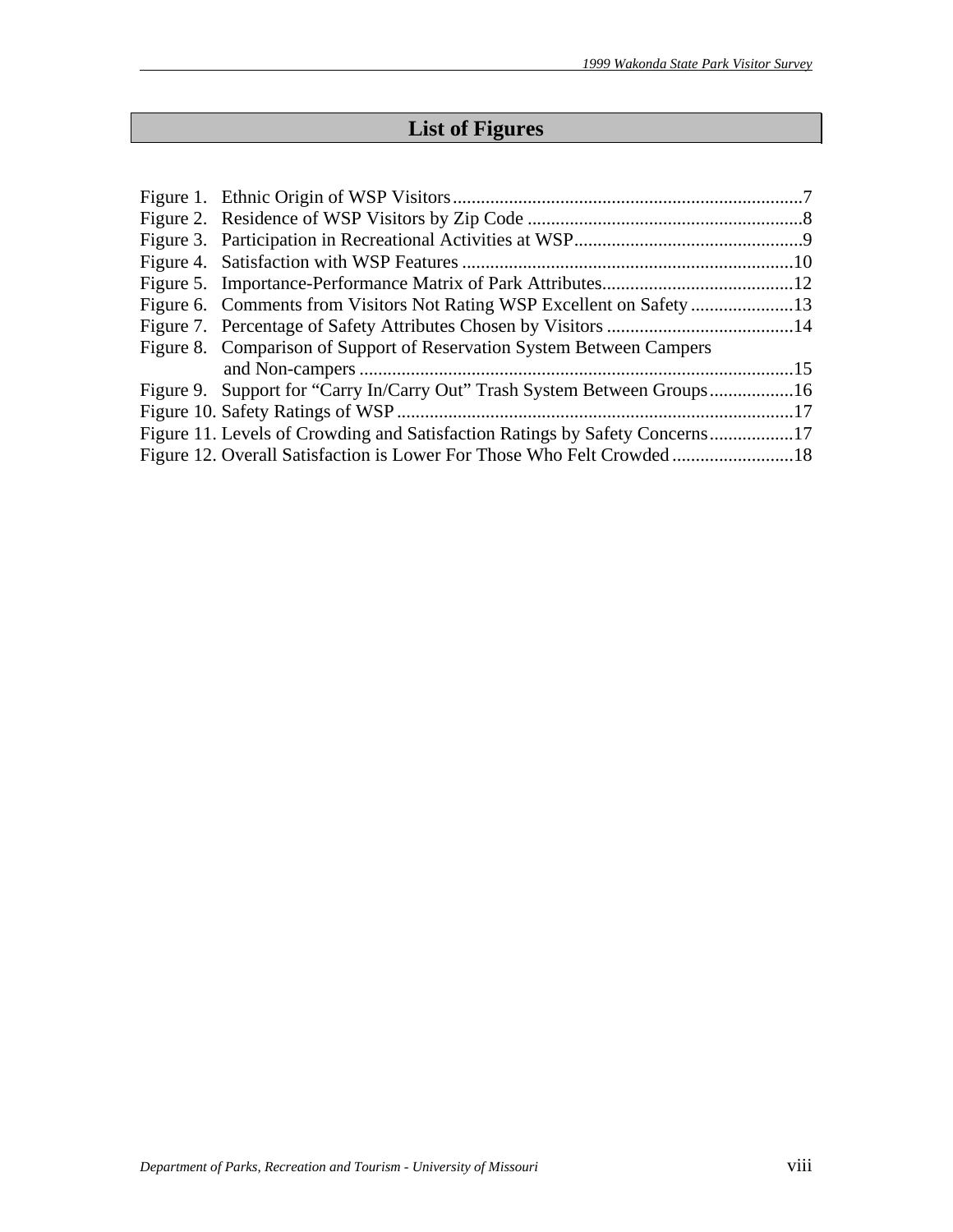# **Introduction**

### **NEED FOR RECREATION RESEARCH**

In 1939, 15 years after Missouri obtained its first state park, 70,000 visitors were recorded visiting Missouri's state parks (Masek, 1974). Today, the increase in demand for outdoor recreation experiences has given rise to over 16 million visitors who, each year, visit the 80 parks and historic sites in Missouri's state park system (Holst & Simms, 1996). Along with this increase in demand for outdoor recreation experiences are other highly significant changes in outdoor recreation. Some of these changes include a change in the nature of vacations with a trend toward shorter, more frequent excursions; an increasing diversity of participation patterns across groups; an increase in more passive activities appropriate for an aging population; an increased concern for the health of the environment; and a realization of the positive contributions the physical environment has on the quality of one's life (Driver, Dustin, Baltic, Elsner, & Peterson, 1996; Tarrant, Bright, Smith, & Cordell, 1999).

Societal factors responsible for these changes in the way Americans recreate in the outdoors include an aging population; a perceived decline in leisure time and a faster pace of life; geographically uneven population growth; increasing immigration; changes in family structures, particularly an increase in single-parent families; increasing levels of education; a growth in minority populations; and an increasing focus on quality "lifestyle management" (Driver et al., 1996;

Tarrant et al, 1999). These factors and their subsequent changes in outdoor recreation participation have important implications for recreation resource managers, who are now faced with recreation resource concerns that are "…people issues and not resource issues alone (McLellan & Siehl, 1988)." This growing social complexity combined with the changes it has created in outdoor recreation participation have given rise to the need for research exploring why and how people recreate in the outdoors as well as how these individuals evaluate the various aspects of their outdoor recreation experiences.

#### **STUDY PURPOSE**

Visitor satisfaction tends to be a primary goal of natural resource recreation managers (Peine, Jones, English, & Wallace, 1999) and has been defined as the principal measure of quality in outdoor recreation (Manning, 1986). Visitor satisfaction, however, can be difficult to define because individual visitors are unique. Each visitor may have different characteristics, cultural values, preferences, attitudes, and experiences that influence their perceptions of quality and satisfaction (Manning, 1986).

Because of these differences in visitors, a general "overall satisfaction" question alone could not adequately evaluate the quality of visitors' experiences when they visit Missouri's state parks and historic sites. For this reason, it is necessary to gather additional information about visitor satisfaction through questions regarding: a) visitors'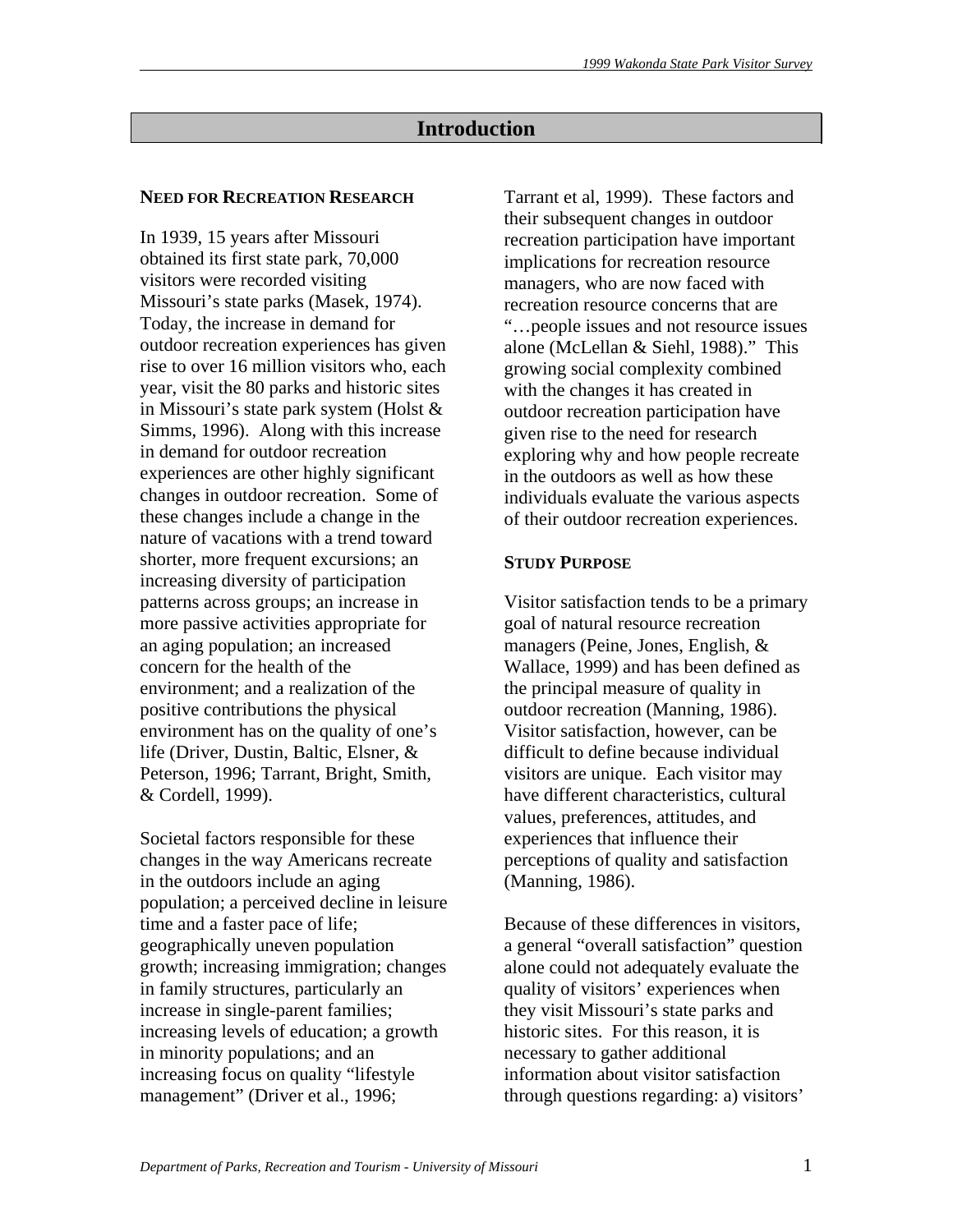socio-demographic characteristics; b) visitors' satisfaction with programs, services and facilities; c) visitors' perceptions of safety; and d) visitors' perceptions of crowding. Thus, the purpose of this study is to gain information, through these and other questions, about the use patterns, sociodemographic characteristics, and satisfaction with park programs, facilities, and services, of visitors to ten of Missouri's state parks.

This report examines the results of the visitor survey conducted at Wakonda State Park (WSP), one of the ten parks included in the 1999 Missouri State Parks Visitor Survey. Objectives specific to this report include:

- 1. Describing the use patterns of visitors to WSP during July, August, and September 1999.
- 2. Describing the socio-demographic characteristics of visitors to WSP.
- 3. Determining if there are differences in select groups' ratings of park attributes, satisfaction with park features, overall satisfaction, and perceptions of crowding.
- 4. Determining any differences in select characteristics of visitors who rated park safety high and those who did not.
- 5. Gaining information about selected park-specific issues.

# **STUDY AREA**

Located in northeast Lewis County, Wakonda State Park lies along side the Mississippi River just west of the Illinois border. The park offers many different recreational opportunities, with its several lakes, sand prairies, and large sandy beach. Recreationists are able to fish, bird watch, boat, camp, picnic, swim, and participate in a variety of beach sports. Wakonda also offers some unique amenities not typical of most other state parks, including boat and canoe rentals, a food concession, and RV rentals.



*Prairie at Wakonda State Park* 

# **SCOPE OF STUDY**

The population of the visitor study at WSP consisted of WSP visitors who were 18 years of age or older (adults), and who visited during the study period of July, August, and September 1999.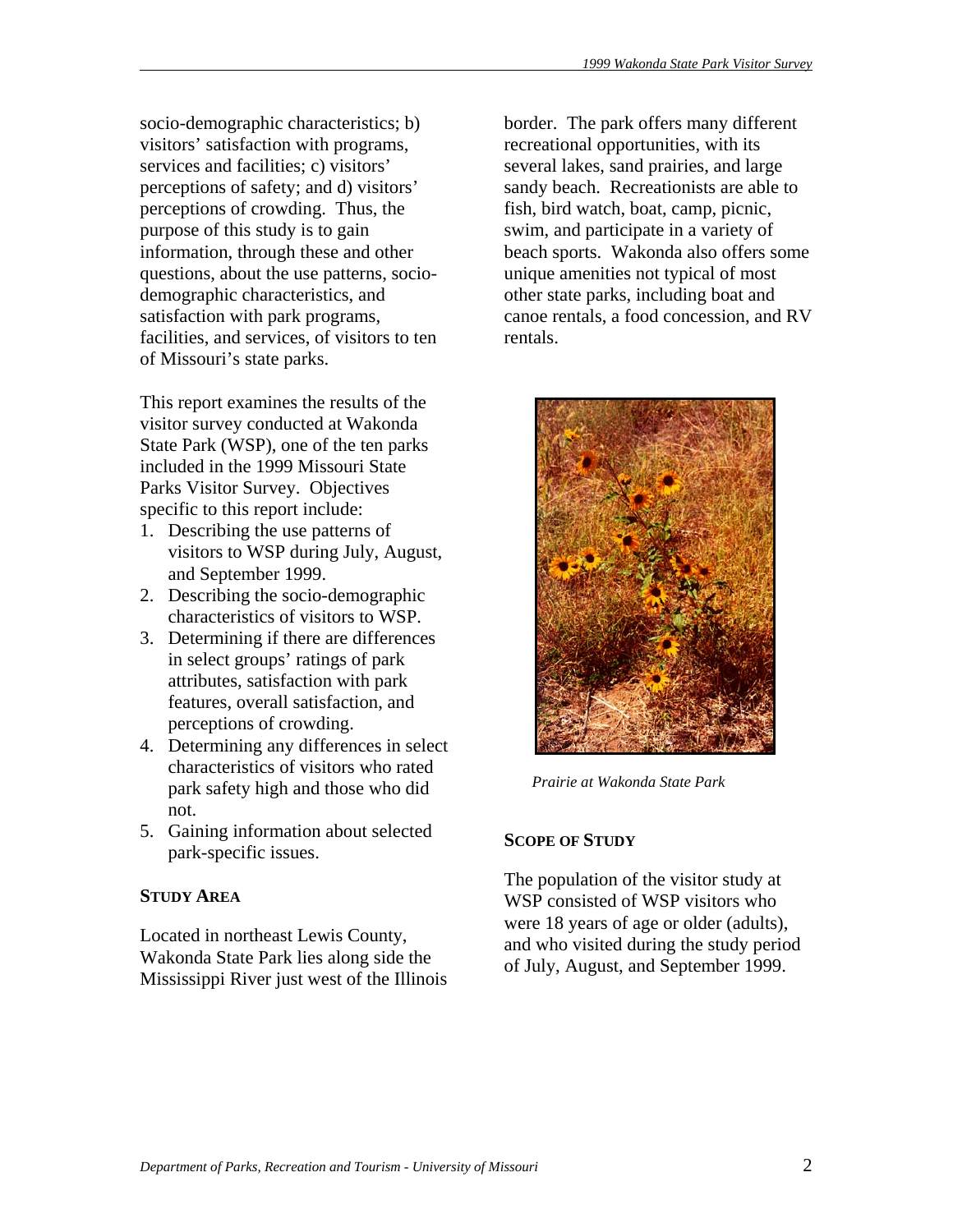# **Methodology**

# **SAMPLING PROCEDURES**

A 95% confidence interval was chosen with a plus or minus 5% margin of error. Based upon 1998 visitation data for July, August, and September at WSP, it was estimated that approximately 62,000 visitors would visit WSP during the period between July 1 and September 30, 1999 (DNR, 1998). Therefore, with a 95% confidence interval and a plus or minus 5% margin of error, a sample size of 398 visitors was required (Folz, 1996). A random sample of adult visitors (18 years of age and older) who visited WSP during the study period were the respondents for this study.

To ensure that visitors leaving WSP during various times of the day would have equal opportunity for being surveyed, three time slots were chosen for surveying. The three time slots were as follows: Time Slot  $1 = 8:00$  a.m. -12:00 p.m., Time Slot  $2 = 12:00$  p.m. -4:00 p.m., and Time Slot  $3 = 4:00$  p.m. -8 p.m. A time slot was randomly chosen and assigned to the first of the scheduled survey dates. Thereafter, time slots were assigned in ranking order based upon the first time slot.

# **QUESTIONNAIRE**

The questionnaire used in this study was based on the questionnaire developed by Fink (1997) for the Meramec State Park Visitor Survey. A copy of the questionnaire for this study is provided in Appendix A.

### **SELECTION OF SUBJECTS**

The survey of visitors at WSP was administered on-site, to eliminate the non-response bias of a mail-back survey. An exit survey of visitors leaving the park was conducted through a sample of every vehicle exiting the park.

# **DATA COLLECTION**

The surveyor wore a state park t-shirt and was stationed near the contact station at the park. At the survey station, a "Visitor Survey" sign was used to inform visitors of the survey. During the selected time slot, the surveyor stopped every vehicle and asked every visitor who was 18 years of age and older to voluntarily complete the questionnaire, unless he or she had previously filled one out.



*Survey Station at Wakonda State Park* 

To increase participation rates, respondents were given the opportunity to enter their name and address into a drawing for a prize package and were assured that their responses to the survey questions were anonymous and would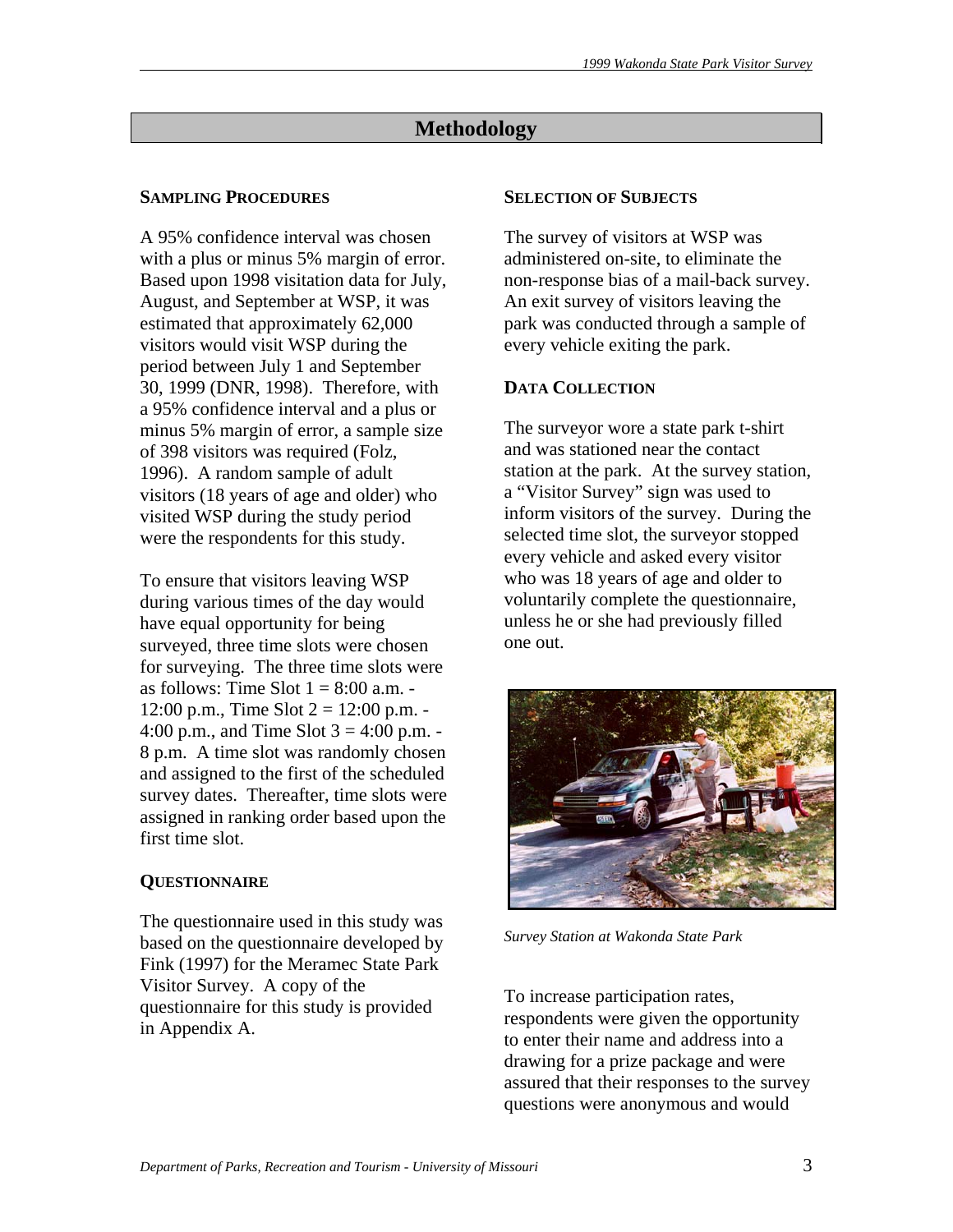not be attached to their prize entry form. Willing participants were then given a pencil and a clipboard with the questionnaire and prize entry form attached. Once respondents were finished, the surveyor collected the completed forms, clipboards, and pencils. Survey protocol is given in Appendix B and a copy of the prize entry form is provided in Appendix C.

An observation survey was also conducted to obtain additional information about: date, day, time slot, and weather conditions of the survey day; the number of adults and children in each vehicle; and the number of individuals asked to fill out the questionnaire, whether they were respondents, non-respondents, or had already participated in the survey. This number was used to calculate response rate, by dividing the number of surveys collected by the number of adult visitors asked to complete a questionnaire. A copy of the observation survey form is provided in Appendix D.

# **DATA ANALYSIS**

The data obtained for the WSP study was analyzed with the Statistical Packages for the Social Sciences (SPSS) (SPSS, 1996).

Frequency distributions and percentages of responses to the survey questions and the observation data were determined. The responses to the open-ended questions were listed as well as grouped into categories for frequency and percentage calculations. The number of surveys completed by weekday versus weekend and by time slot was also determined.

Comparisons using independent sample t-tests for each group were also made to determine any statistically significant differences  $(p<.05)$  in the following selected groups' satisfaction with park features (question 6), ratings of park attributes (question 7), overall satisfaction (question 13), and perceptions of crowding (question 14). The selected groups include:

- 1. First time visitors versus repeat visitors (question 1).
- 2. Campers versus non-campers (question 3). Non-campers include both day-users and the overnight visitors who did not stay overnight in the campground at WSP.
- 3. Weekend visitors versus weekday visitors. Weekend visitors were surveyed on Saturday and Sunday, weekday visitors were surveyed Monday through Friday.

Other comparisons were made using independent sample t-tests to determine any statistically significant differences in visitors who rated the park as excellent on being safe versus visitors who rated the park as good, fair, or poor on being safe, for the following categories:

- 1. First time versus repeat visitors.
- 2. Campers versus non-campers.
- 3. Weekend versus weekday visitors.

Differences between visitors who rated the park as excellent on being safe versus those who did not were also compared on the following questions: differences in socio-demographic characteristics, perceptions of crowding, measures of satisfaction with park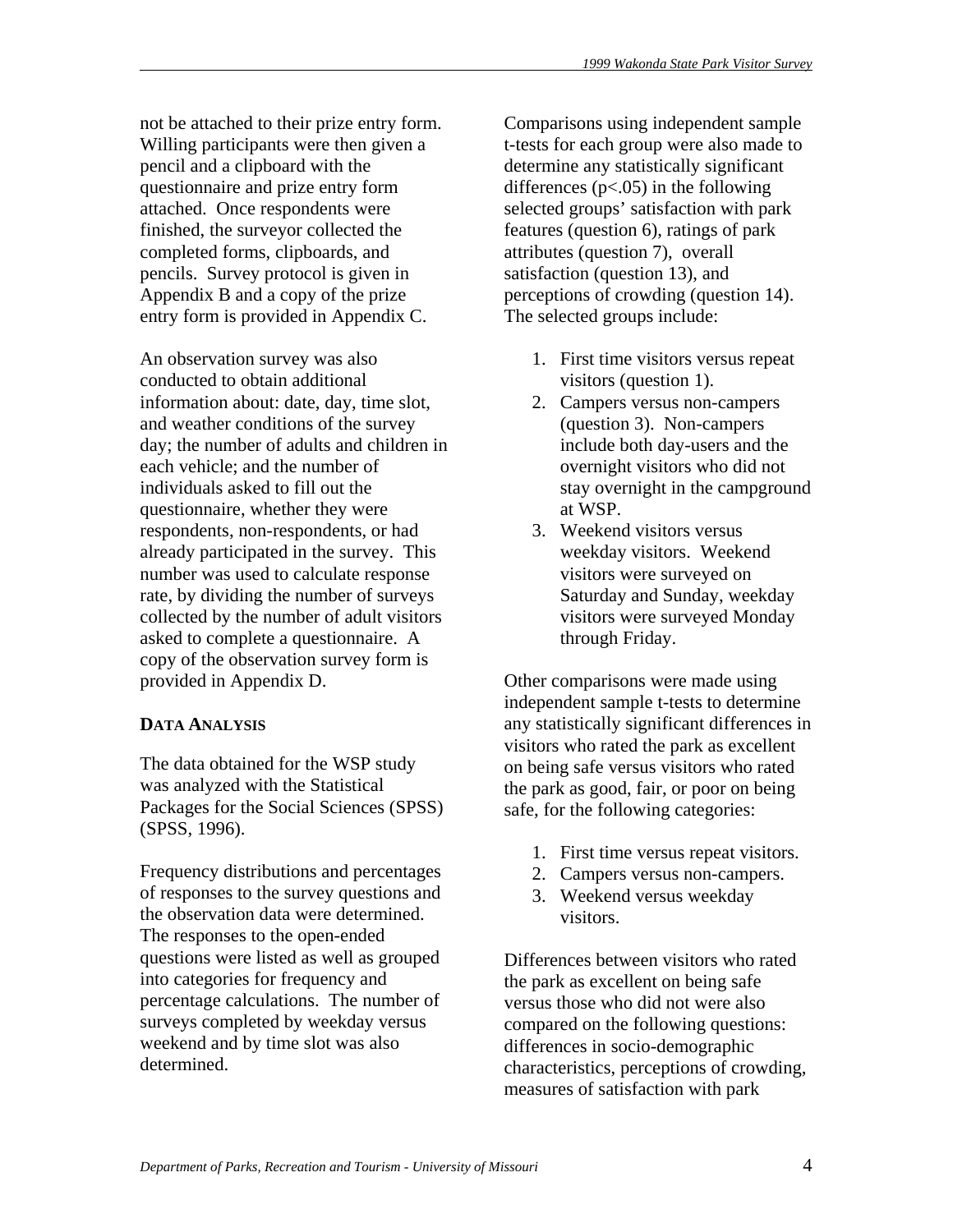features, measures of performance of park attributes, and overall satisfaction. Chi-square tests were conducted comparing responses between select groups regarding support for a reservation system and support for a "carry in and carry out" trash system. The selected groups include:

- 1. First time versus repeat visitors.
- 2. Campers versus non-campers.
- 3. Weekend versus weekday visitors.

Additional comparisons include:

- 1. Multiple linear regression analyses to determine which of the satisfaction variables and which of the performance variables most accounted for variation in overall satisfaction.
- 2. An independent sample t-test comparing overall satisfaction between visitors who felt some degree of crowding and those who were not at all crowded during their visit.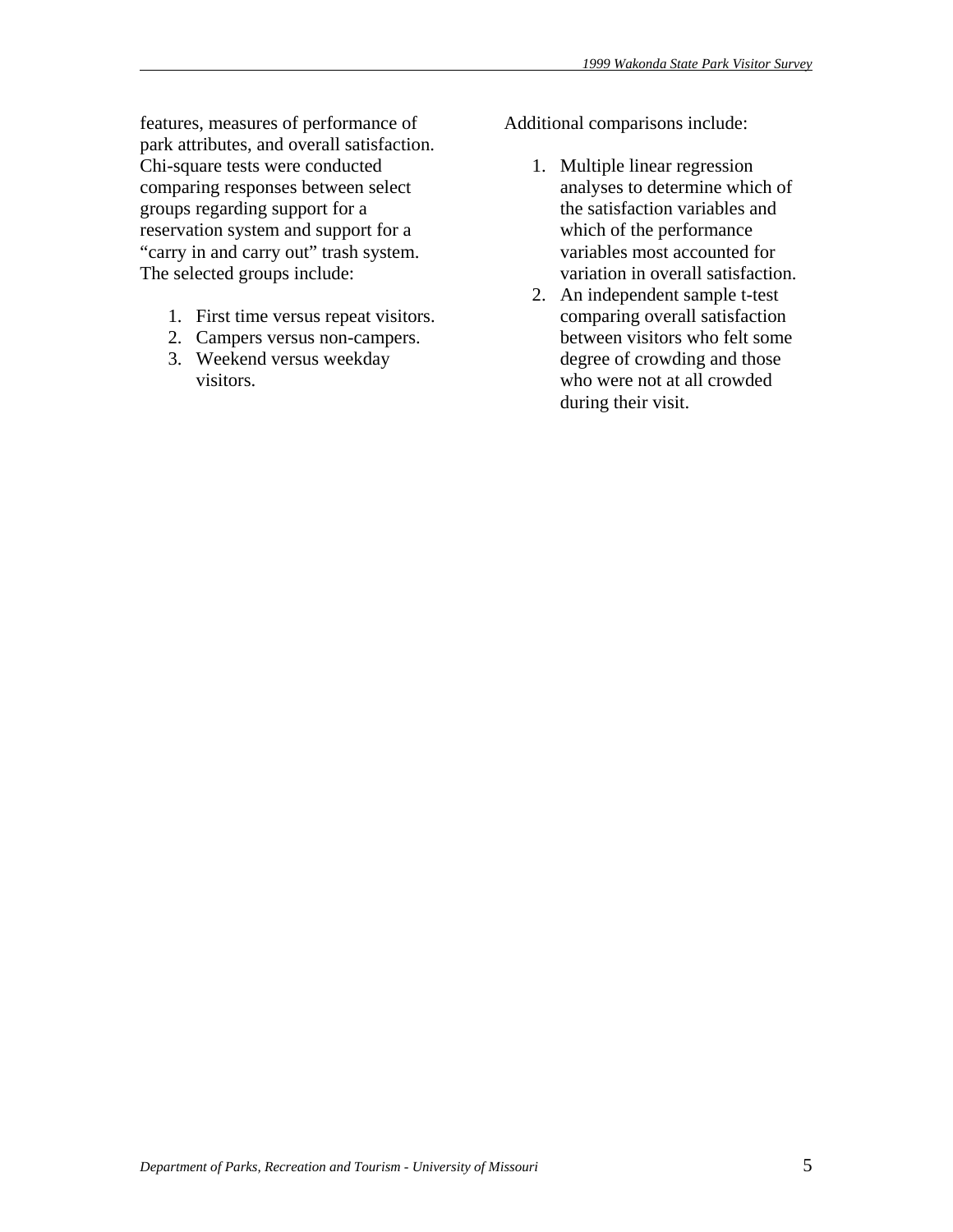### **Results**

This section describes the results of the Wakonda State Park Visitor Survey. For the percentages of responses to each survey question, see Appendix E. The number of individuals responding to each question is represented as "n=."

#### **SURVEYS COLLECTED & RESPONSE RATES**

A total of 212 surveys were collected at WSP during the time period of July, August, and September 1999. Table 1 shows surveys collected by time slot. Of the 212 surveys collected, 145 (68.4%) were collected on weekends (Saturday and Sunday) and 67 (31.6%) were collected on weekdays (Monday through Friday). The overall response rate was 58%.

#### **SAMPLING ERROR**

With a sample size of 212 and a confidence interval of 95%, the margin of error increases from plus or minus 5% to plus or minus 7%. For this study, there is a 95% certainty that the true results of the study fall within plus or minus 7% of the findings. For example, from the results that 47.2% of the visitors to WSP during the study period were female, it can be stated that between 40.2% and 54.2% of the WSP visitors were female.

#### **SOCIO-DEMOGRAPHIC CHARACTERISTICS**

#### *Age*

The average age of adult visitors to WSP was 43.2. When grouped into four age categories, 29.3% of the adult visitors were between the ages of 18-34, 46.5% were between the ages of 35-54, 14.6% were between the ages of 55-64, and 9.6% were 65 or over.

#### *Gender*

Visitors to WSP were almost equally male and female. Male visitors comprised 52.8% of all visitors, and female visitors comprised 47.2% of all visitors.

#### *Education*

The majority (48%) of the visitors to WSP indicated they had completed grade school or high school as the highest level of education completed. One-third (35.3%) indicated having completed vocational school or some college, while 16.7% indicated having completed a four-year college degree or post-graduate education.

| <b>Time Slot</b>       | <b>Frequency</b> | <b>Percent</b> |
|------------------------|------------------|----------------|
| 1. 8 a.m. $-12$ p.m.   |                  | 31.6%          |
| 2. $12$ p.m. $-4$ p.m. |                  | 36.3%          |
| 3. $4 p.m. - 8 p.m.$   |                  | 32.1%          |
| Total                  |                  | 100 0%         |

*Table 1. Surveys Collected by Time Slot*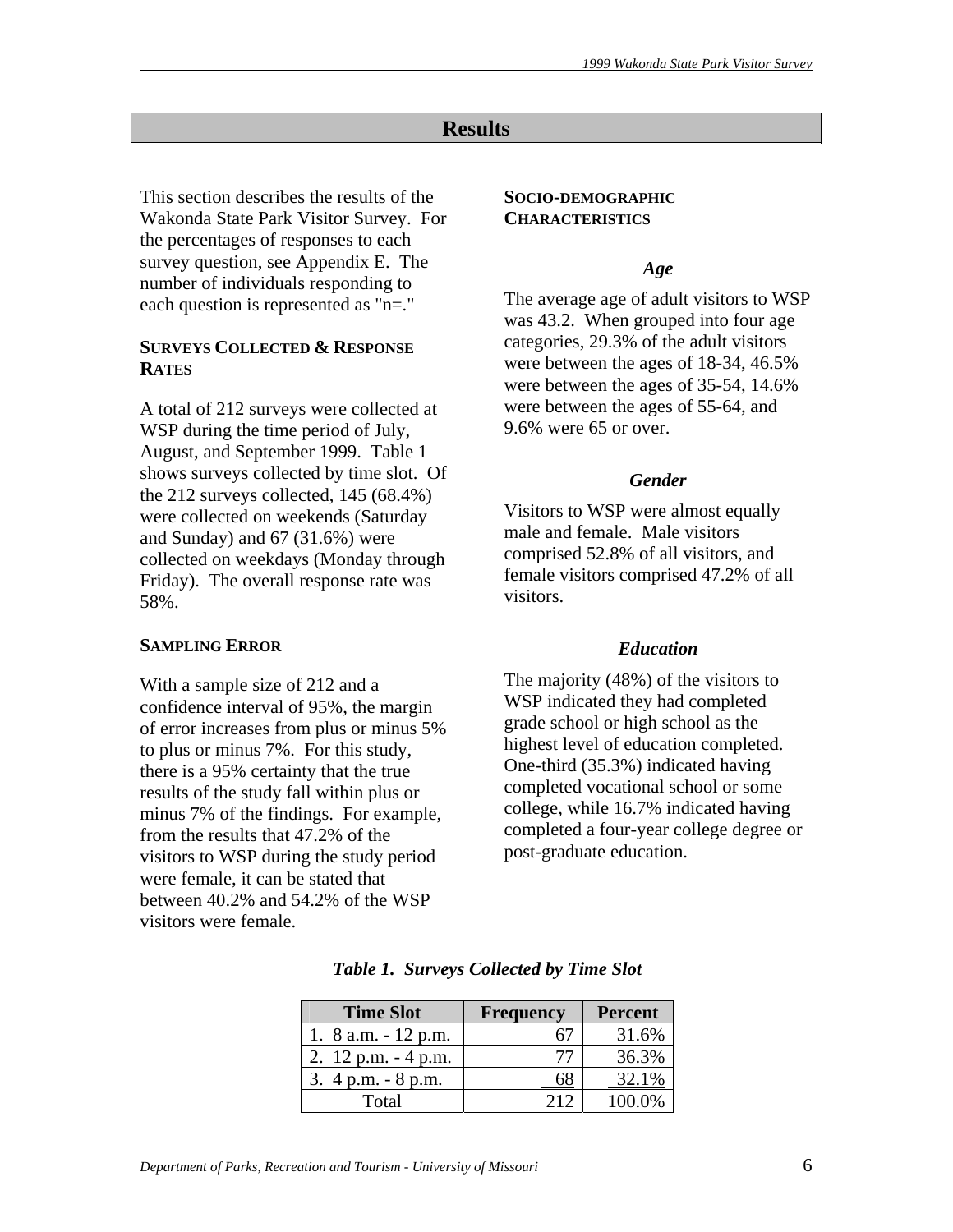#### *Income*

Over half (55.4%) of the visitors to WSP reported they had an annual household income of between \$25,000 and \$50,000. Over one-fifth (23.9%) of visitors had an income of less than \$25,000. Less than 20% (16.3%) of visitors had an income of between \$50,001 and \$75,000, and less than 5% (4.3%) had a household income of over \$75,000.

#### *Ethnic Origin*

Figure 1 indicates the ethnic origin of WSP visitors. The vast majority (97%) of visitors was Caucasian. One percent (1%) of visitors were African American, and 1% of visitors reported being of Native American descent. Less than one percent (0.5%) of visitors reported being Hispanic, and less than one percent (0.5%) of visitors reported being of an "other" ethnic origin. There were no visitors who reported being of Asian origin.

### *Visitors with Disabilities*

Five percent (5.1%) of the visitors to WSP reported having some type of disability that substantially limited one or more life activities or that required special accommodations. Most of the disabilities reported were mobilityimpairing disabilities, but other disabilities included heart and kidney disease.

#### *Residence*

Over half (52%) of WSP visitors were from out of state. Missouri accounted for 48% of all visitors, Illinois for 43% of all visitors, and Iowa for 4.5%. One visitor was from Germany. Almost three-fourths (73%) of the visitors to WSP lived within 50 miles of the park. Figure 2 shows the residence of visitors by zip code.



# *Figure 1. Ethnic Origin of WSP visitors.*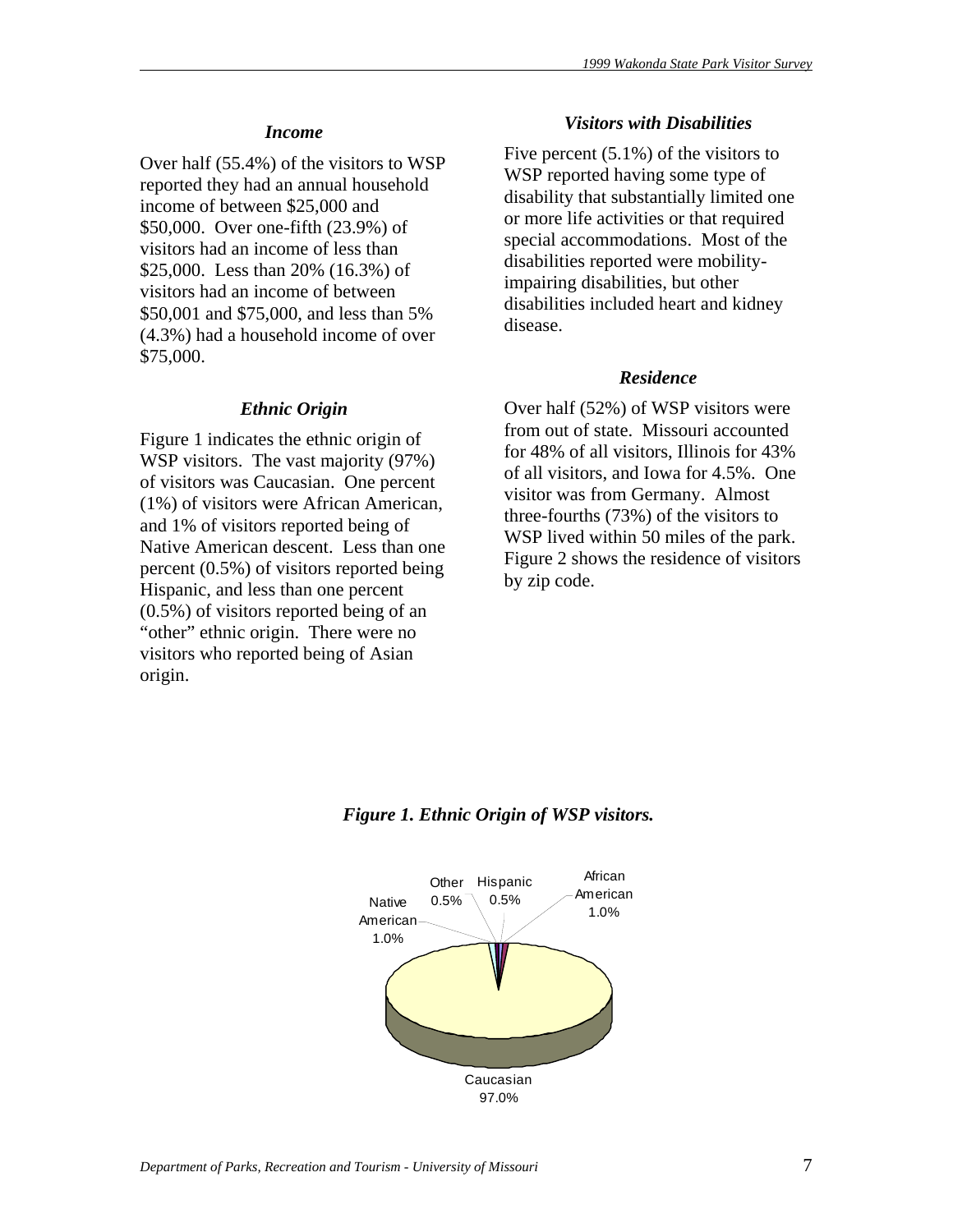

*Figure 2. Residence of WSP Visitors by Zip Code* 

### **USE PATTERNS**

### *Trip Characteristics*

The majority (90%) of visitors to WSP traveled less than a day's drive to visit the park (a day's drive is defined as 150 miles or less, not exceeding 300 miles round trip). Of those traveling less than a day's drive, 65.6% lived within 25 miles of the park, including most (60.2%) of the Illinois visitors. Eighty percent (80.2%) of the Illinois visitors came from Quincy. Within Missouri, 13.5% came from the St. Louis region, 22.9% came from the Hannibal/Palmyra area, and 33.3% lived in the Canton/La Grange area.

Almost three-fourths (70.3%) of visitors either drove cars, vans, jeeps, or sport

utility vehicles. Less than one-third (27.4%) drove pickup trucks. Almost two percent (1.7%) of visitors drove RVs, and less than one percent (0.7%) drove motorcycles. Nine percent (9.1%) of the vehicles towed some type of trailer. The average number of axles per vehicle was 2.1, the average number of adults per vehicle was 1.6, and the average number of children per vehicle was 1.8.

### *Visit Characteristics*

About three-fourths (74%) of the visitors to WSP were repeat visitors, with 26% of the visitors being first time visitors. The average number of times all visitors reported visiting WSP within the past year was 12.7 times.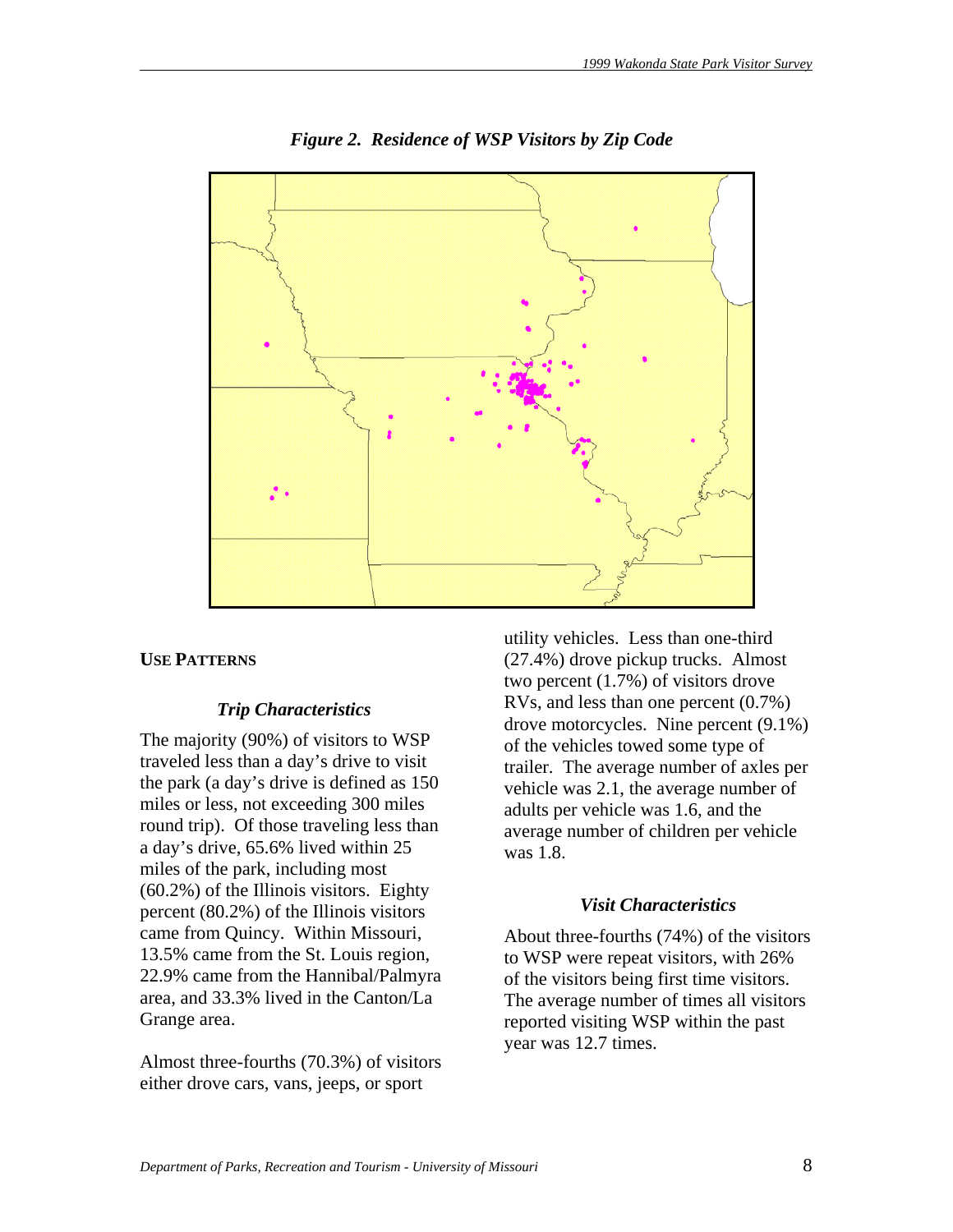Most of the visitors (62.1%) to WSP during the study period indicated that they were day-users, with 37.9% indicating that they were staying overnight. Of those staying overnight during their visit, most (98.8%) stayed in the campground at WSP. Of those camping in the campground at WSP, 52.7% reported camping in a personal RV, trailer, or van conversion, 28.4% reported camping in an RV rental, and 18.9% reported camping in a tent.

Of those reporting overnight stays, 32.9% stayed one night, 31.4% stayed two nights, 21.4% stayed three, and 14.3% stayed four or more nights. The average stay for overnight visitors was 2.4 nights. The median number of nights was 2, indicating that half of the overnight visitors stayed less than two nights and half of the overnight visitors stayed more than two nights. The highest percentage of visitors stayed one night.

Forty-six percent (46.4%) of the visitors to WSP visited the park with family. Seventeen percent (16.9%) visited with family and friends, while 12.6% visited with friends, and 22.4% visited the park alone. Less than two percent (1.6%) of visitors indicated visiting the park with a club or organized group.

### **RECREATION ACTIVITY PARTICIPATION**

Respondents to the survey were asked what activities they participated in during their visit to WSP. Figure 3 shows the percentage of visitor participation in the six highest activities. Walking was the highest reported (24.5%), fishing was second (24.3%), and picnicking was third (22.1%).

Camping (21.3%), swimming (18.8%), and viewing wildlife (15.5%) were next.

# *Figure 3. Participation in Recreational Activities at WSP*



WSP visitors reported engaging in other activities, including bird watching (9.3%), viewing nature (7.1%), boating  $(6.5\%)$ , innertube rental  $(3.5\%)$ , boat rental (2.7%), canoeing (2.5%), canoe rental (1.4%), attending an interpretive program (1.1%), and attending a special event (0.5%). Only 5.7% of visitors reported engaging in an "other" activity, including driving through the park and sightseeing, bicycling, and playing at the playground.

### **SATISFACTION MEASURES**

# *Overall Satisfaction*

When asked about their overall satisfaction with their visit, only one percent (1.0%) of visitors reported being dissatisfied or very dissatisfied with their visit. Ninety-nine percent (99%) of WSP visitors were either satisfied or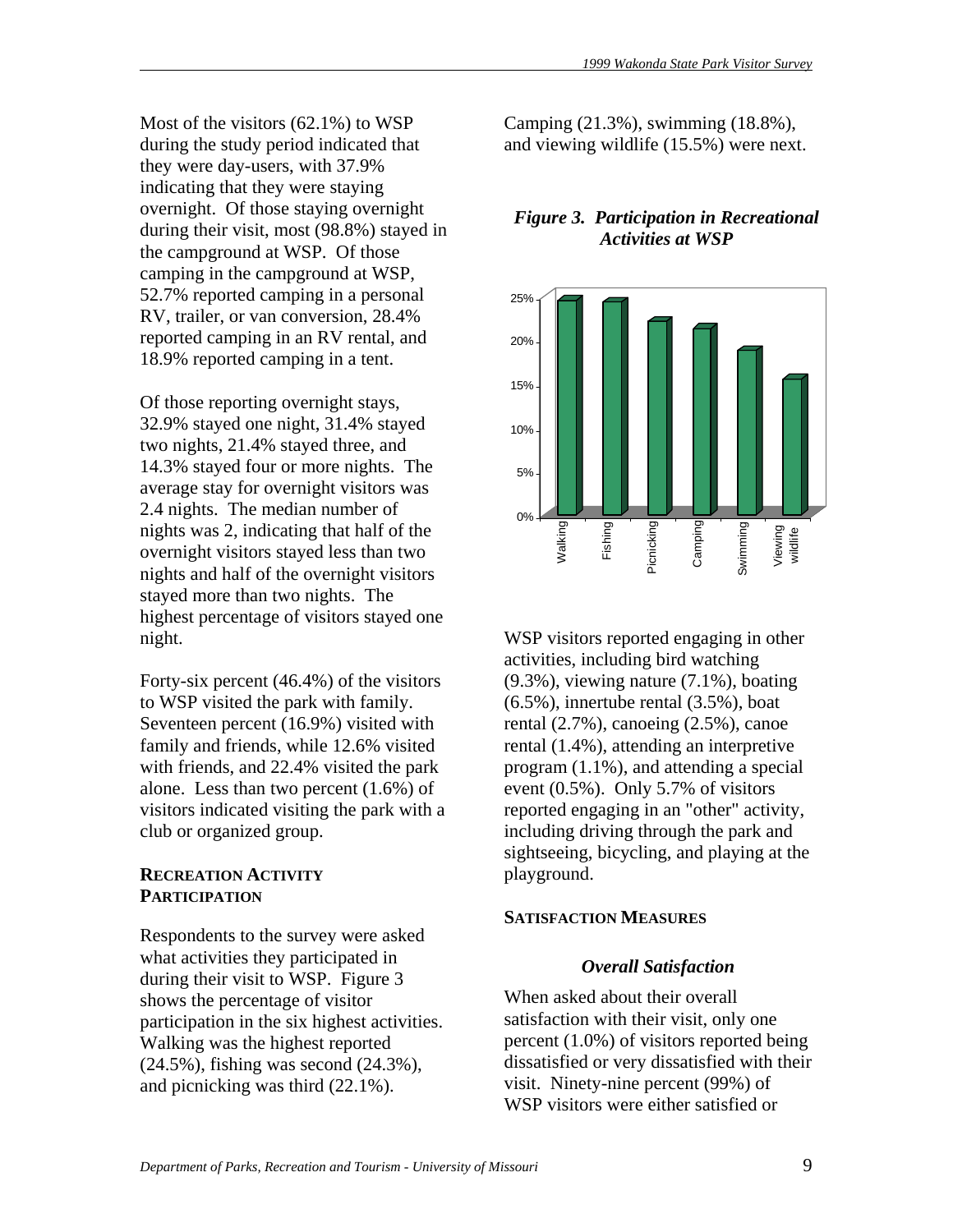very satisfied. Visitors' mean score for overall satisfaction was 3.66, based on a 4.0 scale with 4 being very satisfied and 1 being very dissatisfied.

No significant difference  $(p<.05)$  was found in overall satisfaction between first time and repeat visitors, with mean overall satisfaction scores of 3.65 and 3.66 respectively. Nor was there any significant difference in overall satisfaction between campers and noncampers, with mean overall satisfaction scores of 3.66 and 3.65 respectively. There was also no significant difference between weekend and weekday visitors, with mean overall satisfaction scores of 3.62 and 3.74 respectively.

# *Satisfaction with Park Features*

Respondents were also asked to express how satisfied they were with nine park features. Figure 4 shows the mean scores for the nine features and also for

visitors' overall satisfaction. The satisfaction scores for the RV rentals and for the park signs (3.59) were the highest, with the other scores ranging from 3.58 (picnic areas) to the lowest of 3.30 (boat ramps). A multiple linear regression analysis  $(r^2 = .29)$  of the nine park features showed that all the variables combined to only marginally account for the overall satisfaction rating.

No significant differences were found in mean satisfaction ratings of park features between first time and repeat visitors and between campers and non-campers. Weekday visitors, however, were significantly  $(p<.05)$  more satisfied with the park signs than weekend visitors, with satisfaction scores of 3.72 and 3.53 respectively.



*Figure 4. Satisfaction with WSP Features*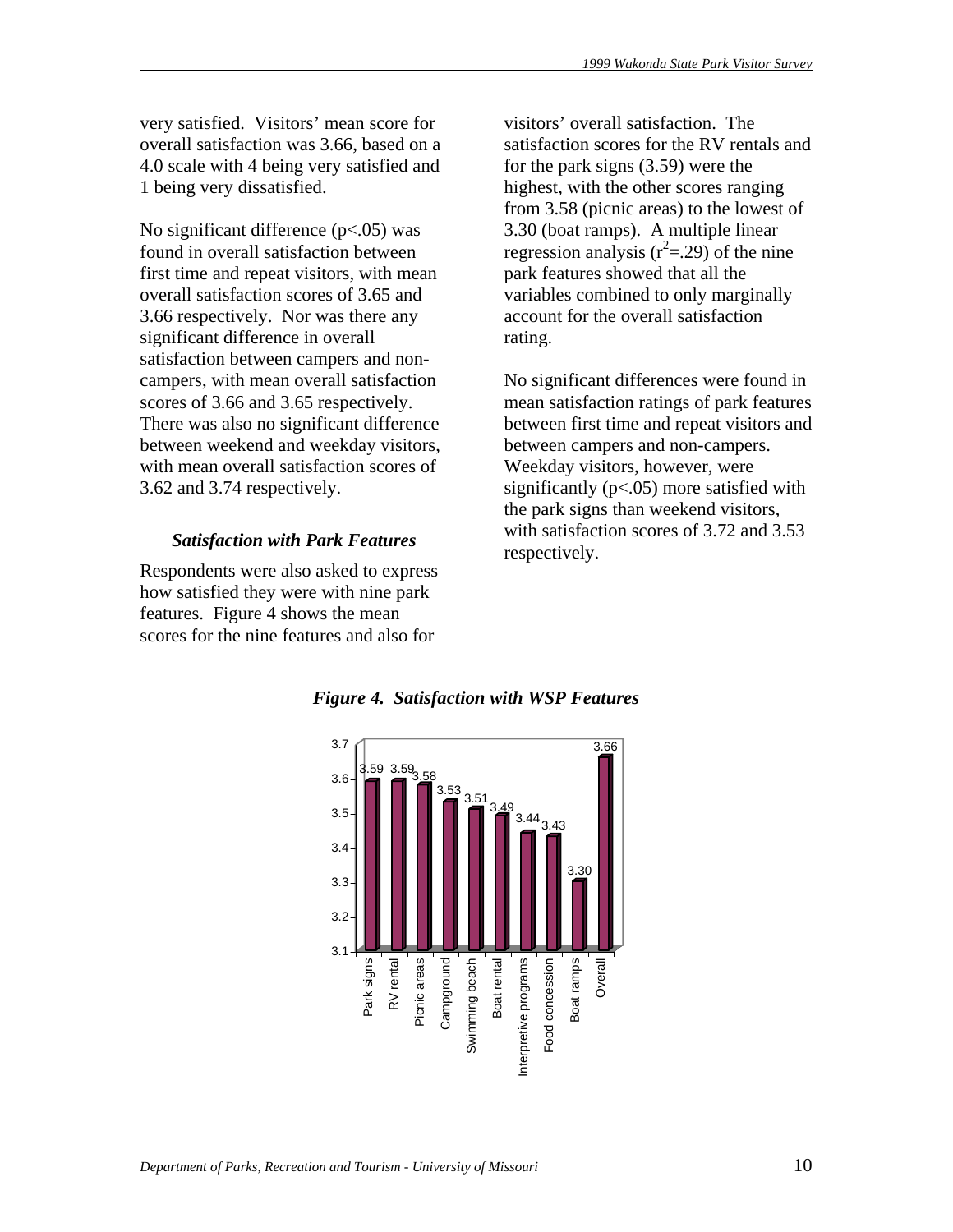# **PERFORMANCE RATING**

Visitors were asked to rate the park's performance of eight select park attributes (question 7): being free of litter and trash, having clean restrooms, upkeep of park facilities, having helpful and friendly staff, access for persons with disabilities, care of natural resources, providing interpretive information, and being safe. Performance scores were based on a 4.0 scale, with 4 being excellent and 1 being poor.

No significant differences were found between campers and non-campers and their performance ratings of the eight park attributes. First-time visitors had a significantly higher (p<.05) performance rating (3.82) regarding the park providing disabled accessibility than had repeat visitors (3.53). Weekday visitors had a significantly higher  $(p<.05)$ performance rating (3.67) regarding the park being safe than had weekend visitors (3.46). A multiple linear regression analysis ( $r^2 = .40$ ) showed that the eight performance attributes combined to account for about two-fifths of the variation in the overall satisfaction rating.

#### **IMPORTANCE-PERFORMANCE MEASURES**

The Importance-Performance (I-P) Analysis approach was used to analyze questions 7 and 12. Mean scores were calculated for the responses of the two questions regarding visitors' ratings of the performance and importance of the eight select park attributes. Table 2 lists the scores of these attributes, which were based on a 4.0 scale of 4 being excellent and 1 being poor, and 4 being very important and 1 being very unimportant.

Figure 5 shows the Importance-Performance (I-P) Matrix. The mean scores were plotted on the I-P Matrix to illustrate the relative performance and importance rating of the attributes by park visitors.

The I-P Matrix is divided into four quadrants to provide a guide to aid in possible management decisions. For example, the upper right quadrant is labeled "high importance, high

|                                              | <b>Mean Performance</b> | <b>Mean Importance</b> |
|----------------------------------------------|-------------------------|------------------------|
| <b>Attribute</b>                             | Score*                  | Score*                 |
| A. Being free of litter/trash                | 3.72                    | 3.80                   |
| B. Having clean restrooms                    | 3.49                    | 3.90                   |
| C. Upkeep of park facilities                 | 3.57                    | 3.82                   |
| D. Having helpful $&$ friendly staff         | 3.60                    | 3.76                   |
| $E_1$ . Access for persons with disabilities | 3.58                    | 3.69                   |
| $E_2$ . Access for persons with disabilities | 3.50                    | 3.90                   |
| F. Care of natural resources                 | 3.64                    | 3.81                   |
| G. Providing interpretive information        | 3.57                    | 3.63                   |
| H. Being safe                                | 3.53                    | 3.86                   |

*Table 2. Mean Performance and Importance Scores for Park Attributes* 

 $E_1$  = All visitors

 $E_2$  = Disabled visitors only

 $* 1 =$  Poor performance or low importance rating,  $4 =$  excellent performance or high importance rating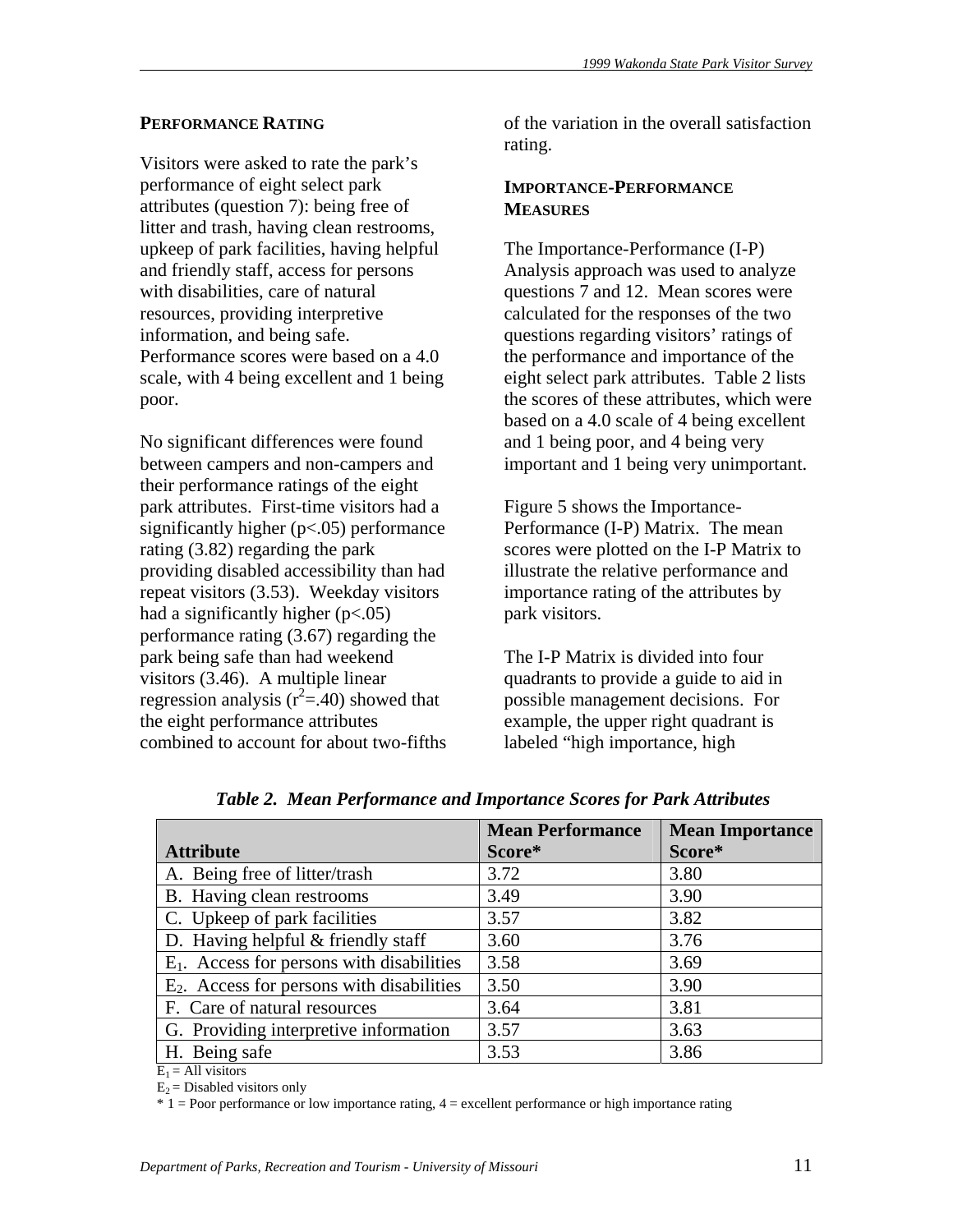

*Figure 5. Importance-Performance Matrix of Park Attributes* 

performance" and indicates the attributes in which visitors feel the park is doing a good job. The upper left quadrant indicates that management may need to focus on these attributes, because they are important to visitors but were given a lower performance rating. The lower left and right quadrants are less of a concern for managers, because they exhibit attributes that are not as important to visitors.

WSP was given high performance and moderate importance ratings for care of the natural resources and being free of litter and trash. Characteristics that visitors felt were important but rated WSP low on performance were having clean restrooms, being safe and upkeep of park facilities. Disabled visitors also gave a lower rating for the park providing disabled accessibility.

#### **CROWDING**

Visitors to WSP were asked how crowded they felt during their visit. The following nine-point scale was used to determine visitors' perceptions of crowding:

| Not at all<br>Crowded | Slightly | Crowded | Crowded | Moderately | Extremely<br>Crowded |
|-----------------------|----------|---------|---------|------------|----------------------|

Visitors' overall mean response to this question was 1.8. Two-thirds (65%) of the visitors to WSP did not feel at all crowded (selected 1 on the scale) during their visit. The rest (35%) felt some degree of crowding (selected 2-9 on the scale) during their visit.

Visitors who indicated they felt crowded during their visit were also asked to specify where they felt crowded (question 15). One-third (35.7%) of the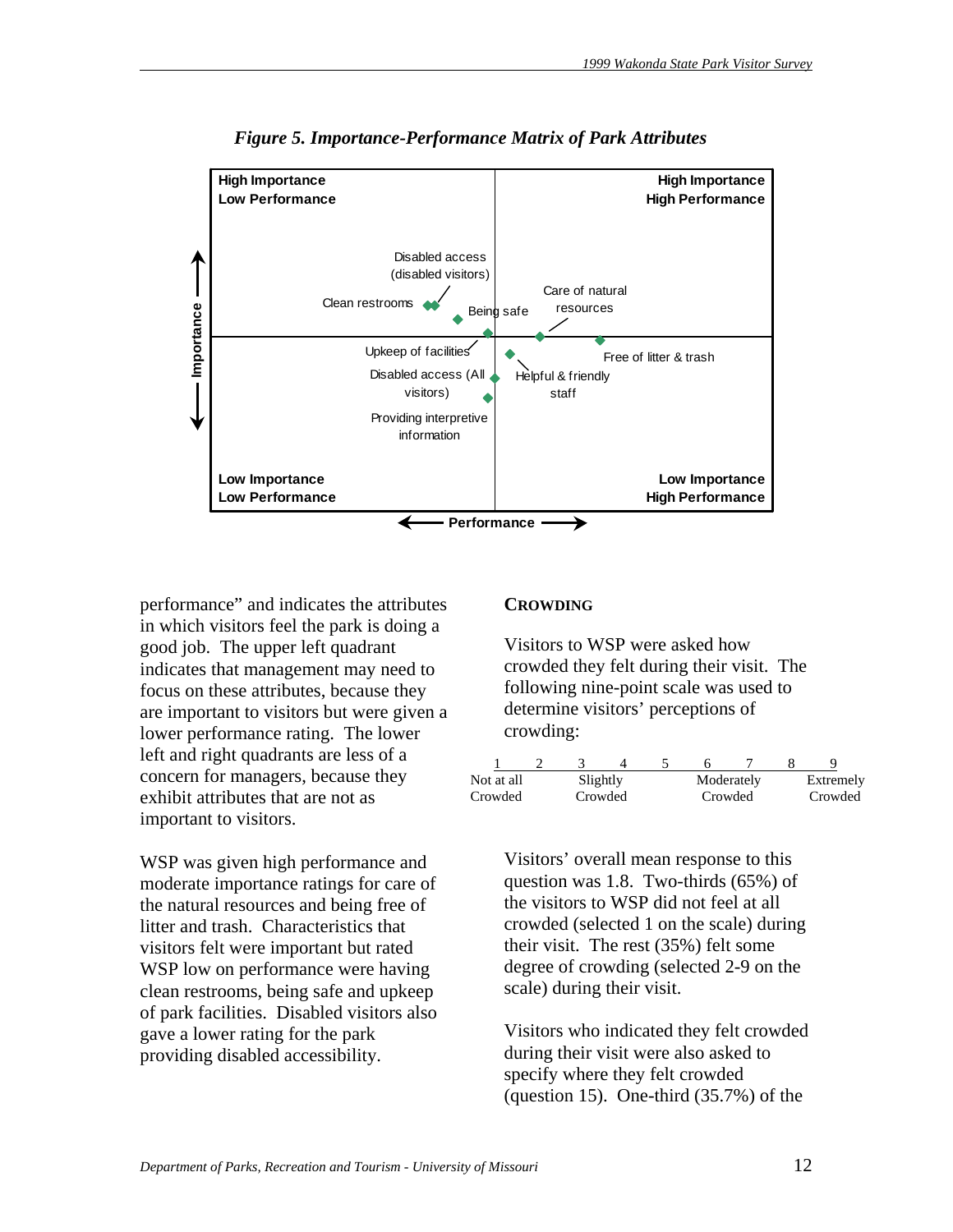| <b>Location</b>         | <b>Frequency</b> | <b>Percent</b> |
|-------------------------|------------------|----------------|
| Campground              | 12               | 41.4%          |
| Swimming beach          | g                | 31.0%          |
| On one of the lakes     |                  | 6.9%           |
| Picnic areas            |                  | 6.9%           |
| Restrooms/shower houses |                  | 6.9%           |
| Other                   |                  | 6.9%           |
| Total                   |                  | 100.0%         |

# *Table 3. Locations Where WSP Visitors Felt Crowded During Their Visit*

visitors who indicated some degree of crowding answered this open-ended question. Table 3 lists the locations where visitors felt crowded at WSP. Of those who answered the open-ended question, the majority (41.4%) felt crowded in the campground.

No significant differences in perceptions of crowding were found between first time and repeat visitors, and between campers and non-campers. Weekend visitors had significantly higher  $(p<.01)$ perceptions of crowding when compared to weekday visitors. Weekend visitors had a mean crowded score of 2.2, while weekday visitors had a mean crowded score of 1.4.

### *Crowding and satisfaction*

A significant difference  $(p<.001)$  was found in visitors' mean overall satisfaction with their visit and whether they felt some degree of crowding or not. Visitors who did not feel crowded had a mean overall satisfaction score of 3.75, whereas visitors who felt some degree of crowding had a mean overall satisfaction score of 3.48.

#### **SAFETY CONCERNS OF VISITORS**

Two-fifths (41.2%) of the visitors to WSP did not rate the park as excellent for safety. Of those, 47.6% noted what influenced their rating. Their comments were grouped into categories and are shown in Figure 6. Appendix F provides a list of the comments.

# *Figure 6. Comments from Visitors Not Rating WSP Excellent on Safety*



One-fifth (20.9%) of the open-ended responses were from visitors who either had no reason for not rating safety excellent, or who felt that no place was perfect and could always improve. Onefourth (25.6%) of the open-ended responses, however, were from visitors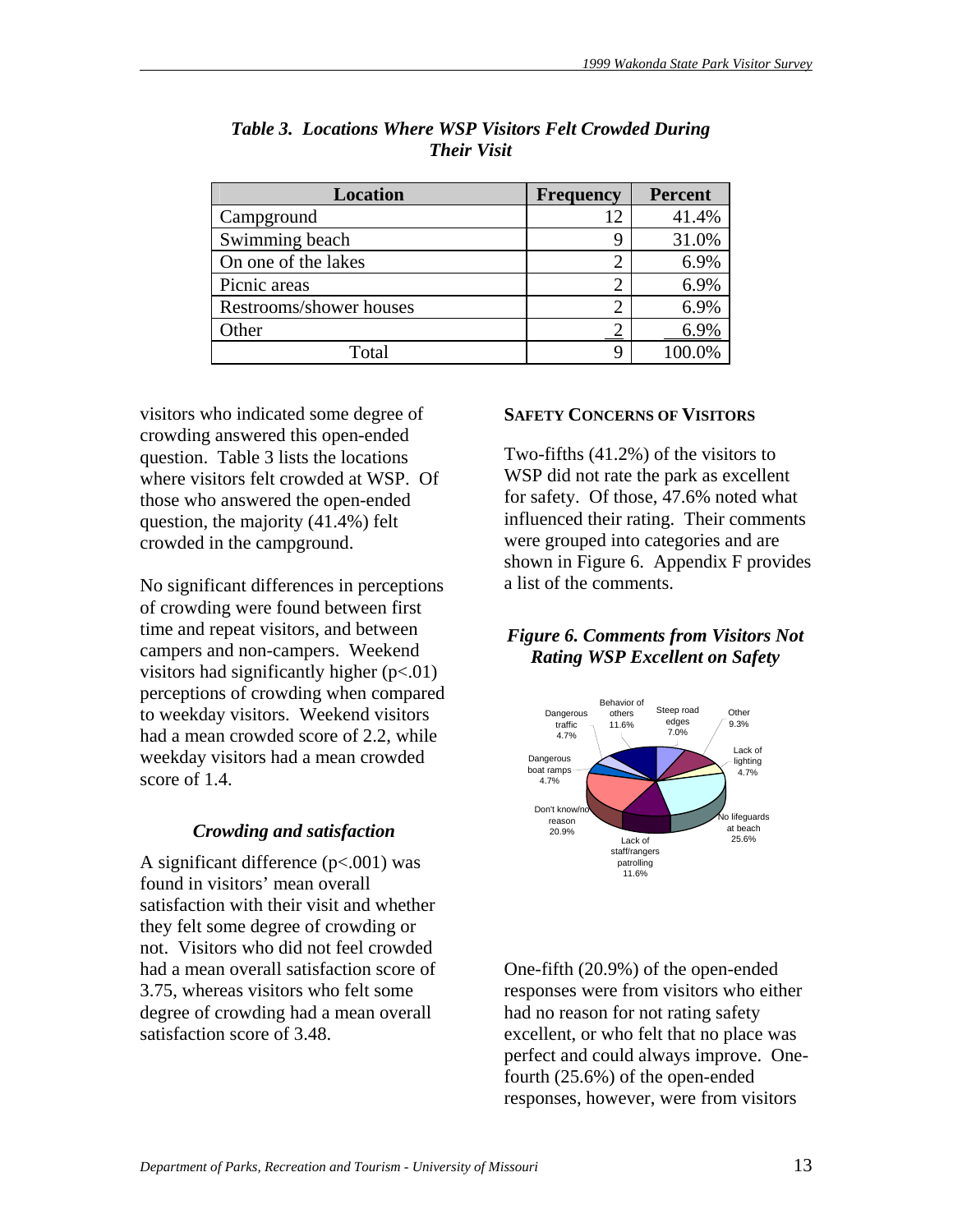who commented on the lack of lifeguards at the swimming beach.

Visitors were also given a list of nine attributes and were asked to indicate which of the nine would most increase their feeling of safety at WSP. Although instructed to select only one attribute, many visitors selected more than one; consequently, 177 responses were given by 145 visitors. Figure 7 shows the percentage of responses given by visitors. Most (37.9%) felt that nothing specific would increase their feeling of safety, but 17.5% felt that more lighting would increase safety.

Visitors who felt that more lighting in the park would most increase their feeling of safety were asked to indicate where they felt more lighting was necessary. Sixty-eight percent (67.7%) of those visitors answered this openended question. Table 4 shows the frequency and percentages of their responses.

There were no significant differences in the rating of safety by first time visitors versus repeat visitors or by campers versus non-campers. Weekday visitors had a significantly higher  $(p<.05)$  safety rating (3.67) than weekend visitors (3.46). There were no differences in safety ratings by socio-demographic characteristics.

# *Figure 7. Percentage of Safety Attributes Chosen by Visitors*



To determine if there were differences in perceptions of crowding, satisfaction with park features, and overall satisfaction, responses were divided into two groups based on how they rated WSP on being safe. Group 1 included those who rated the park excellent, and Group 2 included those who rated the park as good, fair, or poor.

Group 1 was significantly  $(p<.05)$  more satisfied overall and significantly less crowded than Group 2, with an overall satisfaction score of 3.90 and a mean crowded score of 1.6, whereas Group 2 had an overall satisfaction score of 3.32 and a mean crowded score of 2.5. Group 1 also had significantly  $(p<.01)$  higher satisfaction ratings for all nine of the

| <b>Location</b>         | <b>Frequency</b> | <b>Percent</b> |
|-------------------------|------------------|----------------|
| Campground              |                  | 42.9%          |
| Along park roads        |                  | 14.3%          |
| Restrooms/shower houses |                  | 14.3%          |
| Boat ramps              |                  | 9.5%           |
| Other                   |                  | 19.1%          |
| Total                   | $\overline{2}$   |                |

*Table 4. Locations Where Visitors Felt More Lighting Would Increase Safety*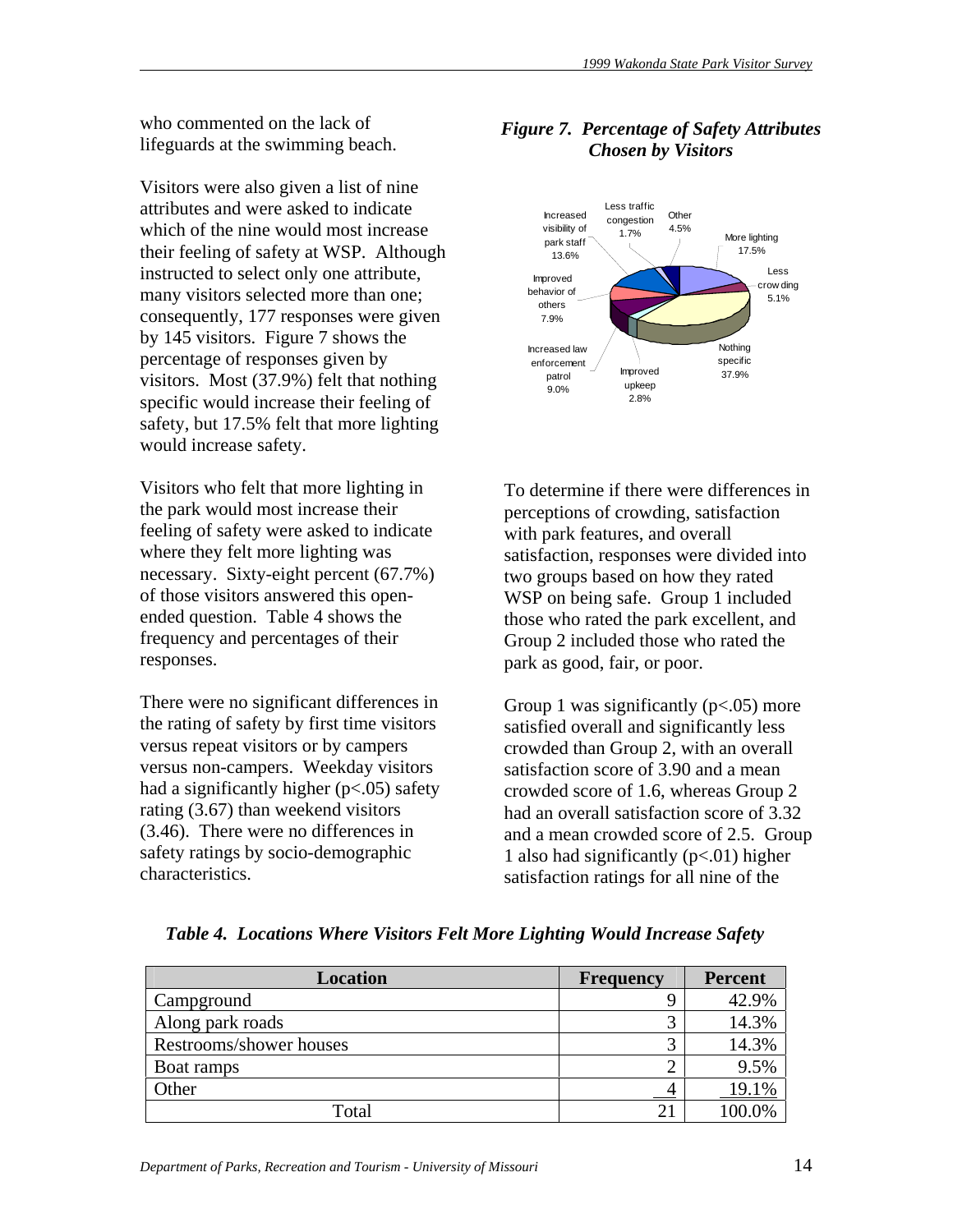satisfaction features than Group 2, as well as significantly higher  $(p<.001)$ performance ratings for all eight of the park attributes.

#### **SUPPORT OF RESERVATION SYSTEM**

WSP visitors were asked whether they would support setting aside at least 50% of all campsites in a reservation system, and charging a reservation fee not to exceed \$7.00. Fifty-eight percent (57.8%) of visitors would support such a system, while 42.2% reported that they would not.

There was no significant difference between first time and repeat visitors and the percentage of each that would or would not support a reservation system, nor was there a significant difference between weekday and weekend visitors. There was a significant difference (p<.05), however, between campers and non-campers and the percentage of each that would support or oppose the proposed reservation system (Figure 8). Campers were almost equally divided on this issue, with 48.6% in favor of the

# *Figure 8. Comparison of Support of Reservation System Between Campers and Non-campers*



reservation system and 51.4% opposed to it. Non-campers, on the other hand, were more likely to support (64.9%) the system rather than oppose (35.1%) it.

# **SUPPORT OF "CARRY IN/CARRY OUT" TRASH SYSTEM**

WSP visitors were also asked to indicate whether they would be willing for the park to establish a "carry in and carry out" trash removal system, thereby promoting recycling and reducing the burden of handling trash in the park. Visitors were almost equally divided on this issue, with 56.5% who would support such a system and 43.5% who would not support a "carry in and carry out" system.

There were no significant differences between first time and repeat visitors, and whether each group would support this type of trash system. Both first time and repeat visitors were more likely to support the carry in/carry out trash system than oppose it. No significant difference was found between the percentages of weekend and weekday visitors and whether each would support or oppose this type of trash system. Both were more likely to support than oppose the proposed system.

There was, however, a significant difference (p<.05) between whether campers and non-campers would support the carry in/carry out trash system. Campers were more likely to oppose  $(54.1\%)$  than support  $(45.9\%)$  the proposed system, while non-campers were more likely to support (62.6%) the system rather than oppose it  $(37.4\%)$ . Figure 9 shows the percentage of support or opposition between each group.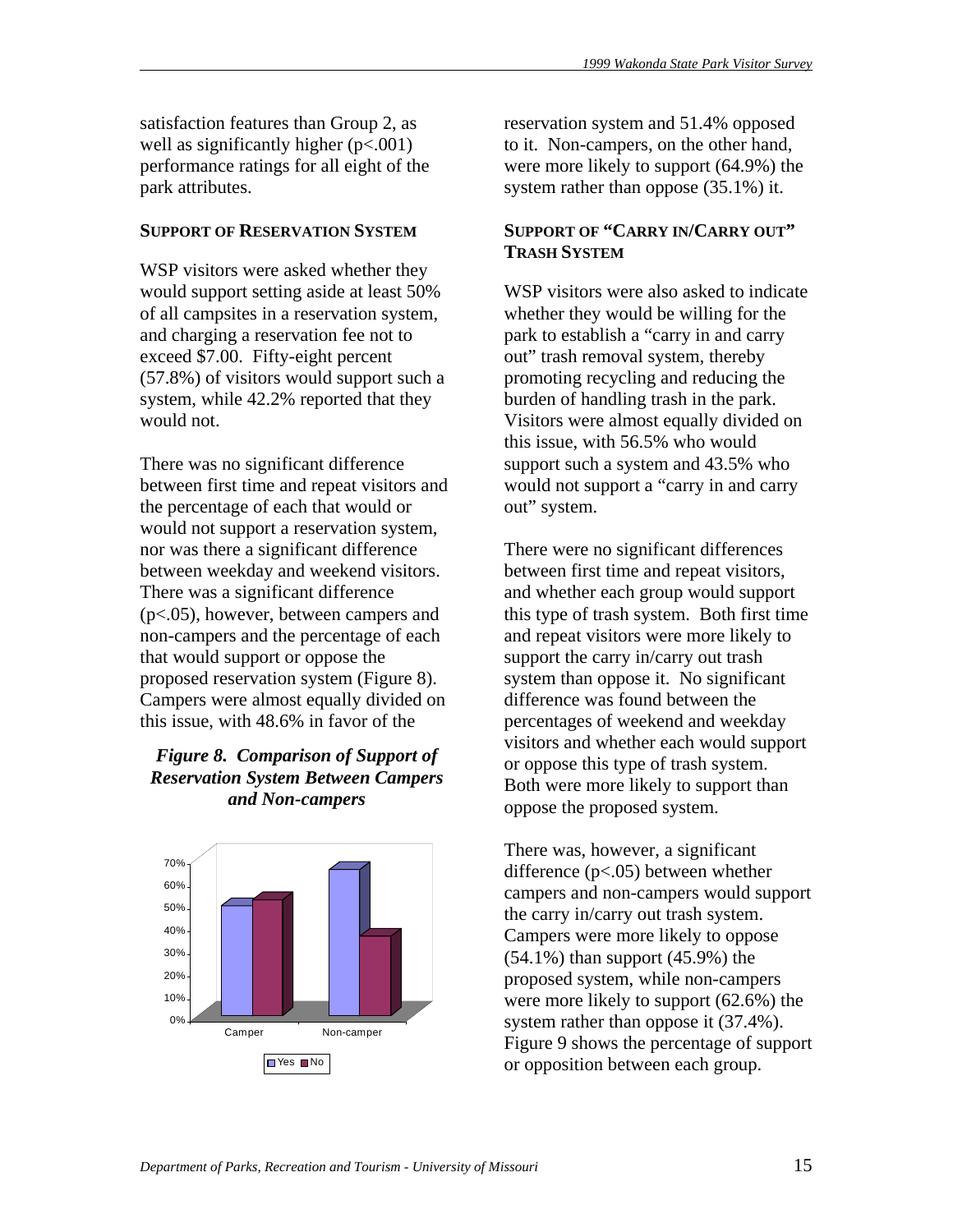# *Figure 9. Support for "Carry In/Carry Out" Trash System Between Groups*



### **ADDITIONAL VISITOR COMMENTS**

Respondents to the survey were also given the opportunity to write any additional comments or suggestions on how DNR could make their experience at WSP a better one (question 23). Over one-fourth (27.8%) of the total survey participants responded to this question, with 68 responses given by 59

respondents. The comments and suggestions were listed and grouped by similarities into 8 categories for frequency and percentage calculations. The list of comments and suggestions is found in Appendix G. Table 5 lists the frequencies and percentages of the comments and suggestions by category.

The majority (33.8%) of comments were general positive comments, such as: "Great park", "Keep up the good work", and "Love it". The rest of the comments were categorized based on similar suggestions or comments, such as suggestions about the campground, needing improvement to or better maintenance of the boat launches, and other suggestions not falling into any other category.

|    | Category                                           | <b>Frequency</b>            | Percent |
|----|----------------------------------------------------|-----------------------------|---------|
|    | General positive comments                          | 23                          | 33.8%   |
|    | Suggestions about campground/campsites             | 12                          | 17.6%   |
| 3. | Improve or better maintain boat ramps              | 10                          | 16.2%   |
| 4. | Enforce park rules and provide lifeguards          | 4                           | 5.9%    |
|    | Comments about concessionaire services             | 4                           | 5.9%    |
|    | Comments/suggestions about restrooms/shower houses | 2                           | 2.9%    |
|    | Comments/suggestions about RV rentals              | $\mathcal{D}_{\mathcal{L}}$ | 2.9%    |
|    | Other                                              |                             | 16.2%   |
|    | Total                                              | 59                          | 100.0%  |

*Table 5. Frequency and Percentage of Comments and Suggestions from WSP Visitors*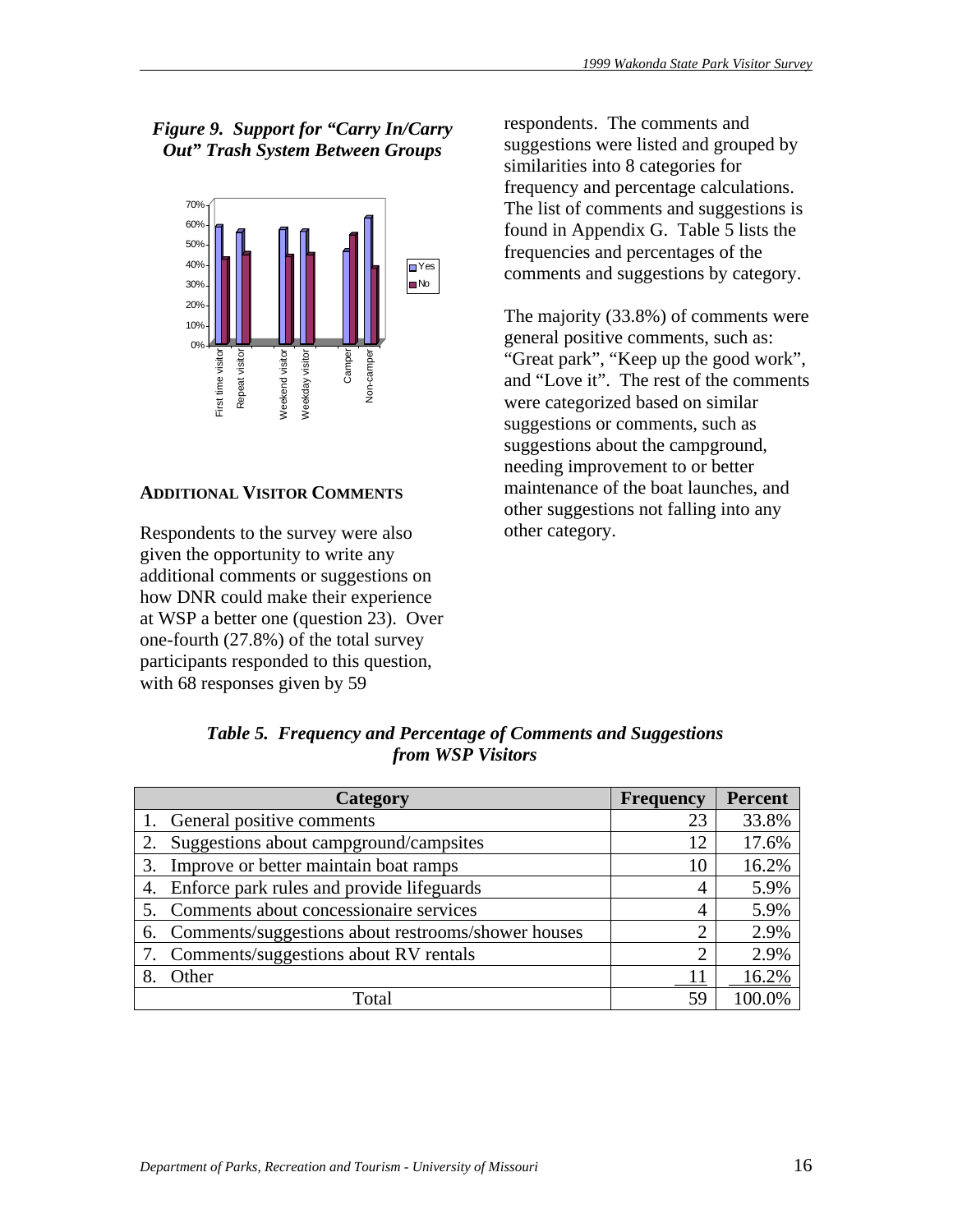# **Discussion**

# **MANAGEMENT IMPLICATIONS**

The results of this study provide relevant information concerning WSP visitors. However, the results should be interpreted with caution. The surveys were collected only during the study period of July, August, and September 1999; therefore, visitors who visit during other seasons of the year are not represented in the study's sample. The results, however, are still very useful to park managers and planners, because much of the annual visitation occurs during this period.

# *Satisfaction Implications*

Sixty-seven percent (67%) of WSP visitors reported that they were very satisfied with their visit to the park. Williams (1989) states that visitor satisfaction with previous visits is a key component of repeat visitation. The high percentage of repeat visitation (74%) combined with their positive comments provide evidence that WSP visitors are indeed satisfied with their park experience.

# *Safety Implications*

Visitors' perceptions of safety are a concern for WSP managers. Safety was an attribute visitors identified as being of higher importance, but was given a lower performance rating. In fact, 41% of visitors did not give the park an excellent rating, although most of these visitors did give the park a good rating (Figure 10). Visitors' safety concerns also influenced their overall satisfaction and perceptions of crowding, as overall

satisfaction was lower and perceptions of crowding were higher for visitors with safety concerns (Figure 11).

# *Figure 10. Safety Ratings of WSP.*



Of particular concern to visitors is the lack of lifeguards at the swimming beach. Also, visitors felt more lighting should be provided in the park, as evidenced by the 17% who chose more lighting as the attribute that would most increase their feeling of safety at WSP.

# *Figure 11. Levels of Crowding and Satisfaction Ratings by Safety Concerns*

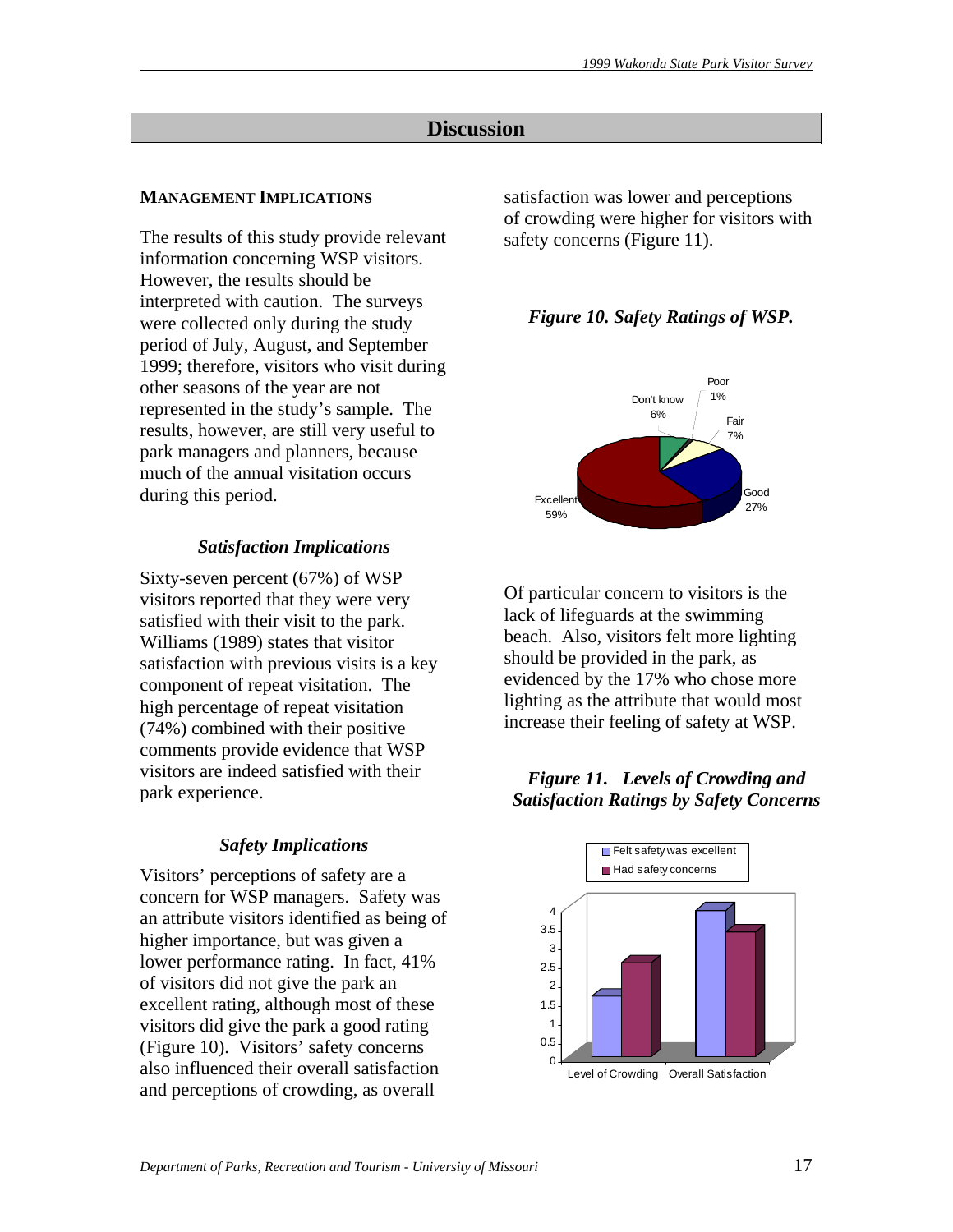# *Crowding Implications*

Visitors' perceptions of crowding at WSP were fairly low. Two-thirds (65%) of visitors did not feel at all crowded, and the mean crowded score for visitors was only 1.9. However, visitors' perceptions of crowding did influence their overall satisfaction at WSP, indicating that visitors' perceptions of crowding should be a management concern. Visitors who felt crowded had a significantly lower overall satisfaction than visitors who did not feel crowded (Figure 12).

*Figure 12. Overall Satisfaction is Lower for Those Who Felt Crowded* 



Crowding is a perceptual construct not always explained by the number or density of other visitors. Expectations of visitor numbers, the behavior of other visitors, and visitors' perception of resource degradation all play a significant role in crowding perceptions (Armistead & Ramthun, 1995; Peine et al., 1999). In addressing the issue of crowding, one option is to review comments relating to crowding and consider options that would reduce crowding perceptions. For example, most of the comments from those visitors who felt crowded listed the campground and swimming beach as

where they felt crowded. Further study could determine if crowding perceptions here are due to the number of people or perhaps the behavior of those in the campground or at the swimming beach.

# *Performance Implications*

The performance attributes are an important management concern, as the multiple linear analysis revealed that the eight performance attributes combined to account for more of the variation in overall satisfaction than the nine satisfaction features. Visitors felt that clean restrooms and upkeep of park facilities were very important but rated WSP lower in performance in both these areas. Restroom cleanliness and facility upkeep are often given lower ratings by visitors to state parks (Fredrickson & Moisey, 1999), and in this case could be a result of the large number of visitors experienced by WSP during the peak season.

Disabled visitors gave a lower performance rating regarding WSP providing disabled accessibility. Although only 5% of visitors to WSP reported having some type of disability, providing disabled accessibility is still an important concern for managers. This is particularly important because all of the visitors reporting some type of disability were repeat visitors, visiting the park an average of 7.4 times in the past year.

# *Implications for WSP's Interpretive Programs and Information*

Another area of concern for managers at WSP is the low performance and importance ratings given by visitors regarding WSP providing interpretive information. Only one percent of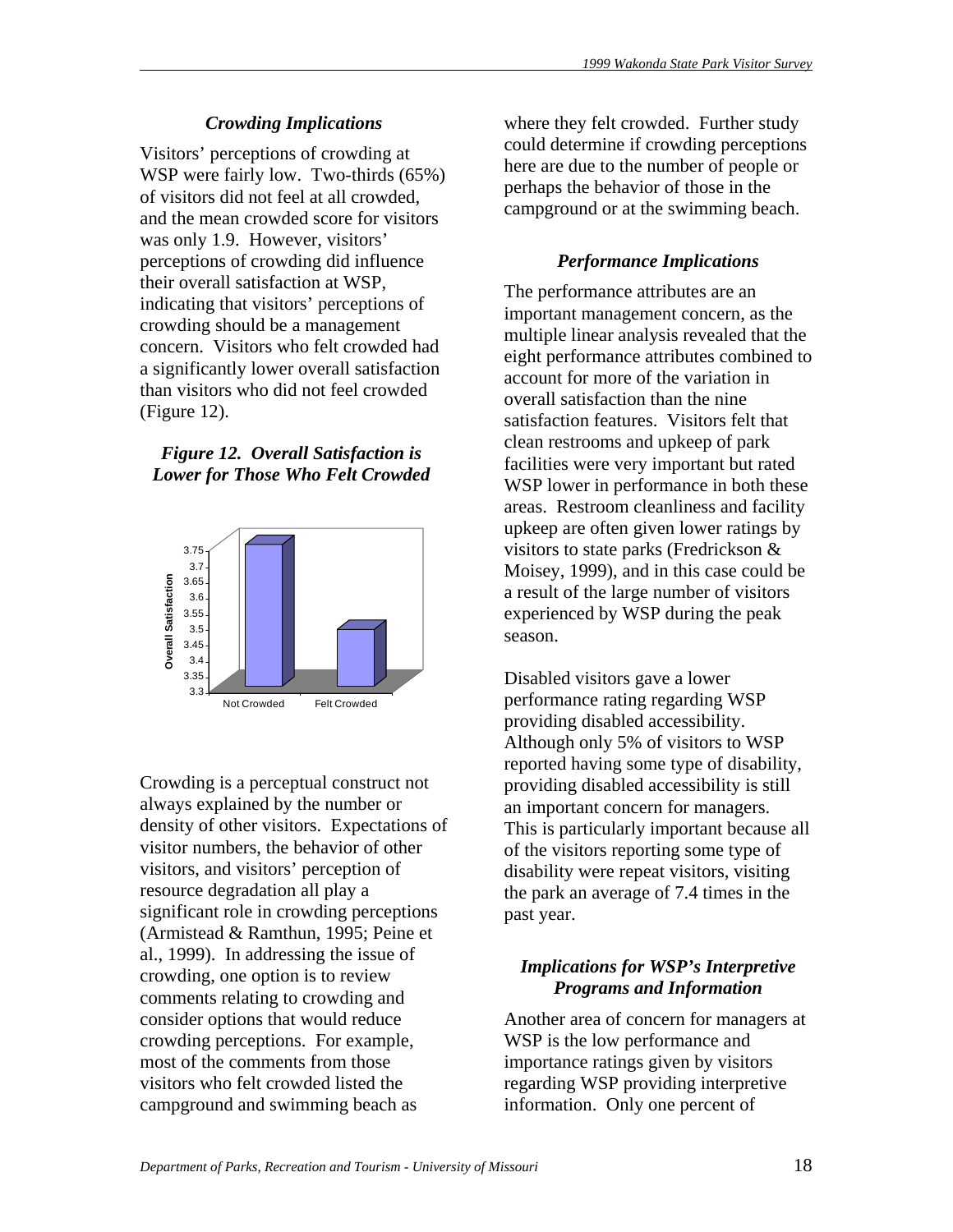visitors indicated attending an interpretive program. Although twothirds of visitors gave either good or excellent ratings regarding WSP providing interpretive information, about 61% of visitors, when asked how satisfied they were with WSP's interpretive programs, reported that they didn't know. These results suggest that visitors may not be aware of the interpretive programs, and thus do not attend them.

# *Implementation of Reservation System*

Although more than half (58%) of the visitors reported that they would support the proposed reservation system, campers (the users most likely to be affected by such a system) responded with a slight majority (51%) who would not support such a system.

Further analysis of campers was conducted comparing tent and RV campers and the percentage of each in support of or opposed to a reservation system. (WSP is unique in that it offers RV rentals to visitors. Those visitors who rented a RV were already using some type of reservation system, therefore, these visitors were excluded from the comparison.) RV campers (those campers who might be expected to use the reservation system more) were more likely to oppose (62%) than support (38%) the proposed reservation system, while tent campers were more likely to support (57%) than oppose (43%) the system.

# *Implementation of "Carry In and Carry Out" Trash System*

A slight majority (57%) of visitors favored this proposed trash removal system. Further analysis of the users who might be most affected by this type of trash removal system (picnickers and campers) revealed that a slight majority (51%) of picnickers supported the proposal whereas a slight majority of campers (54%) opposed it.

# *Conclusion*

WSP managers should be commended in that WSP visitors are very satisfied with WSP, as evidenced by the high percentage of visitors who were repeat visitors, and also by their high satisfaction ratings. Visitors' crowding perceptions were also fairly low.

The results of the present study suggest some important management and planning considerations for WSP. Even though WSP visitors rated their visits and the park features relatively high and did not feel very crowded, continued attention to safety, crowding, and facility upkeep and maintenance can positively effect these ratings.

Just as important, on-going monitoring of the effects of management changes will provide immediate feedback into the effectiveness of these changes. On-site surveys provide a cost effective and timely vehicle with which to measure management effectiveness and uncover potential problems.

# **RESEARCH RECOMMENDATIONS**

The results of the present study serve as baseline visitor information of WSP. The frequency and percentage calculations of survey responses provide useful information concerning sociodemographic characteristics, use patterns, and satisfaction of WSP visitors. In addition, the "sub-analysis" of data is important in identifying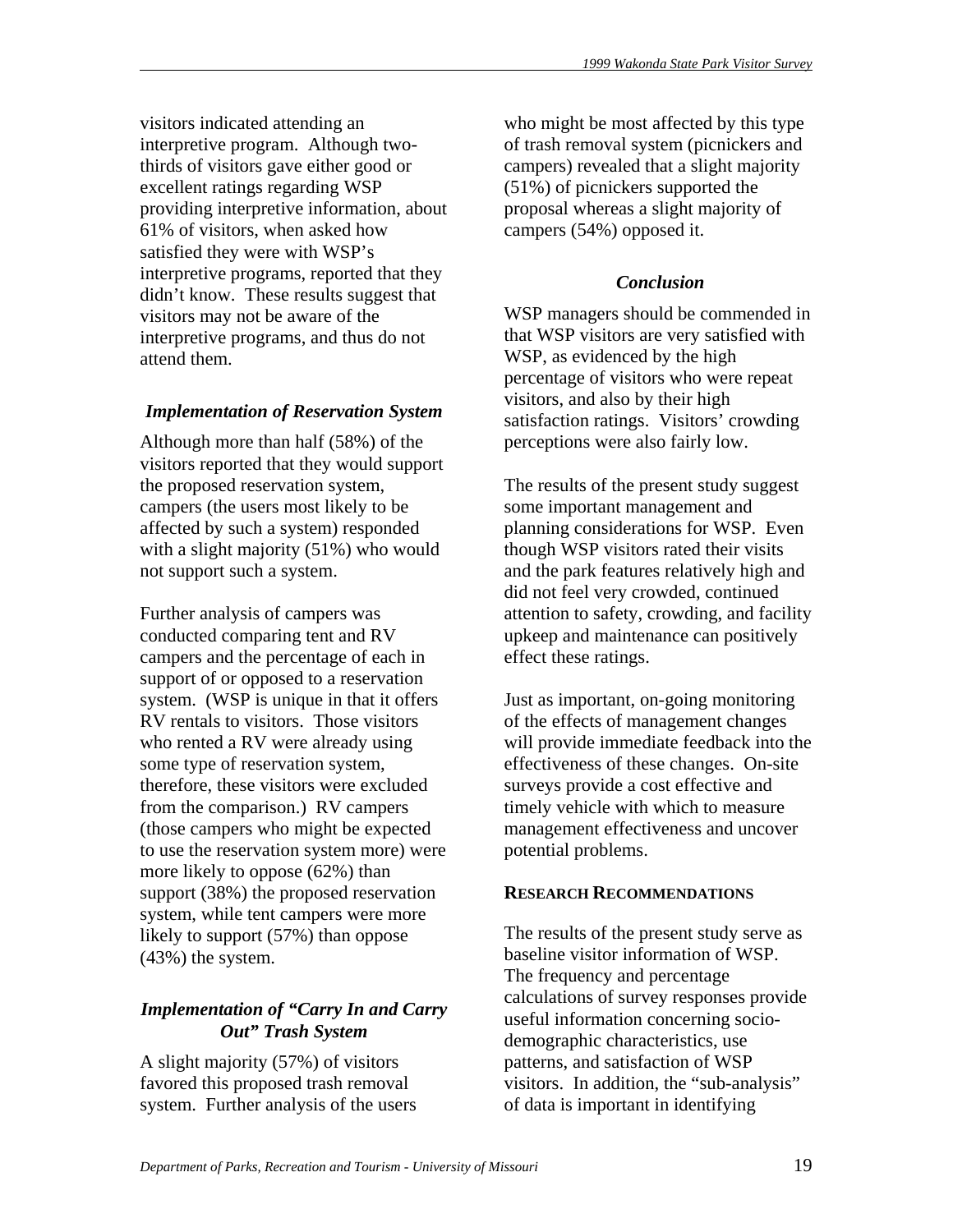implications for management of WSP. (The sub-analysis in the present study included comparisons using Chi-square and ANOVA between selected groups, multiple linear regression, and the Importance-Performance analysis.) Additional relevant information may be determined from further sub-analysis of existing data. Therefore, it is recommended additional sub-analysis be conducted to provide even greater insight to management of the park.

Data collection should be on a continuum (Peine et al., 1999), which is why additional visitor surveys at WSP should also be conducted on a regular basis (e.g., every three, four, or five years). Future WSP studies can identify changes and trends in sociodemographic characteristics, use patterns, and visitors' satisfaction at WSP.

The methodology used in this study serves as a standard survey procedure that the DSP can use in the future. Because consistency should be built into the design of the survey instrument, sampling strategy and analysis (Peine et al., 1999), other Missouri state parks and historic sites should be surveyed similarly to provide valid results for comparisons of visitor information between parks, or to measure change over time in other parks.

The present study was conducted only during the study period of July, August, and September 1999. Therefore, user studies at WSP and other parks and historic sites might be conducted during other seasons for comparison between seasonal visitors.

# **METHODOLOGY RECOMMENDATIONS AND CONSIDERATIONS FOR WSP AND OTHER PARKS**

The on-site questionnaire and the methodology of this study were designed to be applicable to other Missouri state parks. Exit surveys provide the most robust sampling strategy to precisely define the visitor population (Peine et al., 1999); therefore, it is recommended that exit surveys be conducted at other state parks and historic sites if at all possible.

# *Survey Signage*

It is recommended that adequate signage be utilized when collecting surveys onsite. A "Visitor Survey" sign was used in the present study to inform visitors exiting the park that a survey was being conducted. Having the sign for that purpose aided in the workability of the methodology, as many visitors slowed their vehicles and some stopped before being asked to do so. However, the "survey station" often became an "information station" when visitors would stop to ask questions. Many visitors would also engage the surveyor in conversation regarding their feelings about WSP. For these reasons, an assistant to help administer the surveys would be helpful.

# *Survey Administration*

Achieving the highest possible response rate (within the financial constraints) should be a goal of any study. To achieve higher response rates, the following comments are provided.

The prize package drawing and the onepage questionnaire undoubtedly helped attain the response rates in the 1998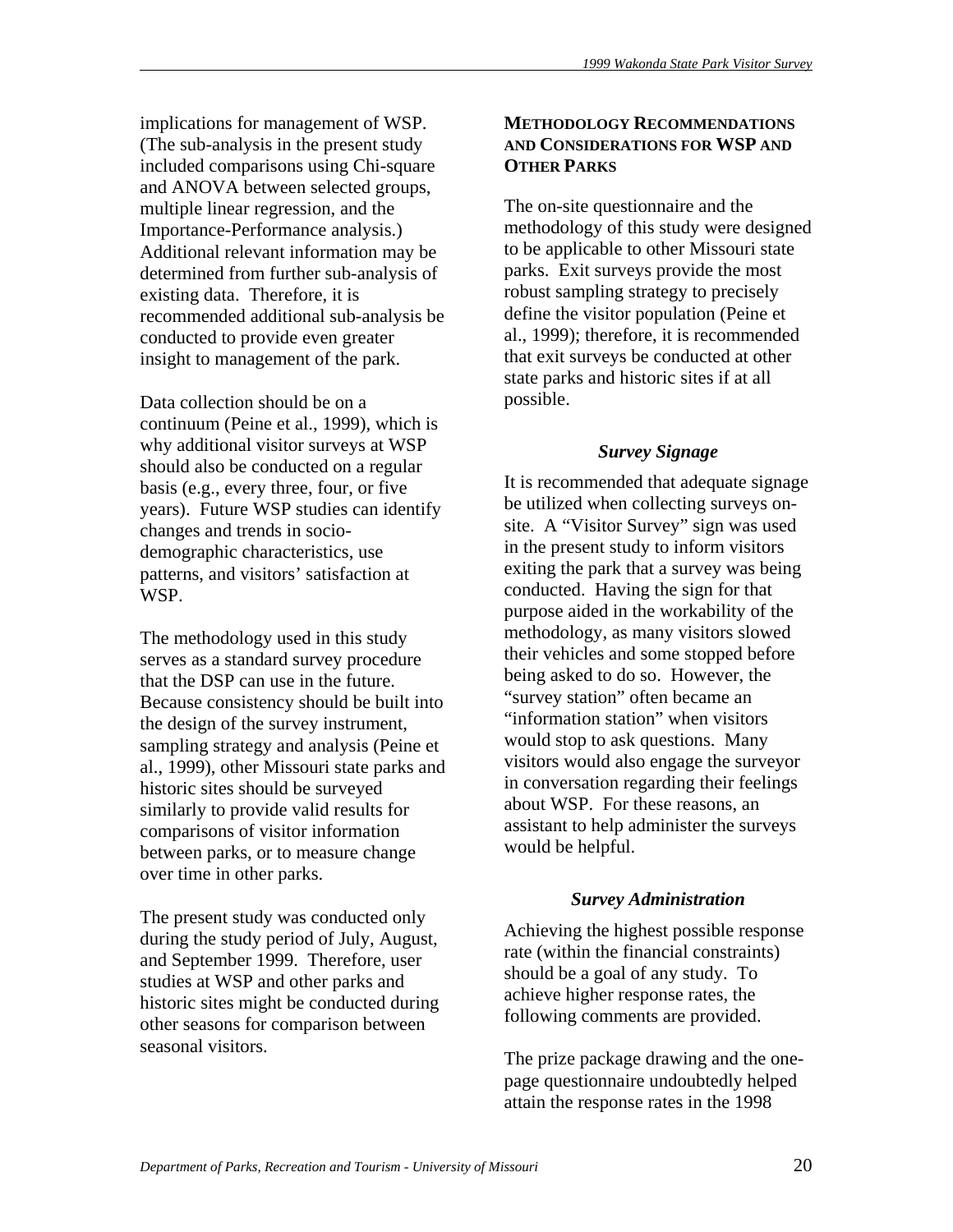Missouri State Parks Visitor Survey as well as in the 1999 Missouri State Parks Visitor Survey. Continued use of the one-page questionnaire and the prize package drawing is suggested.

The most frequent reason that visitors declined to fill out a survey was because they did not have enough time. Most non-respondents were very pleasant and provided positive comments about the park. Some even asked if they could take a survey and mail it back. One

recommendation would be to have selfaddressed, stamped envelopes available in future surveys to offer to visitors only after they do not volunteer to fill out the survey on-site. This technique may provide higher response rates, with minimal additional expense. One caution, however, is to always attempt to have visitors complete the survey onsite, and to only use the mail-back approach when it is certain visitors would otherwise be non-respondents.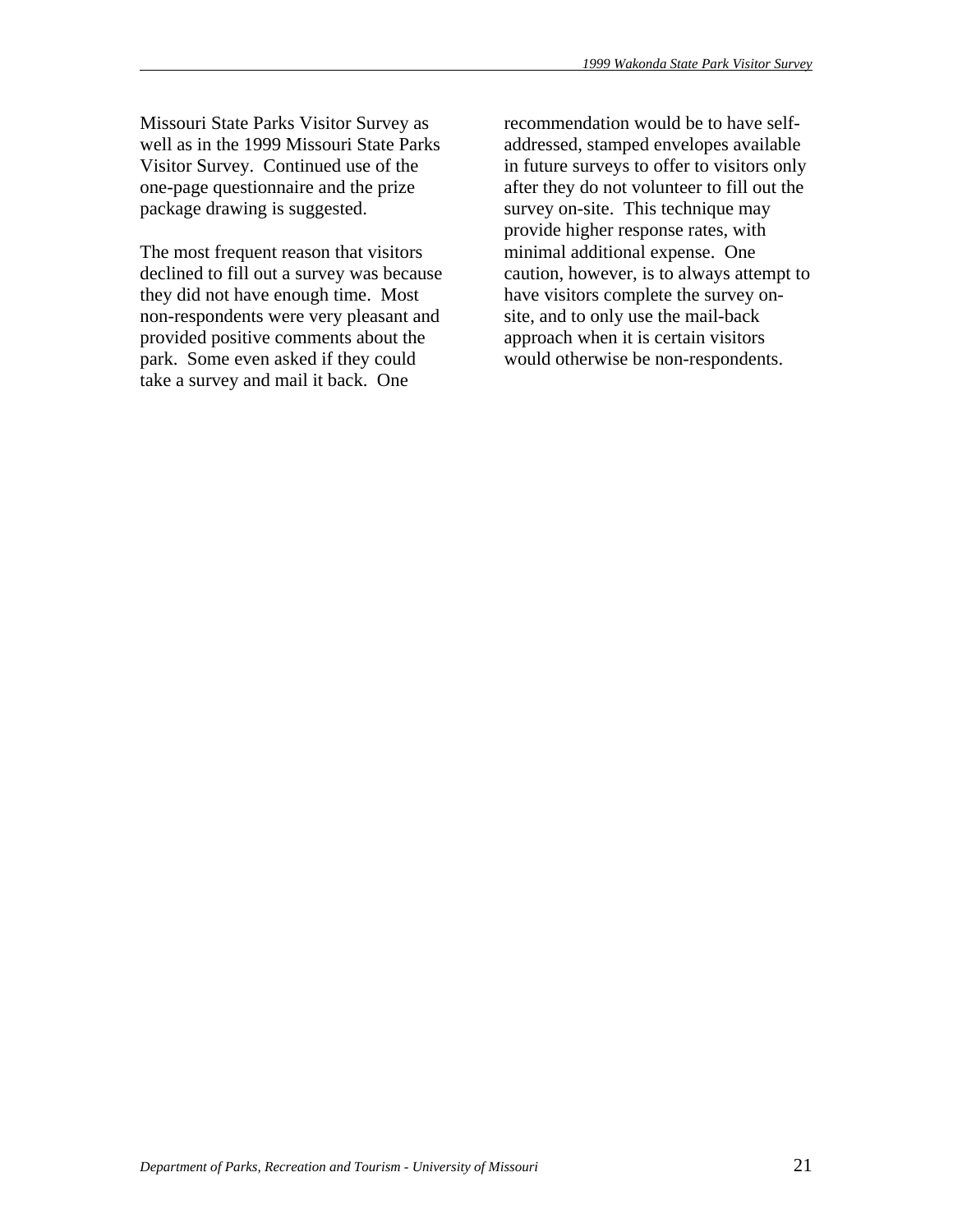# **References**

Armistead, J., & Ramthun, R. (1995). Influences on perceived crowding and satisfaction on the Blue Ridge Parkway. In Proceedings of the 1995 Northeastern Recreation Research Symposium (Forest Service General Technical Report NE-128, pp. 93-95). Saratoga Springs, NY: Department of Agriculture, Forest Service, Northeastern Forest Experiment Station.

Driver, B.L., Dustin, D., Baltic, T., Elsner, G., & Peterson, G. (1996). Nature and the human spirit: Overview. In B.L. Driver, D. Dustin, T. Baltic, G. Elsner, & G. Peterson (Eds.), Nature and the human spirit: Toward an expanded land management ethic (pp. 3-8). State College, PA: Venture Publishing, Inc.

Fink, D. A. (1997). Meramec State Park user survey. Unpublished master's research project, University of Missouri, Columbia.

Fredrickson, D. K. & Moisey, R. N. (1999). 1998 Missouri State Parks Visitor Survey. Report submitted to the Missouri Department of Natural Resources.

Folz, D. H. (1996). Survey research for public administration. Thousand Oaks, CA: Sage Publications.

Holst, S., & Simms, L. (1996). Park & soils: A decade of success for camps and crops. Missouri Resources, 13(2), 8-15.

Manning, R. E. (1986). Studies in outdoor recreation. Corvallis, OR: Oregon State University Press.

Masek, M. L. R. (1974). A park user fee survey for the Missouri state parks. Unpublished master's thesis, University of Missouri, Columbia.

McLellan, G., & Siehl, G. (1988). Trends in leisure and recreation: How we got where we are. Trends, 25 (4), 4-7.

Missouri Department of Natural Resources (DNR) (1998). [Missouri state park attendance]. Unpublished raw data.

Peine, J. D., Jones, R. E., English, M. R., & Wallace, S. E. (1999). Contributions of sociology to ecosystem management. In H. K. Cordell & J. C. Bergstrom (Eds.), Integrating social sciences with ecosystem management: Human dimensions in assessment, policy, and management (pp. 74-99). Champaign, IL: Sagamore Publishing.

Statistical Package for the Social Sciences (SPSS) (1996). Version 6.1 [Computer software]. Chicago: SPSS.

Tarrant, M. A., Bright, A. D., Smith, E., & Cordell, H. K. (1999). Motivations, attributes, preferences, and satisfactions among outdoor recreationists. In H. K. Cordell (Ed.), Outdoor recreation in American life: A national assessment of demand and supply trends (pp. 403-431). Champaign, IL: Sagamore Publishing.

Williams, D. R. (1989). Great expectations and the limits to satisfaction: a review of recreation and consumer satisfaction research. Outdoor Recreation Benchmark 1988: Proceedings of the National Outdoor Recreation Forum, Tampa, Florida, 422-438.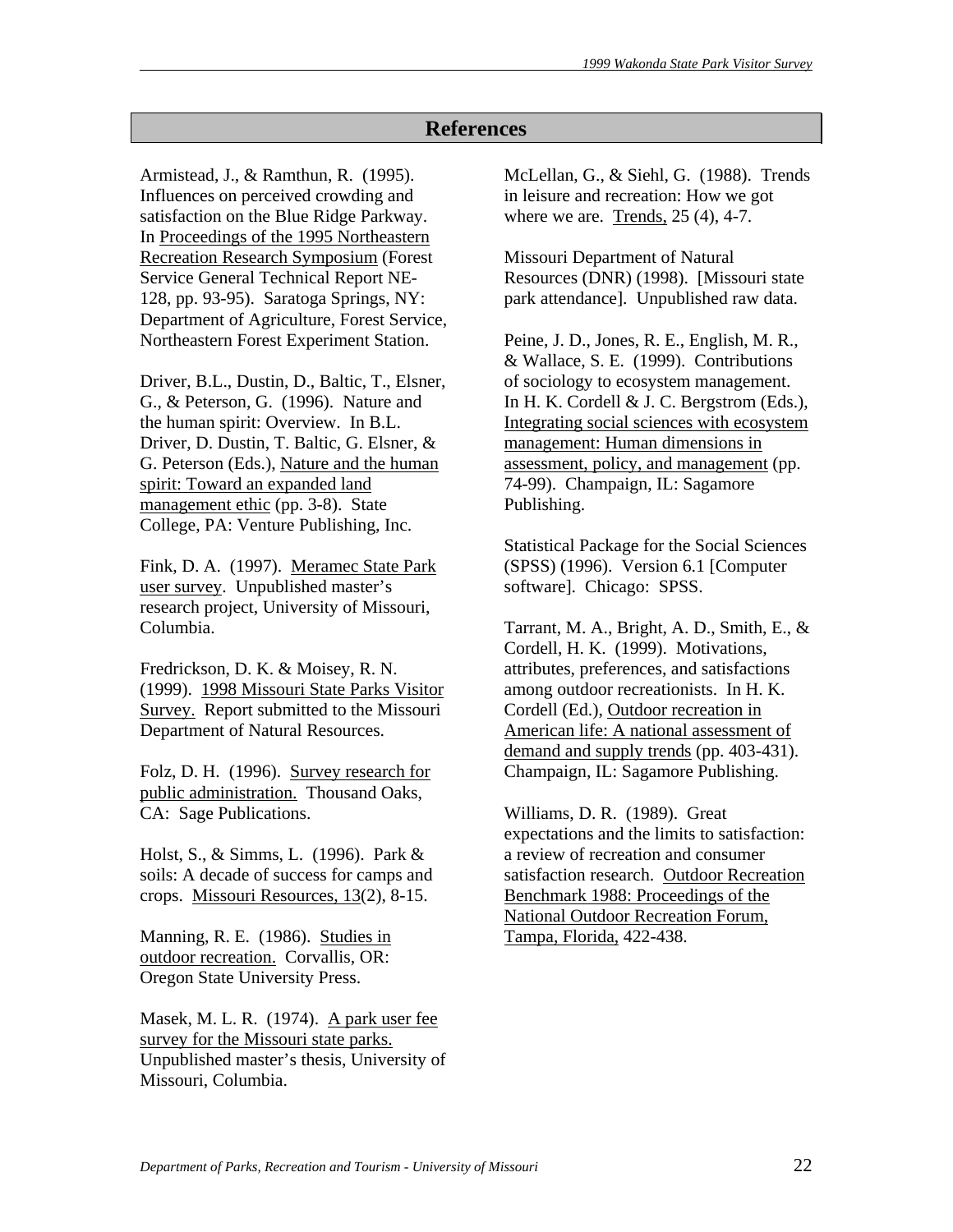# **Appendix A. Wakonda State Park Visitor Survey**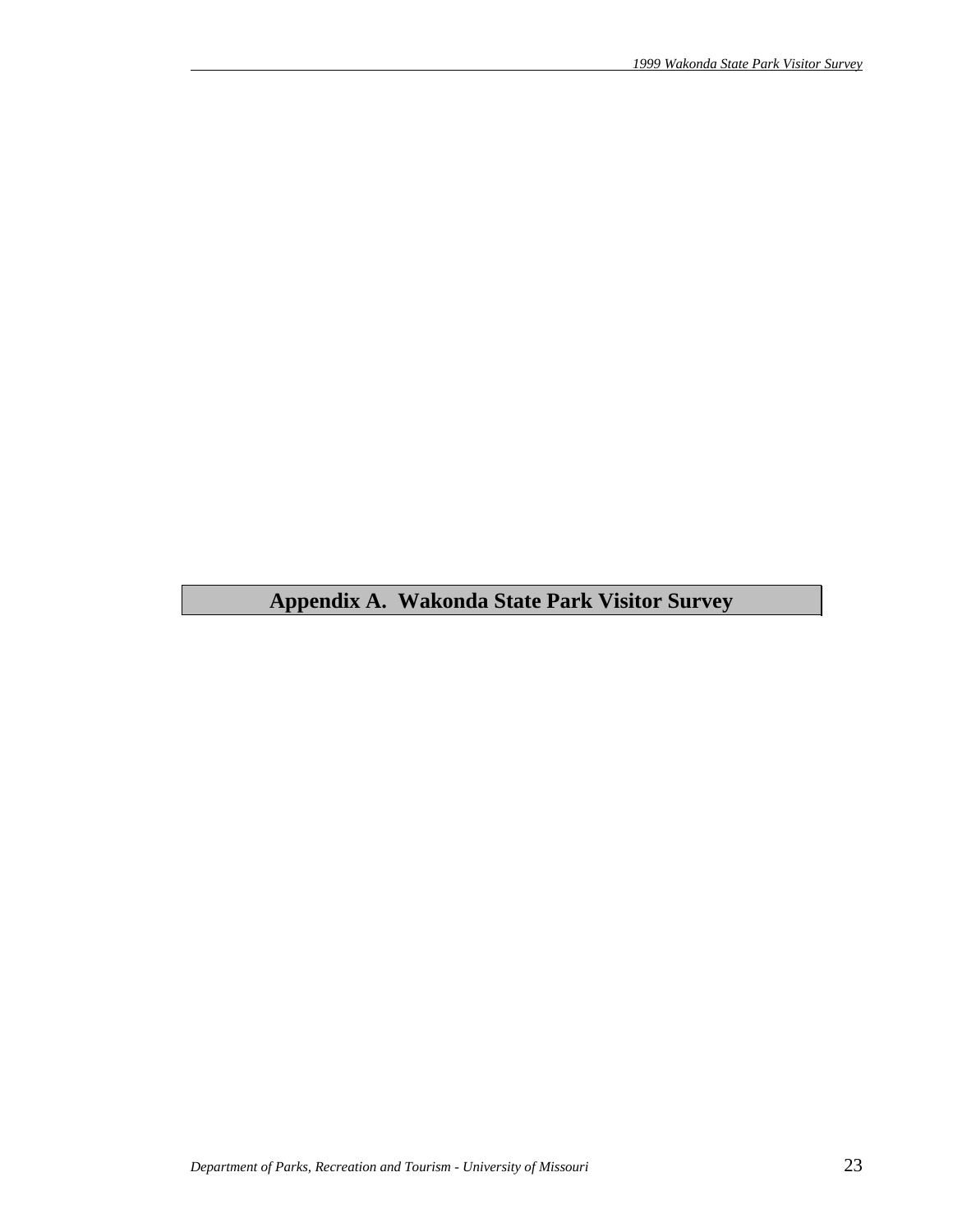

# **Wakonda State Park**



The Missouri Department of Natural Resources and the University of Missouri are seeking your evaluation of Wakonda State Park. This survey is voluntary and completely anonymous. Your cooperation is important in helping us make decisions about managing this park. Thank you for your time.

1. Is this your first visit to Wakonda State Park? (Check only one box.)

 $\square$  yes

If no, how many times have you visited this park in the past year?

- 2. During this visit to the park, are you staying overnight? (Check only one box.)
	- If yes, how many nights are you staying at or near the park during  $\square$  ves this visit?
	- (If no, skip to question 4.)  $\square$ no

 $\square$  no

3. If staying overnight, where are you staying? (Check only one box.) □ campground in Wakonda State Park

□ personal RV/trailer/camper □ RV rental  $\Box$  tent  $\square$  nearby lodging facilities □ nearby campground

 $\square$  friends/relatives

□ other (Please specify.)

4. With whom are you visiting the park? (Check only one box.)

 $\square$  family and friends  $\Box$  alone  $\square$  family  $\Box$  friends

- D club or organized group □ other (Please specify.)
- 5. Which recreational activities have you engaged in during this park visit? (Check all that apply.)

| $\square$ picnicking           | □ innertube rental    | $\square$ birdwatching                   |
|--------------------------------|-----------------------|------------------------------------------|
| $\Box$ fishing                 | $\Box$ boating        | □ viewing wildlife                       |
| $\Box$ camping                 | $\square$ boat rental | $\square$ studying nature                |
| $\square$ swimming             | $\Box$ canoeing       | $\square$ attending interpretive program |
| $\square$ walking              | □ canoe rental        | $\Box$ attending special event           |
| $\Box$ other (Please specify.) |                       |                                          |

6. How satisfied are you with each of the following in Wakonda State Park? (Check one hox for each feature)

|    |                       | Very<br>Satisfied | Satisfied | Dissatisfied | Ven<br>Dissatisfied | Don't<br>Know |  |
|----|-----------------------|-------------------|-----------|--------------|---------------------|---------------|--|
|    | campground            | ш                 |           |              | в                   |               |  |
| D. | park signs            |                   |           |              |                     | ப             |  |
|    | picnic areas          |                   |           |              | ■                   | □             |  |
| d  | swimming beach        |                   |           |              | ю                   | П             |  |
|    | boat ramps            | о                 |           | ш            | ш                   | o             |  |
|    | RV rental             |                   |           |              | П                   | п             |  |
|    | food concession       |                   | в         |              | о                   | е             |  |
| n. | boat rental           |                   | ы         |              | п                   | u             |  |
|    | interpretive programs | п                 |           |              | 国                   |               |  |

7. How do you rate Wakonda State Park on each of the following? (Check one box for each feature.) Don't

|                                      | Excellent | GOOG | maa | <b>KOOW</b>  |  |
|--------------------------------------|-----------|------|-----|--------------|--|
| being free of litter/trash           |           |      | ▬   |              |  |
| having clean restrooms               |           |      | ш   | □            |  |
| upkeep of park facilities            | ▬         |      | □   | ▬            |  |
| having a helpful & friendly staff    |           |      | . . | $\mathbf{1}$ |  |
| access for persons with disabilities |           |      | ь   | ш            |  |
| care of natural resources            |           |      | п   | $\cdots$     |  |
| providing interpretive information   |           |      |     | ш            |  |
| being safe                           |           |      |     |              |  |

- 8. If you did not rate this park as excellent on being safe, what influenced your rating?
- 9. Which of the following would most increase your feeling of being safe at Wakonda State Park? (Check only one box.)
	- $\Box$  more lighting where?  $\Box$  improved upkeep of facilities  $\square$  less crowding
- □ improved behavior of others  $\Box$  increased visibility of park staff
- $\Box$  less traffic congestion
- □ other (Please specify.)
- $\Box$  nothing specific
- □ increased law enforcement patrol



PLEASE TURN SURVEY OVER.

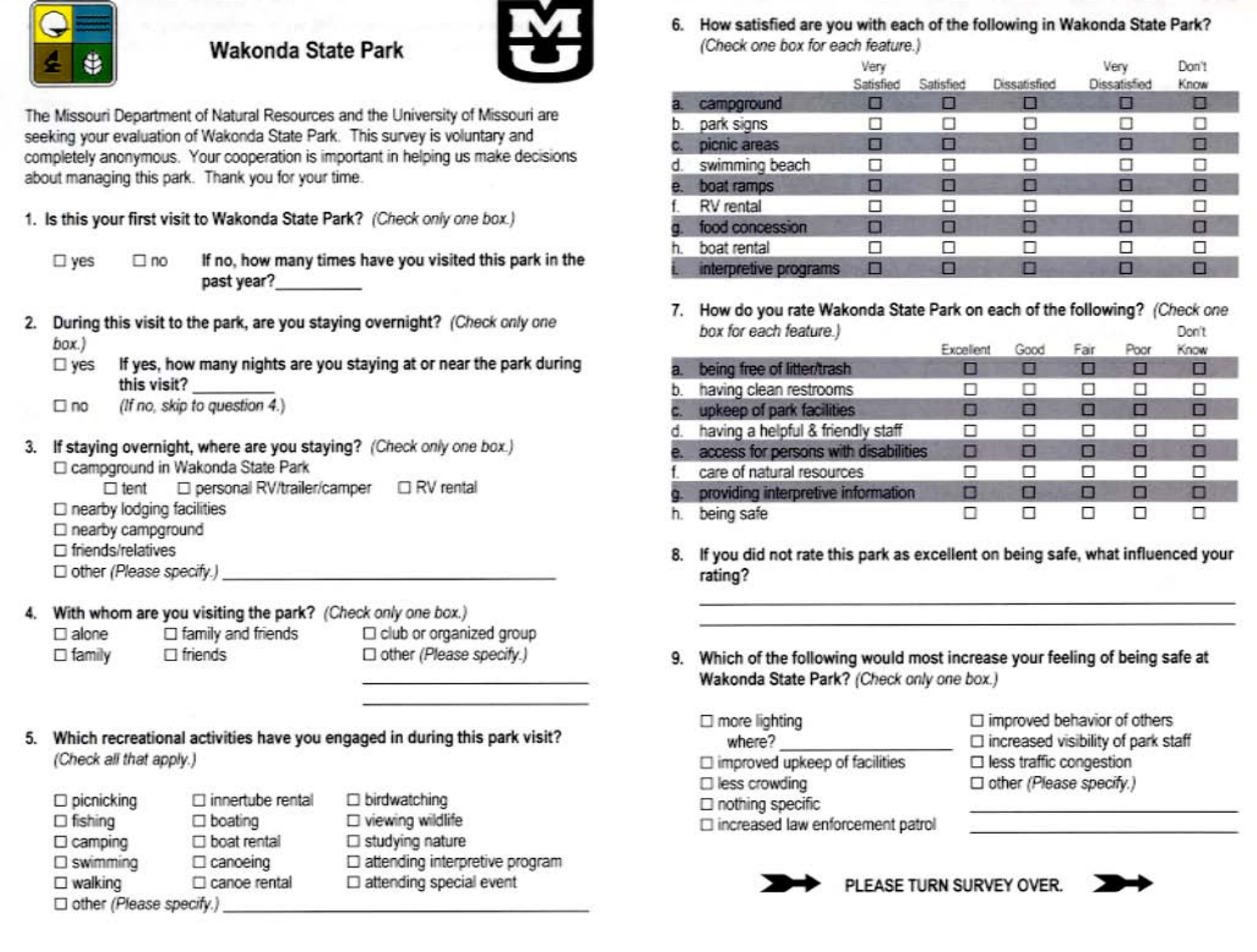- 10. Do you support setting aside at least 50% of all campsites in a reservation system in order to guarantee a site, and charging a reservation fee not to exceed \$7.00? (Check only one box.) □ yes □ no
- 11. Do you support establishing a "carry in and carry out" system as a means of promoting recycling and reducing the burden of handling trash in this park? (Check only one box.)  $\square$  yes  $\square$  no
- 12. When visiting any state park, how important are each of these items to you? (Check one box for each feature.)

|                                           | Very<br><i><b>Important</b></i> | Important | Unimportant | Verv<br><b>Unimportant</b> | Don't<br>Know |
|-------------------------------------------|---------------------------------|-----------|-------------|----------------------------|---------------|
| a. being free of litter/trash             | П                               |           | о           | н                          | Ξ             |
| b. having clean restrooms                 |                                 |           |             |                            | п             |
| c. upkeep of park facilities              | ш                               | ш         | о           | о                          | п             |
| d. having a helpful & friendly staff      |                                 |           | п           | ы                          | п             |
| e. access for persons with disabilities O |                                 | о         | п           | Ð                          | ю             |
| f. care of natural resources              |                                 | п         | п           | П                          | п             |
| g. providing interpretive information     | B                               | п         | ▣           | п                          | п             |
| h. being safe                             |                                 |           |             |                            | п             |

13. Overall, how satisfied are you with this visit to Wakonda State Park? (Check only one box.)

| Very      |           |              | Very         |
|-----------|-----------|--------------|--------------|
| Satisfied | Satisfied | Dissatisfied | Dissatisfied |
| ⊔         | Π         |              | u            |

14. During this visit, how crowded did you feel? (Circle one number.)

| Not at all         |  |  | Slightly |  | Moderately |  | Extremely |  |
|--------------------|--|--|----------|--|------------|--|-----------|--|
| Crowded<br>Crowded |  |  |          |  | Crowded    |  | Crowded   |  |

- 15. If you felt crowded on this visit, where did you feel crowded?
- 16. What is your age? 17. Gender? □ female  $\square$  male

18. What is the highest level of education you have completed? (Check only one box.)

| $\Box$ grade school | □ vocational school    | $\Box$ graduate of 4-year college |
|---------------------|------------------------|-----------------------------------|
| $\Box$ high school  | $\square$ some college | post-graduate education           |

19. What is your ethnic origin? (Check only one box.)

| $\Box$ Asian      | □ African American | □ Native American/American Indian |
|-------------------|--------------------|-----------------------------------|
| <b>D</b> Hispanic | □ Caucasian/White  | D Other (Please specify.)         |

20. Do you have a disability that substantially limits one or more life activities or might require special accommodations?

| $\square$ yes | If yes, what disability or disabilities do you have? |
|---------------|------------------------------------------------------|
| $\square$ no  |                                                      |

- 21. What is your 5-digit zip code (or country of residence, if you live outside the  $U.S.$ )?
- 22. What is your annual household income?

| $\Box$ less than \$25,000  | $\square$ \$50,001 - \$75,000 |
|----------------------------|-------------------------------|
| $\Box$ \$25.000 - \$50,000 | $\Box$ over \$75,000          |

23. Please write any additional comments about your park visit or suggestions on how the Missouri Department of Natural Resources can make your experience in Wakonda State Park a better one.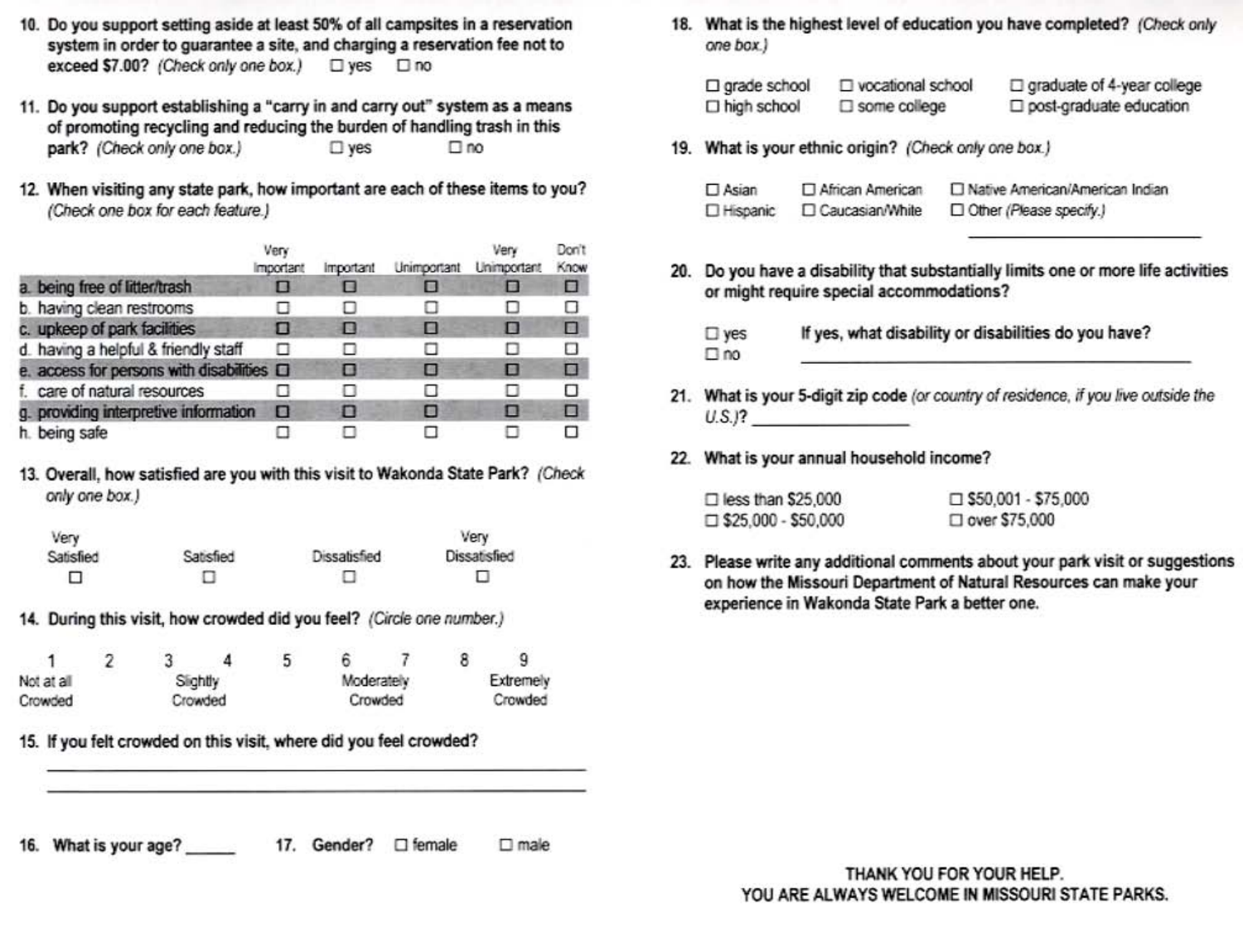**Appendix B. Survey Protocol**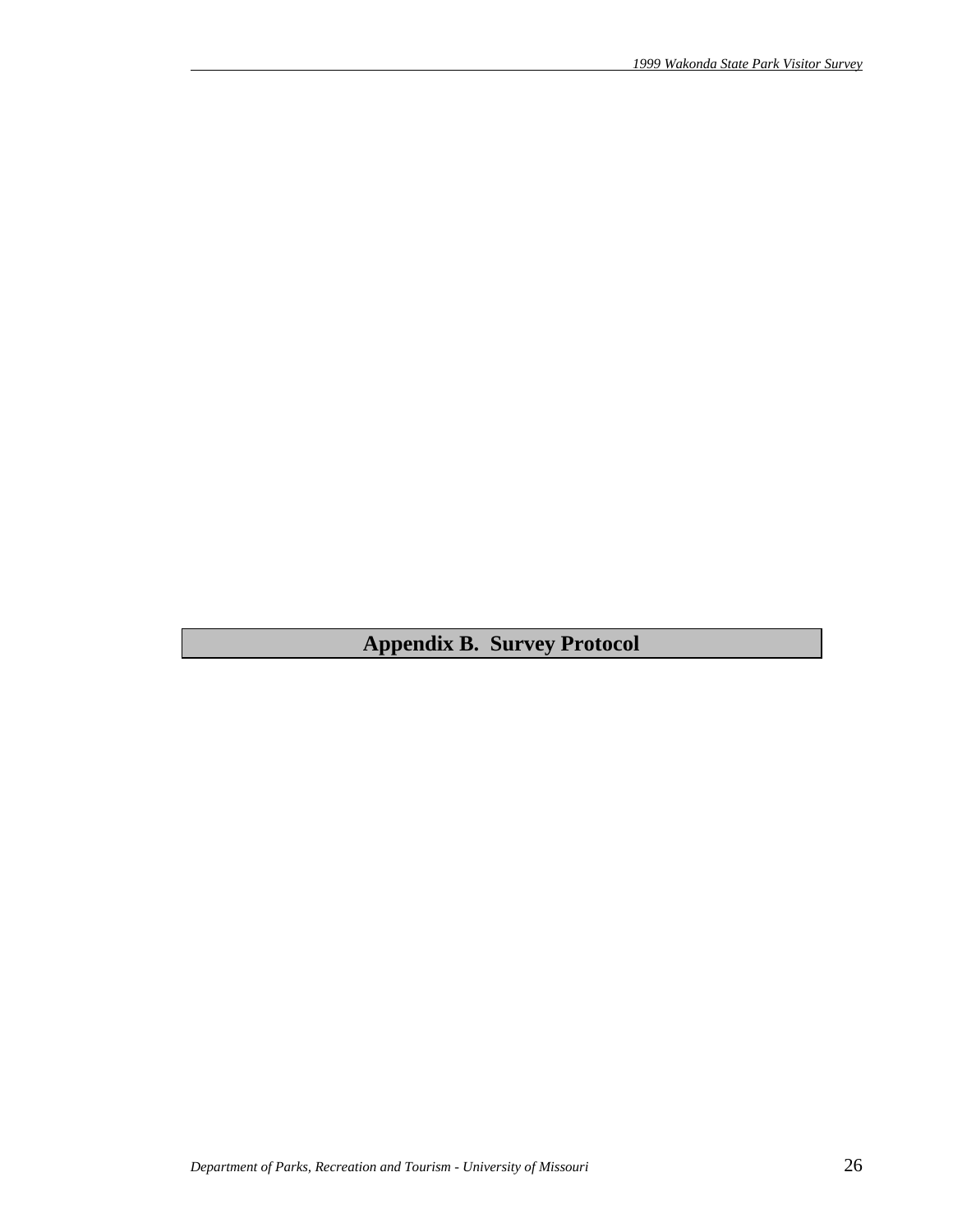# **Protocol for Wakonda State Park Visitor Survey**

 Hi, my name is \_\_\_\_\_, and I am conducting a survey of park visitors for Missouri state parks. The information that I am collecting will be useful for future management of Wakonda State Park.

 The survey is one page, front and back side, and only takes about 3-5 minutes to complete. Anyone who is 18 or older may complete the survey, and by completing the survey, you have the opportunity to enter your name in a drawing for a prize package of \$100 worth of concession coupons. Your participation is voluntary, and your responses will be completely anonymous.

 Your input is very important to the management of Wakonda State Park. Would you be willing to help by participating in the survey?

[If no,] Thank you for your time. Have a nice day.

[If yes,]

 Here is a pencil and clipboard with the survey attached (for each respondent). Please complete the survey on both sides. When finished, return the survey(s), clipboard(s), pencils, and prize entry form(s) to me.

 Thank you for taking time to complete the survey. Your help is greatly appreciated. Have a nice day.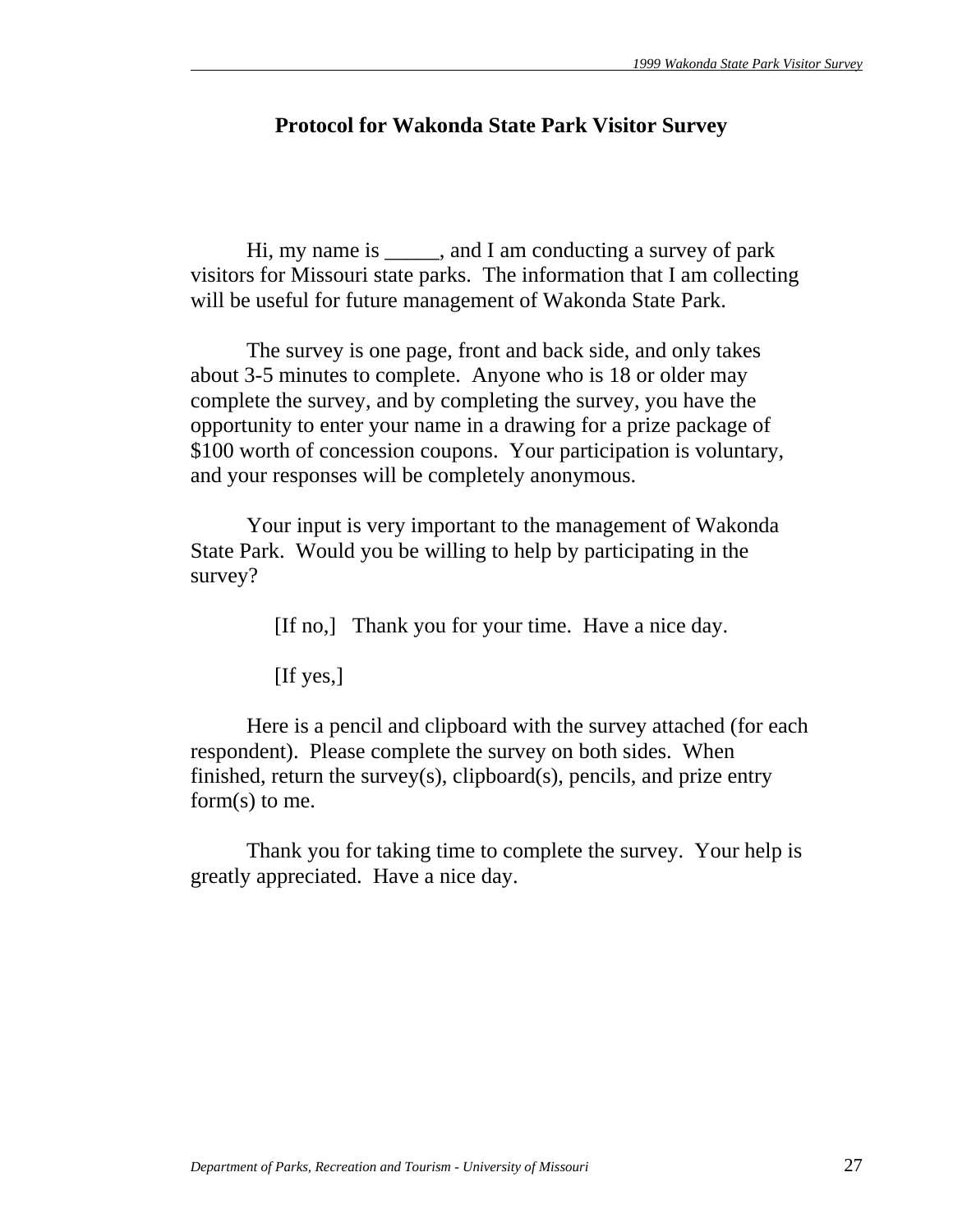# **Appendix C. Prize Entry Form**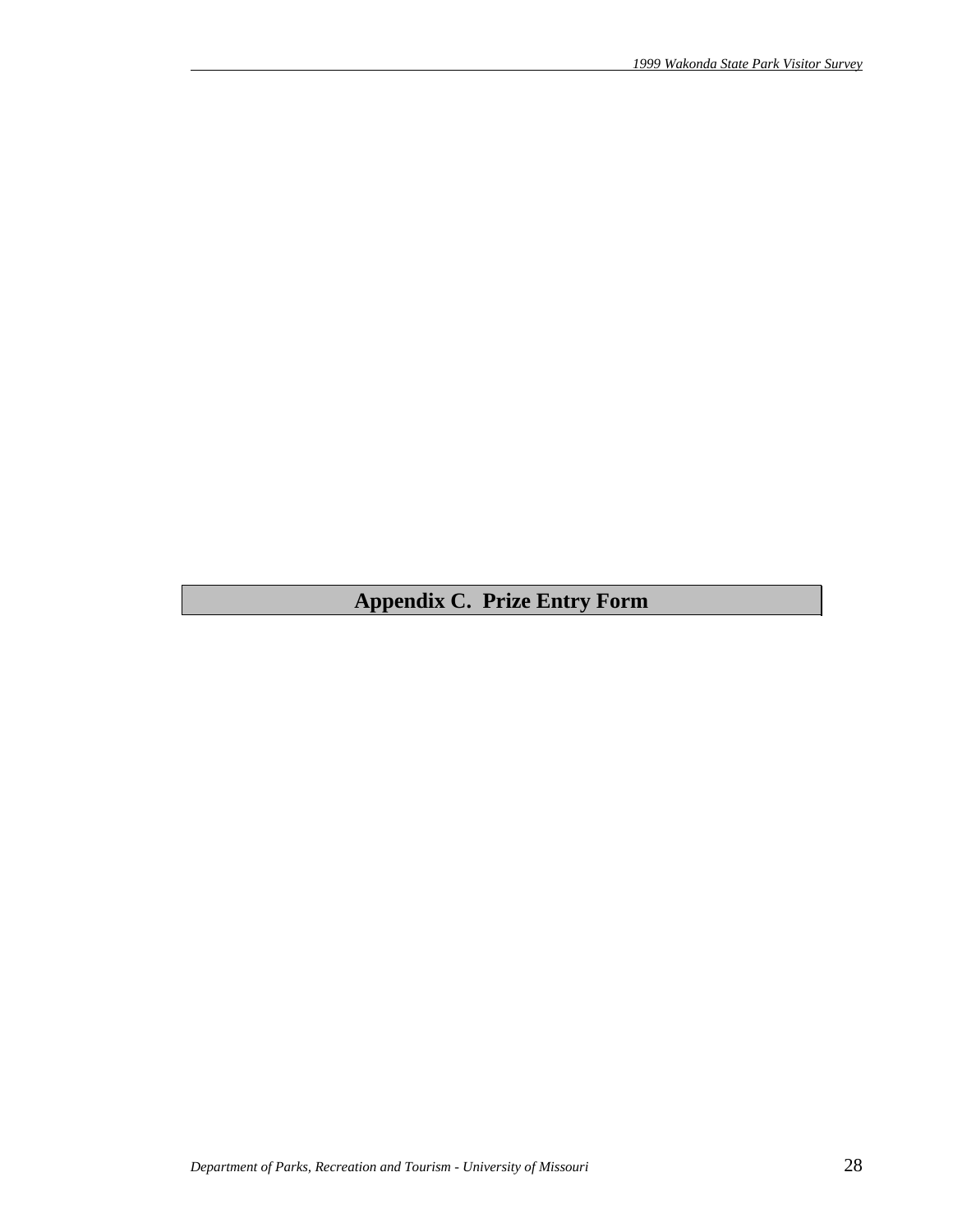#### **WIN A PRIZE PACKAGE OF CONESSION COUPONS WORTH \$100**

 **Enter a drawing to win \$100 worth of gift certificates! These certificates are good for any concessions at any state park or historic site. Concessions include cabin rentals, canoe rentals, boat rentals, restaurant dining, horseback riding, etc.** 

 **You many enter the drawing by simply filling out the back of this entry form and returning it to the surveyor. Your name, address, and telephone number will be used only for this drawing; thus, your survey responses will be anonymous. The drawing will be held November 1, 1999. Winners will be notified by telephone or mail. Redemption of gift certificates is based on dates of availability through August 31, 2000.** 

| Name:           |                     |  |  |  |
|-----------------|---------------------|--|--|--|
| <b>Address:</b> |                     |  |  |  |
|                 |                     |  |  |  |
|                 |                     |  |  |  |
| <b>Phone #:</b> | $\sim$ 1.000 $\sim$ |  |  |  |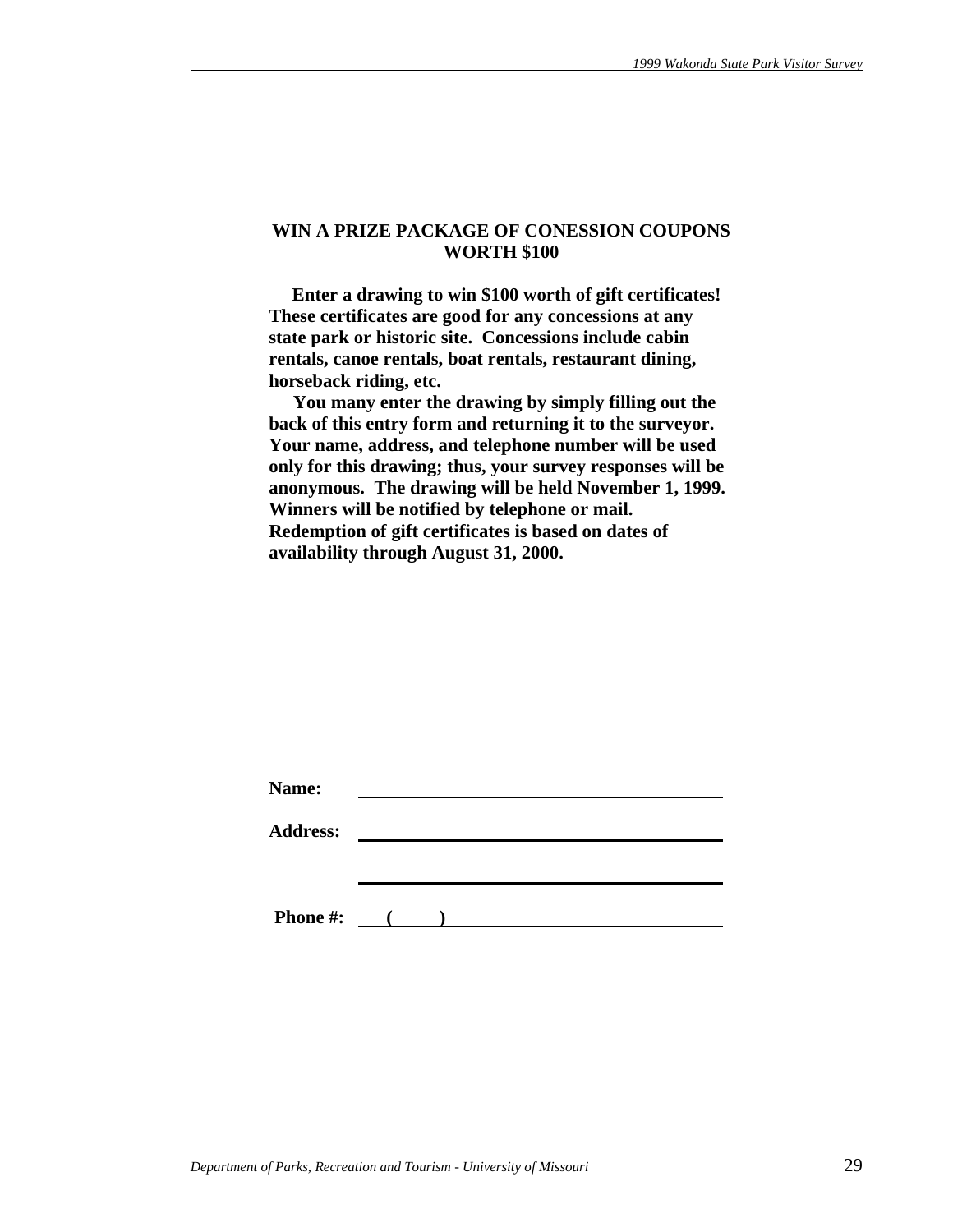**Appendix D. Observation Survey**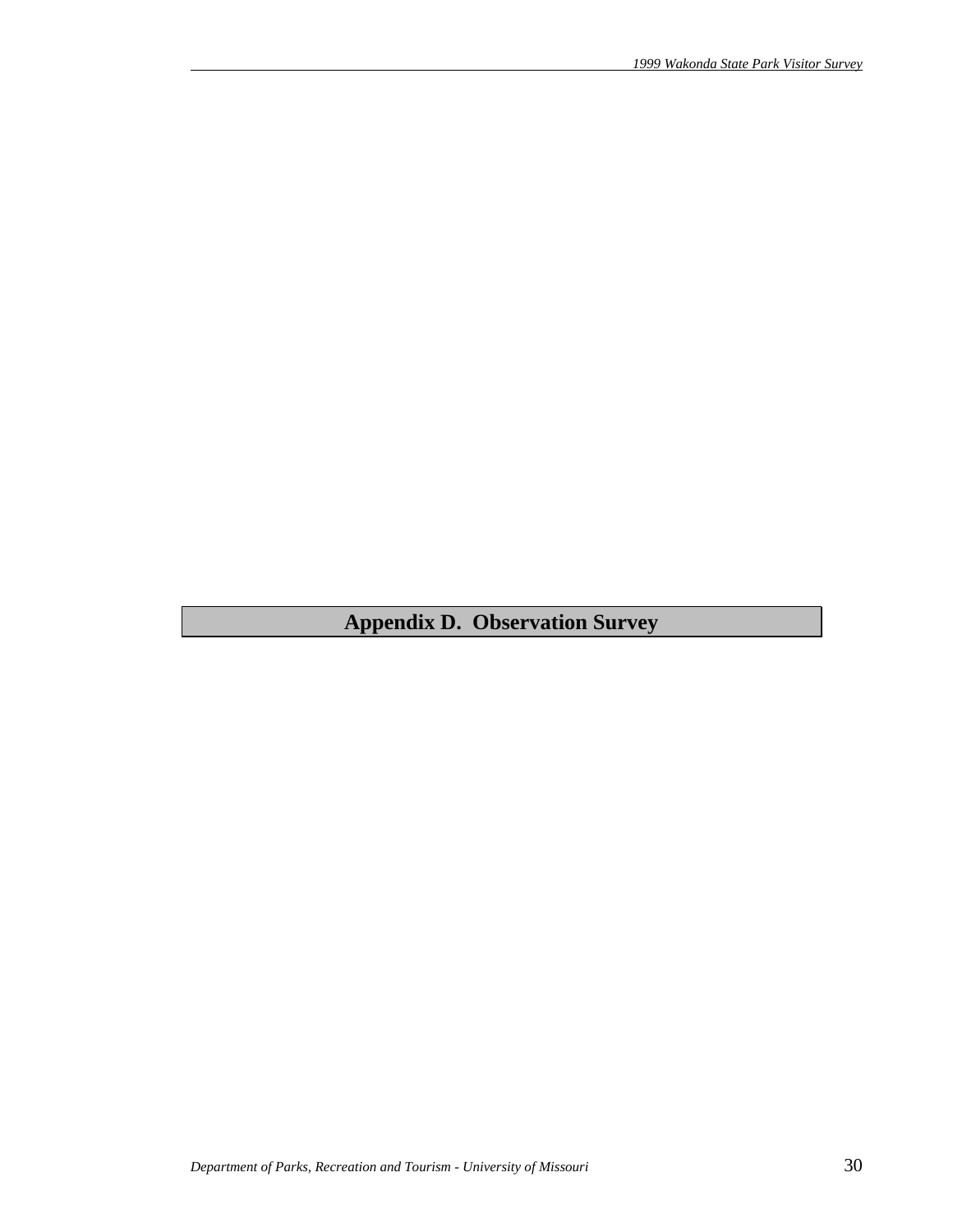| Weather Temperature Fernandezer Park/Site<br># of<br>Vehicle<br><b>Survey</b><br># of<br><b>Additional</b><br># of Visits<br>$\#$ 's<br><b>Adults</b><br><b>Children</b><br><b>Axles</b><br><b>Today</b><br><b>Type</b><br>$\,1\,$<br>$\overline{2}$<br>$\overline{3}$<br>$\overline{4}$<br>$\overline{5}$<br>$\overline{6}$<br>$\overline{7}$<br>$\overline{8}$<br>$\overline{9}$<br>$10\,$<br>11<br>12<br>13<br>14<br>$\overline{15}$<br>16<br>17<br>18<br>19<br>$20\,$<br>21<br>22<br>23<br>24<br>25<br>26 |    |  |  |  |  |  |  |  |
|---------------------------------------------------------------------------------------------------------------------------------------------------------------------------------------------------------------------------------------------------------------------------------------------------------------------------------------------------------------------------------------------------------------------------------------------------------------------------------------------------------------|----|--|--|--|--|--|--|--|
|                                                                                                                                                                                                                                                                                                                                                                                                                                                                                                               |    |  |  |  |  |  |  |  |
|                                                                                                                                                                                                                                                                                                                                                                                                                                                                                                               |    |  |  |  |  |  |  |  |
|                                                                                                                                                                                                                                                                                                                                                                                                                                                                                                               |    |  |  |  |  |  |  |  |
|                                                                                                                                                                                                                                                                                                                                                                                                                                                                                                               |    |  |  |  |  |  |  |  |
|                                                                                                                                                                                                                                                                                                                                                                                                                                                                                                               |    |  |  |  |  |  |  |  |
|                                                                                                                                                                                                                                                                                                                                                                                                                                                                                                               |    |  |  |  |  |  |  |  |
|                                                                                                                                                                                                                                                                                                                                                                                                                                                                                                               |    |  |  |  |  |  |  |  |
|                                                                                                                                                                                                                                                                                                                                                                                                                                                                                                               |    |  |  |  |  |  |  |  |
|                                                                                                                                                                                                                                                                                                                                                                                                                                                                                                               |    |  |  |  |  |  |  |  |
|                                                                                                                                                                                                                                                                                                                                                                                                                                                                                                               |    |  |  |  |  |  |  |  |
|                                                                                                                                                                                                                                                                                                                                                                                                                                                                                                               |    |  |  |  |  |  |  |  |
|                                                                                                                                                                                                                                                                                                                                                                                                                                                                                                               |    |  |  |  |  |  |  |  |
|                                                                                                                                                                                                                                                                                                                                                                                                                                                                                                               |    |  |  |  |  |  |  |  |
|                                                                                                                                                                                                                                                                                                                                                                                                                                                                                                               |    |  |  |  |  |  |  |  |
|                                                                                                                                                                                                                                                                                                                                                                                                                                                                                                               |    |  |  |  |  |  |  |  |
|                                                                                                                                                                                                                                                                                                                                                                                                                                                                                                               |    |  |  |  |  |  |  |  |
|                                                                                                                                                                                                                                                                                                                                                                                                                                                                                                               |    |  |  |  |  |  |  |  |
|                                                                                                                                                                                                                                                                                                                                                                                                                                                                                                               |    |  |  |  |  |  |  |  |
|                                                                                                                                                                                                                                                                                                                                                                                                                                                                                                               |    |  |  |  |  |  |  |  |
|                                                                                                                                                                                                                                                                                                                                                                                                                                                                                                               |    |  |  |  |  |  |  |  |
|                                                                                                                                                                                                                                                                                                                                                                                                                                                                                                               |    |  |  |  |  |  |  |  |
|                                                                                                                                                                                                                                                                                                                                                                                                                                                                                                               |    |  |  |  |  |  |  |  |
|                                                                                                                                                                                                                                                                                                                                                                                                                                                                                                               |    |  |  |  |  |  |  |  |
|                                                                                                                                                                                                                                                                                                                                                                                                                                                                                                               |    |  |  |  |  |  |  |  |
|                                                                                                                                                                                                                                                                                                                                                                                                                                                                                                               |    |  |  |  |  |  |  |  |
|                                                                                                                                                                                                                                                                                                                                                                                                                                                                                                               |    |  |  |  |  |  |  |  |
|                                                                                                                                                                                                                                                                                                                                                                                                                                                                                                               |    |  |  |  |  |  |  |  |
|                                                                                                                                                                                                                                                                                                                                                                                                                                                                                                               |    |  |  |  |  |  |  |  |
|                                                                                                                                                                                                                                                                                                                                                                                                                                                                                                               |    |  |  |  |  |  |  |  |
|                                                                                                                                                                                                                                                                                                                                                                                                                                                                                                               | 27 |  |  |  |  |  |  |  |
| 28                                                                                                                                                                                                                                                                                                                                                                                                                                                                                                            |    |  |  |  |  |  |  |  |
| 29                                                                                                                                                                                                                                                                                                                                                                                                                                                                                                            |    |  |  |  |  |  |  |  |
| $30\,$                                                                                                                                                                                                                                                                                                                                                                                                                                                                                                        |    |  |  |  |  |  |  |  |
| 31                                                                                                                                                                                                                                                                                                                                                                                                                                                                                                            |    |  |  |  |  |  |  |  |
| 32                                                                                                                                                                                                                                                                                                                                                                                                                                                                                                            |    |  |  |  |  |  |  |  |
| $\overline{33}$                                                                                                                                                                                                                                                                                                                                                                                                                                                                                               |    |  |  |  |  |  |  |  |
| 34                                                                                                                                                                                                                                                                                                                                                                                                                                                                                                            |    |  |  |  |  |  |  |  |
| 35                                                                                                                                                                                                                                                                                                                                                                                                                                                                                                            |    |  |  |  |  |  |  |  |

# **Time Slot Codes: Weather Codes (examples):**

| Time Slot $1 = 8:00 - 12:00$ p.m. | Hot & Sunny  | Windy |
|-----------------------------------|--------------|-------|
| Time Slot $2 = 12:00 - 4:00$ p.m. | Cold & Rainy | Sunny |
| Time Slot $3 = 4:00 - 8:00$ p.m.  | Cloudy       | Humid |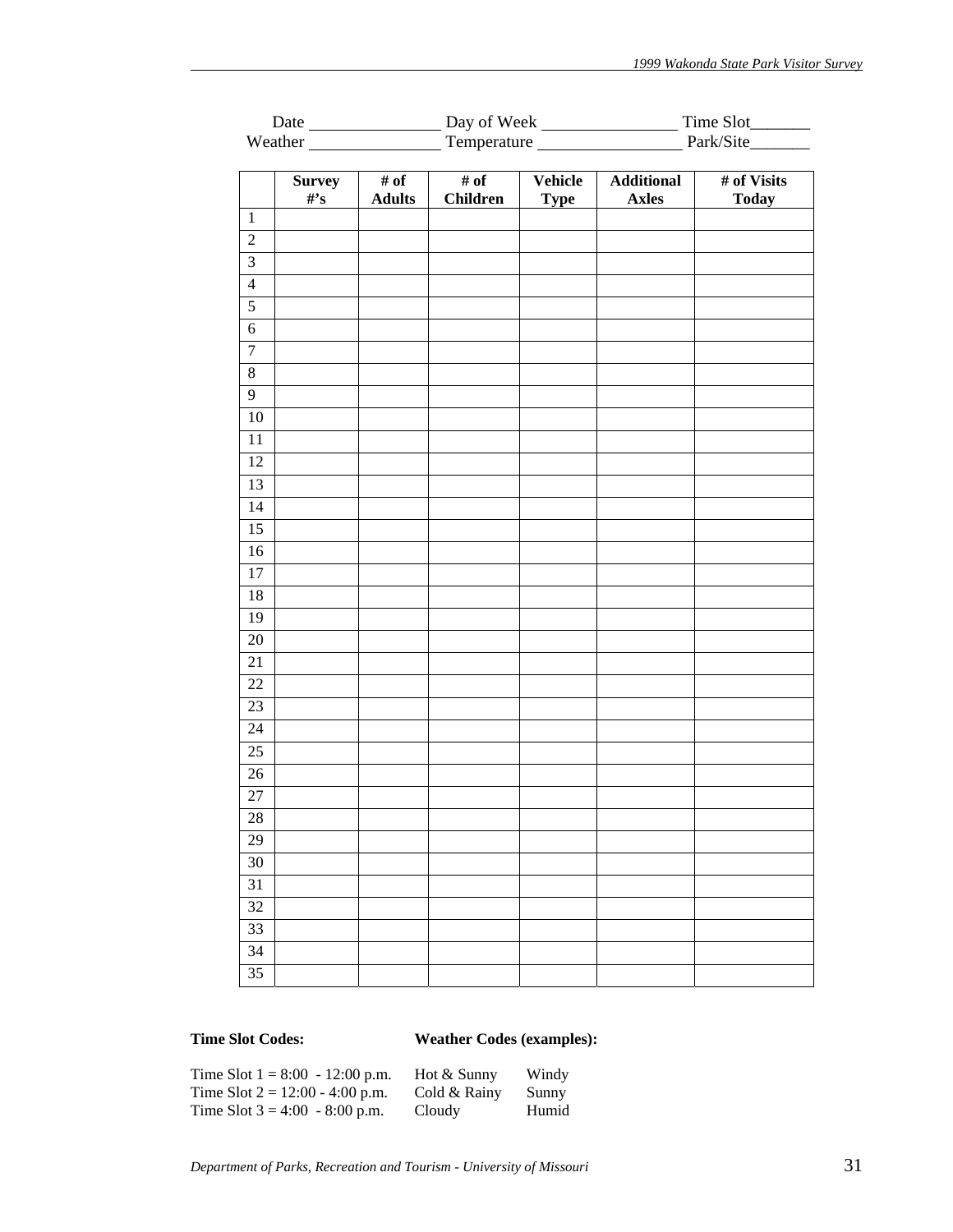# **Appendix E. Responses to Survey Questions**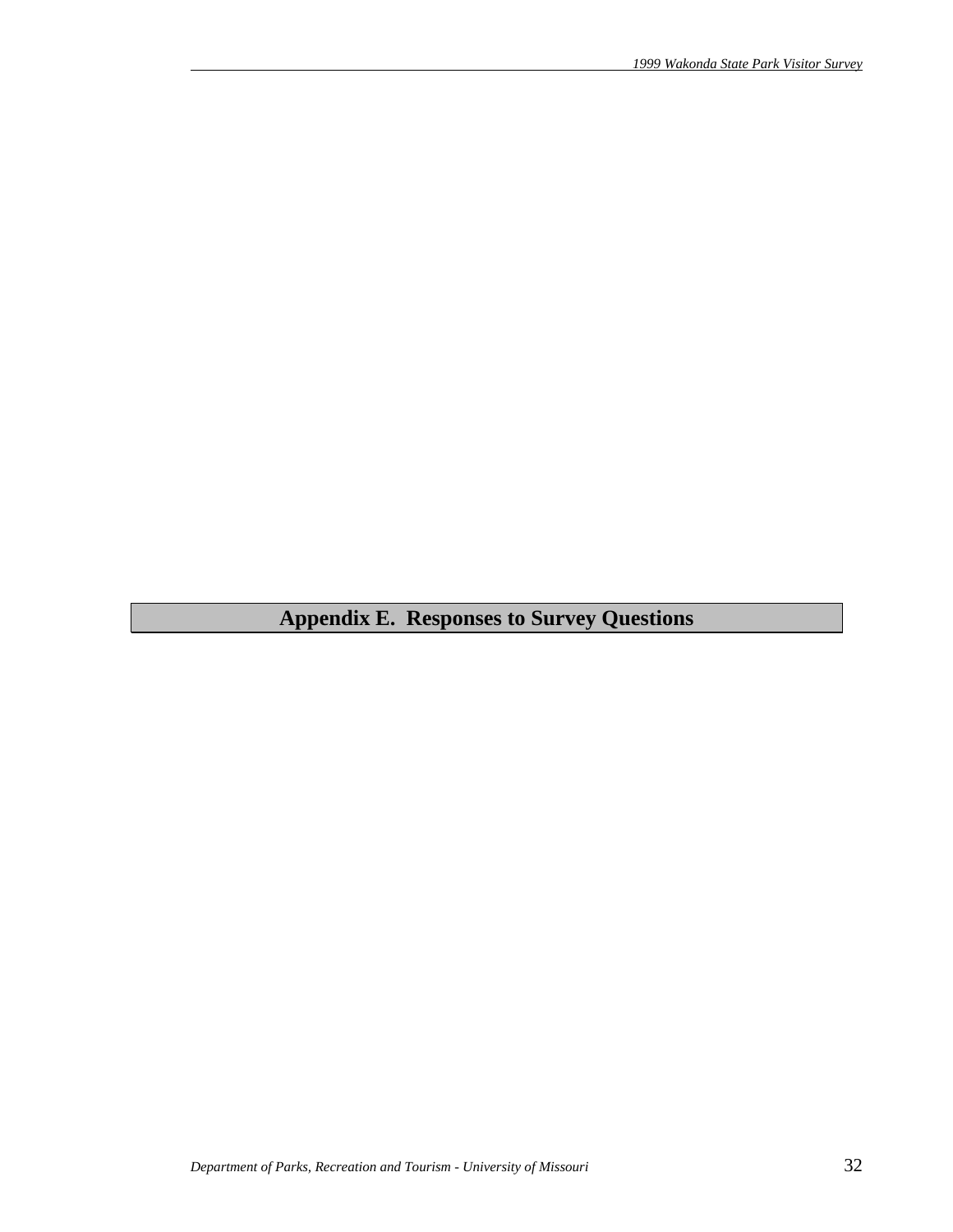# **Wakonda State Park Visitor Survey**

# **1. Is this your first visit to Wakonda State Park?** (n=208)

yes 26.0% no 74.0%

**If no, how many times have you visited this park in the past year?** (n=128)

*The responses from this open-ended question were grouped into the following 8 categories:*

| $\mathbf{0}$ | 3.9%  |
|--------------|-------|
| 1            | 16.4% |
| 2            | 11.7% |
| $3-5$        | 21.1% |
| $6 - 10$     | 19.5% |
| $11 - 20$    | 16.4% |
| 21-100       | 9.4%  |
| $101+$       | 1.6%  |

The average # of times repeat visitors visited the park in the past year was 12.9 times.

### **2. During this visit to the park, are you staying overnight?** (n=206)

 yes 37.9% no 62.1%

### **If yes, how many nights are you staying overnight at or near the park during this visit?** (n=70)

*The responses from this open-ended question were grouped into the following 6 categories:*

| 1    | 32.9% |
|------|-------|
| 2    | 31.4% |
| 3    | 21.4% |
| 4-6  | 11.5% |
| $7+$ | 2.8%  |

The average # of nights respondents visiting the park for more than one day stayed was 2.4.

### **3. If staying overnight, where are you staying?** (n=80)

|                           | campground in Wakonda State Park | 98.8%   |
|---------------------------|----------------------------------|---------|
| tent                      | 18.9%                            |         |
| <b>RV</b>                 | 52.7%                            |         |
| RV rental                 | 28.4%                            |         |
| nearby lodging facilities |                                  | $0.0\%$ |
| nearby campground         |                                  | 1.3%    |
| friends/relatives         |                                  | 0.0%    |
| other                     |                                  | 0 0%    |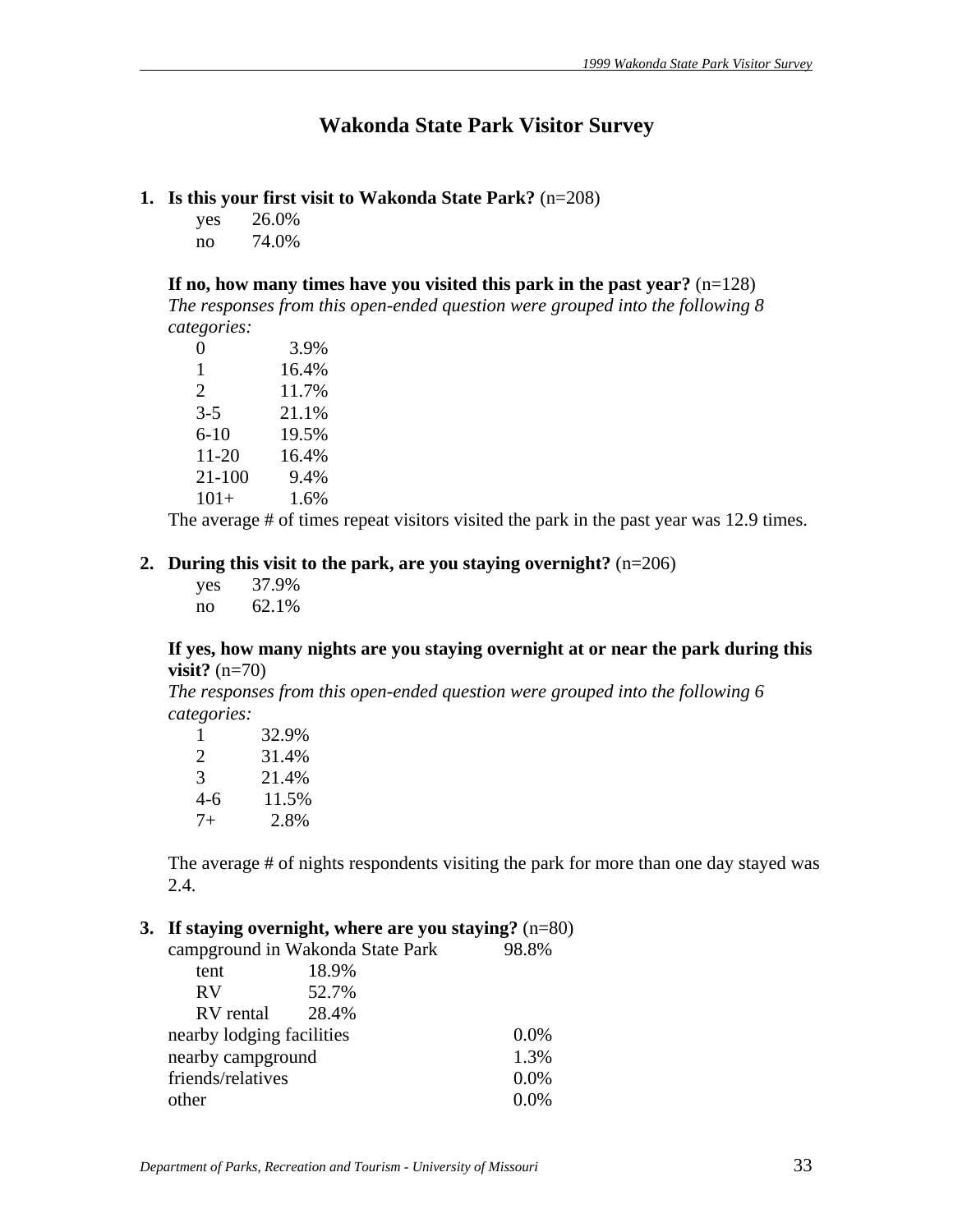#### **4. With whom are you visiting the park?** (n=183)

| alone $22.4\%$  | family $&$ friends 16.9% |                | club or organized group $1.6\%$ |         |
|-----------------|--------------------------|----------------|---------------------------------|---------|
| family $46.4\%$ | friends                  | $12.6\%$ other |                                 | $0.0\%$ |

#### **5. Which recreational activities have you engaged in during this park visit?**

| picnicking | 22.1% | innertube rental | 3.5% | birdwatching                   | 9.3%  |
|------------|-------|------------------|------|--------------------------------|-------|
| fishing    | 24.3% | boating          | 6.5% | viewing wildlife               | 15.5% |
| camping    | 21.3% | boat rental      | 2.7% | studying nature                | 7.1%  |
| swimming   | 18.8% | canoeing         | 2.5% | attending interpretive program | 1.1%  |
| walking    | 24.5% | canoe rental     | 1.4% | attending special event        | 0.5%  |
| other      | 5.7%  |                  |      |                                |       |

*21 visitors participated in an "other" activity. Their responses are as follows:*

| Bicycling.             | Playground.            |  |
|------------------------|------------------------|--|
| Bike.                  | Playground.            |  |
| Bike.                  | Playground.            |  |
| Biking.                | Playing on playground. |  |
| Drive through.         | Restroom/resting.      |  |
| Driving through.       | Sight-seeing.          |  |
| Driving through.       | View.                  |  |
| Exercise.              | Visit to Quincy.       |  |
| Just driving through.  | Visiting the park.     |  |
| Looking for campsites. | Visiting.              |  |
| Mushroom hunting.      |                        |  |

*In addition to percentages of responses, a mean score was calculated for each feature in questions 6, 7, 12, and 13. The score is based on a 4.0 scale with 4 = very satisfied, 3 = satisfied,*  $2 =$  *dissatisfied, and*  $1 =$  *very dissatisfied (Q, 6 & 13);*  $4 =$  *excellent,*  $3 =$  *good,* 2  $=$  fair, and  $I = poor (O, 7)$ ; and  $4 = very important, 3 = important, 2 = unimportant, and 1$ *= very unimportant (Q. 12). The mean score is listed in parenthesis following each feature.* 

#### **6. How satisfied are you with each of the following in Wakonda State Park?**

|                |                              | Very      |           |              | Very         | Don't |         |
|----------------|------------------------------|-----------|-----------|--------------|--------------|-------|---------|
|                |                              | Satisfied | Satisfied | Dissatisfied | Dissatisfied | Know  |         |
| a.             | campgrounds (3.53)           | 51.9%     | 31.6%     | 2.1%         | 1.6%         | 12.8% | $n=187$ |
| b.             | park signs $(3.59)$          | 59.7%     | 36.6%     | 1.0%         | $0.5\%$      | 2.1%  | $n=191$ |
| $\mathbf{c}$ . | picnic areas (3.58)          | 53.7%     | 34.6%     | $0.0\%$      | 1.1%         | 10.6% | $n=188$ |
| d.             | swimming beach (3.51)        | 40.5%     | 32.6%     | 2.1%         | $0.0\%$      | 24.7% | $n=190$ |
| e.             | boat ramps $(3.30)$          | 36.4%     | 26.1%     | 1.7%         | 6.8%         | 29.0% | $n=176$ |
| f.             | $RV$ rental $(3.59)$         | 31.3%     | 20.5%     | 0.6%         | $0.0\%$      | 47.6% | $n=166$ |
| g.             | food concession (3.43)       | 26.9%     | 26.3%     | 1.9%         | $0.6\%$      | 44.4% | $n=160$ |
| h.             | boat rental $(3.49)$         | 26.7%     | 21.7%     | 1.9%         | $0.0\%$      | 49.7% | $n=161$ |
| i.             | interpretive programs (3.44) | 17.9%     | 20.5%     | $0.7\%$      | $0.0\%$      | 60.9% | $n=151$ |

#### **7. How do you rate Wakonda State Park on each of the following?**

|             |                                             | Excellent | Good  | Fair    | Poor    | Don't Know |         |
|-------------|---------------------------------------------|-----------|-------|---------|---------|------------|---------|
| a.          | being free of litter/trash (3.72)           | 73.6%     | 24.0% | 1.9%    | $0.0\%$ | $0.5\%$    | $n=208$ |
|             | b. having clean restrooms (3.49)            | 54.6%     | 31.9% | 5.8%    | 1.4%    | $6.3\%$    | $n=207$ |
|             | c. upkeep of park facilities $(3.57)$       | 57.3%     | 39.8% | $0.5\%$ | $0.5\%$ | 1.9%       | $n=206$ |
|             | d. having a helpful/friendly staff $(3.60)$ | 59.0%     | 34.0% | 1.0%    | 0.5%    | 5.5%       | $n=200$ |
| e.          | access for persons with disabilities (3.58) | 46.6%     | 24.9% | 3.1%    | $0.0\%$ | 25.4%      | $n=193$ |
| f.          | care of natural resources (3.64)            | 60.6%     | 32.8% | $0.5\%$ | $0.0\%$ | $6.1\%$    | $n=198$ |
| $g_{\star}$ | providing interpretive information (3.57)   | 42.6%     | 26.8% | 2.1%    | $0.0\%$ | 28.4%      | $n=190$ |
| h.          | being safe $(3.53)$                         | 58.8%     | 27.1% | 7.0%    | $1.0\%$ | $6.0\%$    | $n=199$ |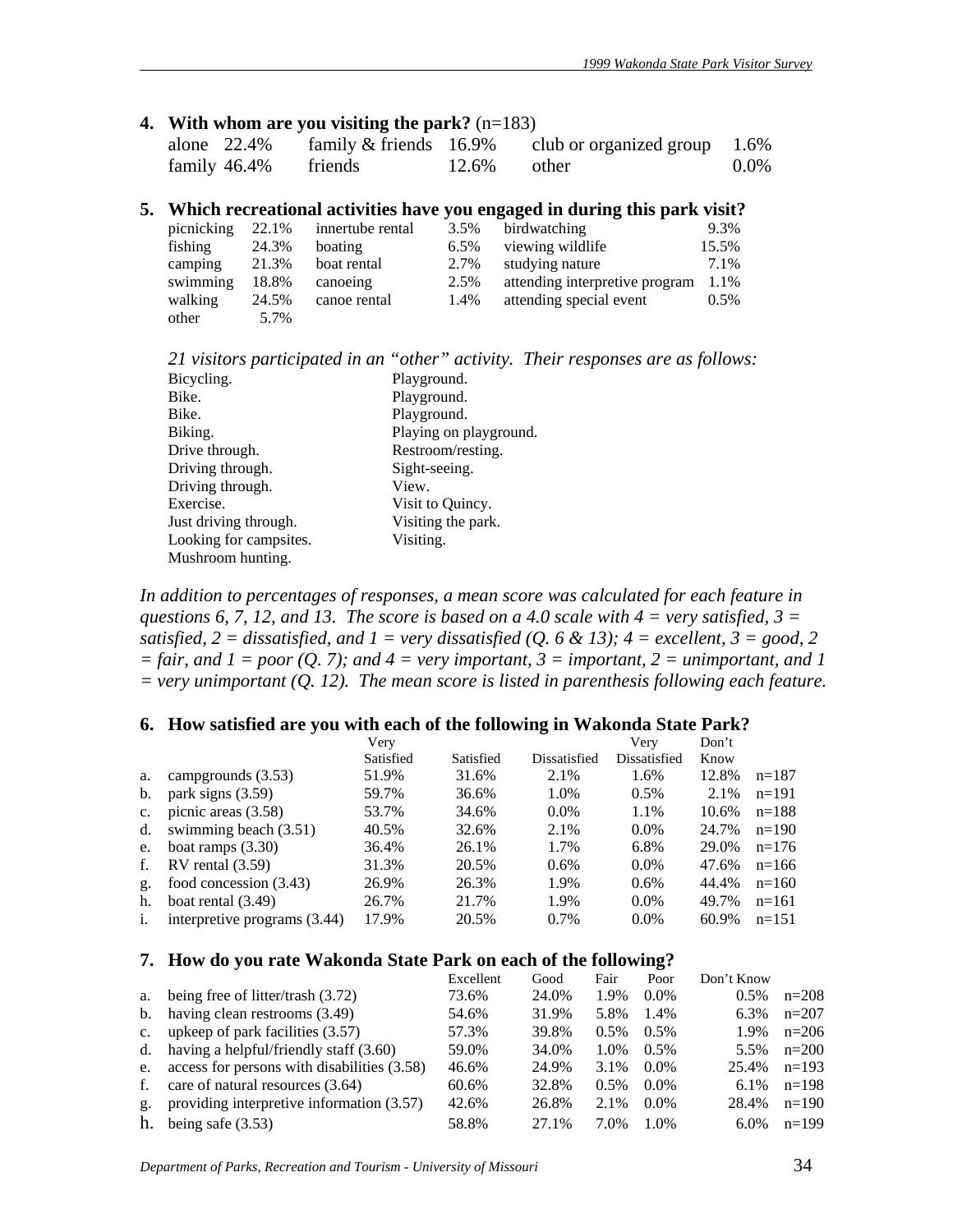# **8. If you did not rate this park as excellent on being safe, what influenced your rating?**

*39 visitors (47.6% of those who did not rate the park as excellent on being safe) responded to this with 43 comments. The 43 responses were divided into 9 categories. Frequencies and percentages of responses in each category are listed.* 

|    |                                              | Frequency              | Percent |
|----|----------------------------------------------|------------------------|---------|
|    | 1. Lack of lifeguards at beach               |                        | 25.6%   |
|    | 2. Don't know/no reason                      |                        | 20.9%   |
|    | 3. Lack of staff/rangers patrolling the park | 5                      | 11.6%   |
| 4. | Behavior of others                           | 5                      | 11.6%   |
| 5. | Steep road edges/no shoulders                | 3                      | 7.0%    |
|    | 6. Dangerous boat ramps                      | 2                      | 4.7%    |
|    | 7. Dangerous traffic                         | $\mathfrak{D}_{\cdot}$ | 4.7%    |
|    | 8. Lack of lighting                          | 2                      | 4.7%    |
|    | Other                                        | 4                      | 9.3%    |
|    | Total                                        |                        | 00.0%   |

# **9. Which of the following would most increase your feeling of being safe at Wakonda State Park?**

*177 responses were given by 145 visitors.*

|                                       | Frequency | Percent |
|---------------------------------------|-----------|---------|
| 1. More lighting                      | 31        | 17.5%   |
| 2. Improved upkeep of facilities      | 5         | 2.8%    |
| 3. Less crowding                      | 9         | 5.1%    |
| 4. Nothing specific                   | 67        | 37.9%   |
| 5. Increased law enforcement patrol   | 16        | 9.0%    |
| 6. Improved behavior of others        | 14        | 7.9%    |
| 7. Increased visibility of park staff | 24        | 13.6%   |
| 8. Less traffic congestion            | 3         | 1.7%    |
| Other                                 | 8         | 4.5%    |
| Total                                 |           |         |

*21 visitors (67.8% of those who indicated more lighting would most increase their feeling of safety) reported where they felt more lighting was necessary. Their answers were grouped into the following 5 categories. Frequencies and percentages of each category are listed.*

|                            | Frequency | Percent |
|----------------------------|-----------|---------|
| 1. Campground              |           | 42.9%   |
| 2. Along park roads        |           | 14.3%   |
| 3. Restrooms/shower houses | 3         | 14.3%   |
| 4. Boat ramps              |           | 9.5%    |
| 5. Other                   |           | 19.1%   |
| Total                      | 21        | 100.0%  |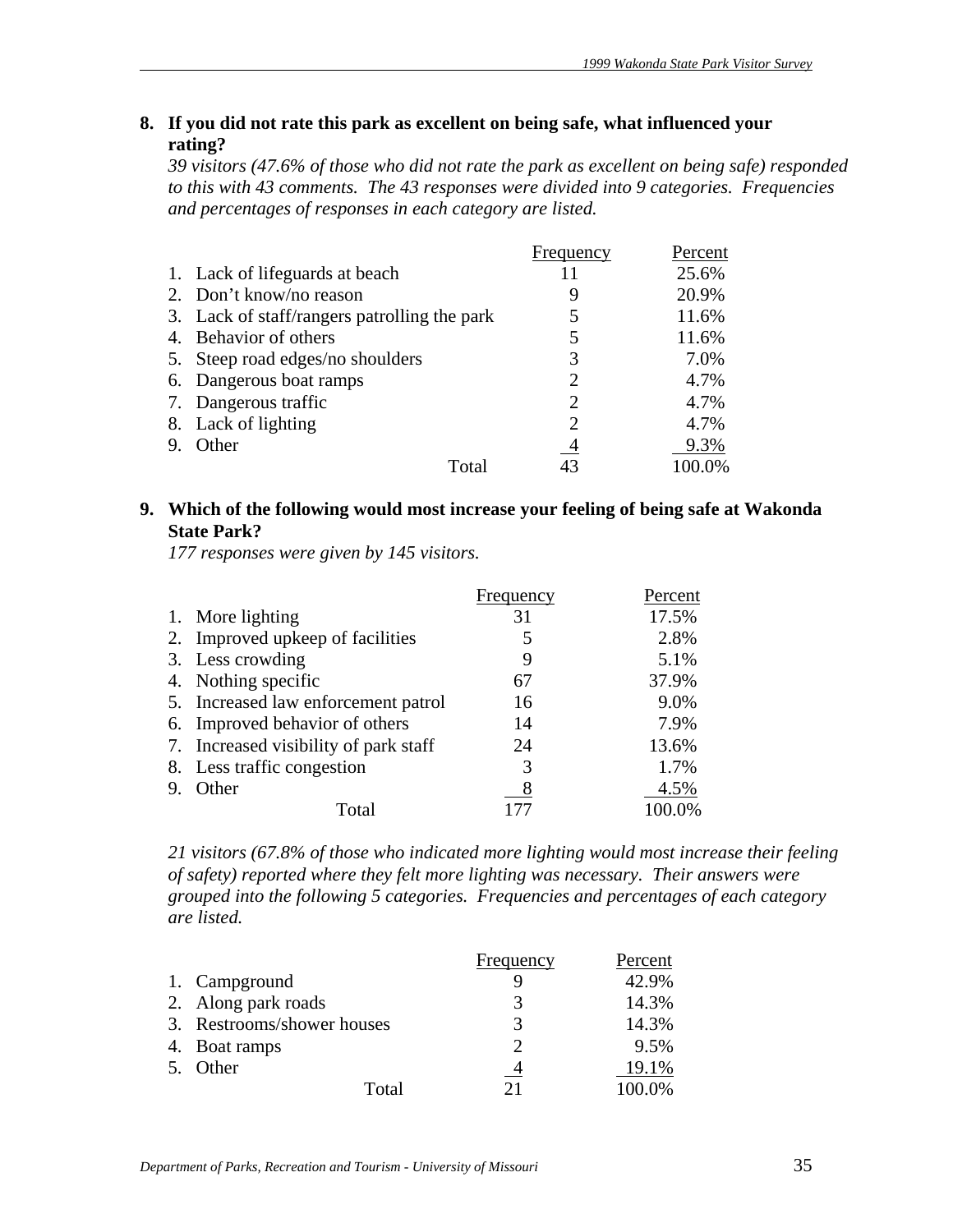*Eight visitors (100% of those who indicated that an "other" safety attribute would most increase their feeling of safety) reported what other attribute would increase safety. The following are their responses:*

Better beach control. Deepen launch ramp at old lake. Fix boat ramps, please. Improved launch facility--old lake. Life guards Lifeguards or more park rangers. More staff in swimming. Need some sort of control for music played by people at the swimming area. Pits are accessible to children.

- **10. Do you support setting aside at least 50% of all campsites in a reservation system in order to guarantee a site, and charging a reservation fee not to exceed \$7.00?** (n=113)
	- yes 57.8% no 42.2%
- **11. Do you support a "carry in and carry" out system as a means of promoting recycling and reducing the burden of handling trash in this park?** (n=115)
	- yes 56.5% no 43.5%

#### **12. When visiting any state park, how important are each of these items to you?**

|                |                                           | Very      |           |             | Verv        | Don't   |         |
|----------------|-------------------------------------------|-----------|-----------|-------------|-------------|---------|---------|
|                |                                           | Important | Important | Unimportant | Unimportant | Know    |         |
| a.             | being free of litter/trash (3.80)         | 81.2%     | 18.3%     | $0.0\%$     | 0.5%        | $0.0\%$ | $n=202$ |
| b.             | having clean restrooms (3.90)             | 90.1%     | 9.4%      | $0.5\%$     | $0.0\%$     | $0.0\%$ | $n=202$ |
| $c_{\cdot}$    | upkeep of park facilities (3.82)          | 82.3%     | 17.7%     | $0.0\%$     | $0.0\%$     | $0.0\%$ | $n=198$ |
| d.             | having a helpful/friendly staff (3.76)    | 75.1%     | 24.4%     | $0.0\%$     | $0.0\%$     | 0.5%    | $n=201$ |
| e.             | access for disabled persons (3.69)        | 65.3%     | 25.0%     | 1.5%        | $0.0\%$     | 8.2%    | $n=196$ |
| f.             | care of natural resources (3.81)          | 80.5%     | 18.0%     | 0.5%        | $0.0\%$     | 1.0%    | $n=200$ |
| g.             | providing interpretive information (3.63) | 61.0%     | 30.8%     | 2.1%        | $0.0\%$     | $6.2\%$ | $n=195$ |
| $\mathbf{1}$ . | being safe $(3.86)$                       | 85.9%     | 14.1%     | $0.0\%$     | $0.0\%$     | $0.0\%$ | $n=199$ |

#### **13. Overall, how satisfied are you with this visit to Wakonda State Park?**

|                           | Verv             |       | Verv                   |                     |         |
|---------------------------|------------------|-------|------------------------|---------------------|---------|
|                           | <b>Satisfied</b> |       | Satisfied Dissatisfied | <b>Dissatisfied</b> |         |
| (Mean score = 3.66) 67.2% |                  | 31.8% | $0.5\%$                | $0.5\%$             | $n=201$ |

# **14. During this visit, how crowded did you feel?** (n=200)

On a scale of 1-9, with  $1 = Not$  at all crowded and  $9 = Extremely$  crowded, the mean response was 1.9.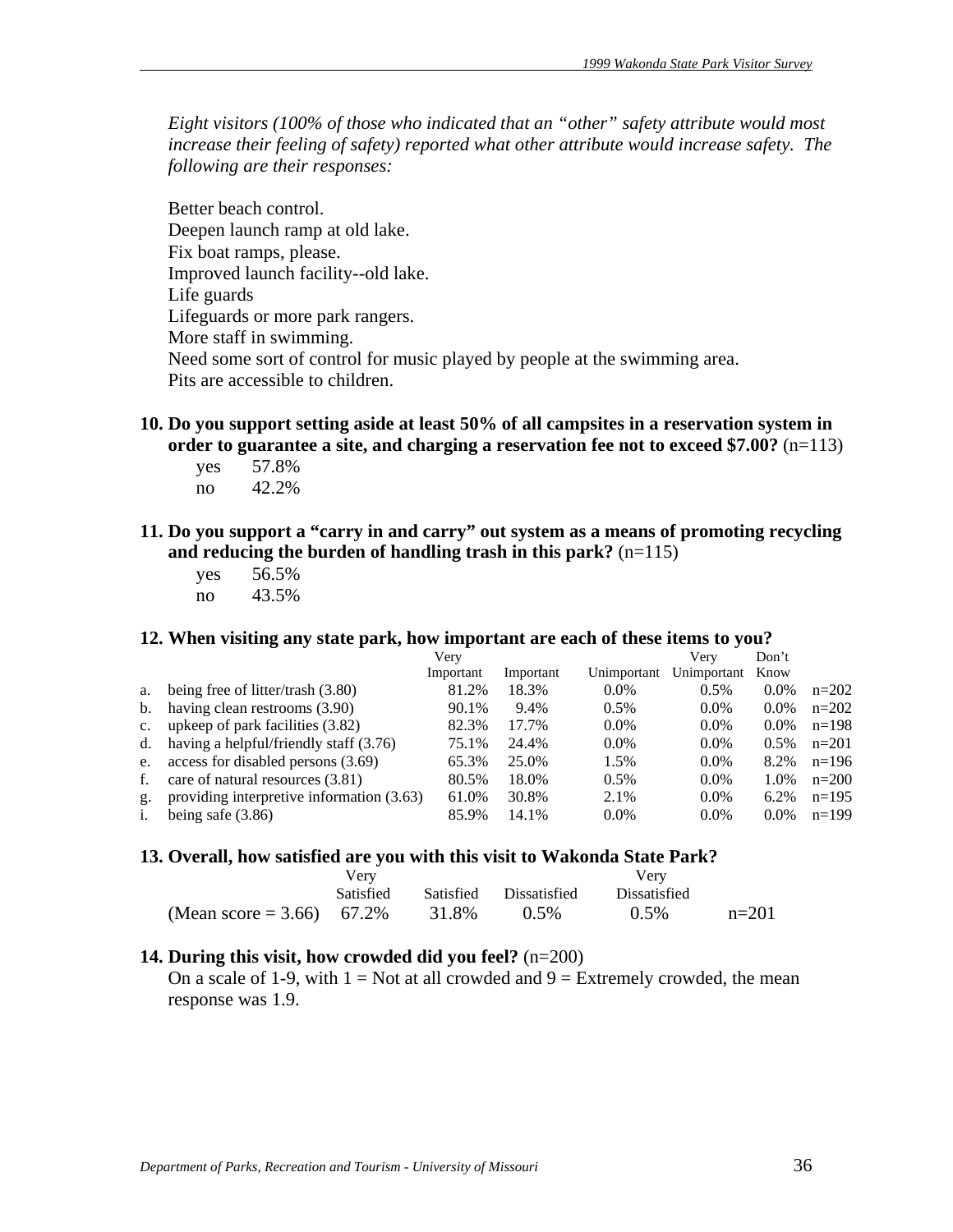# **15. If you felt crowded on this visit, where did you feel crowded?**

*A total of 29 open-ended responses were given. The 29 responses were divided into 6 categories. Frequencies and percentages of responses in each category are listed.* 

|                         | Frequency   | Percent |
|-------------------------|-------------|---------|
| campground              | 12          | 41.4%   |
| swimming beach          |             | 31.0%   |
| restrooms/shower houses | 2           | 6.9%    |
| on one of the lakes     | 2           | 6.9%    |
| picnic areas            |             | 6.9%    |
| other                   |             | 6.9%    |
|                         | Total<br>29 | 100.0%  |

#### **16. What is your age?** (n=198)

*Responses were divided into the following 4 categories:*

| 29.3%                   |
|-------------------------|
| 46.5%                   |
| 14.6%                   |
| 9.6%                    |
| (Average age $= 43.2$ ) |
|                         |

### **17. Gender?** (n=199)

Female 47.2% Male 52.8%

### **18. What is the highest level of education you have completed?** (n=204)

| grade school | 3.9%  | vocational school 6.4% |       | graduate of 4-year college | 10.8% |
|--------------|-------|------------------------|-------|----------------------------|-------|
| high school  | 44.1% | some college           | 28.9% | post-graduate education    | 5.9%  |

### **19. What is your ethnic origin?** (n=202)

| Asian | 0.0% African American 1.0%                | Native American/American Indian 1.0% |      |
|-------|-------------------------------------------|--------------------------------------|------|
|       | Hispanic 0.5% Caucasian/White 97.0% Other |                                      | 0.5% |

### **20. Do you have a disability that substantially limits one or more life activities or might require special accommodations?** (n=197)

 yes 5.1% no 94.9%

### **If yes, what disability or disabilities do you have?** (n=8)

*The following is a list of all responses to this open-ended question.* 

| COPD.              | Leg problems and arthritis.   |
|--------------------|-------------------------------|
| Have a bad leg.    | My son has C.P. and deafness. |
| Kidney transplant. | Not able to walk very far.    |
| Knee replacement.  | Son has wheelchair.           |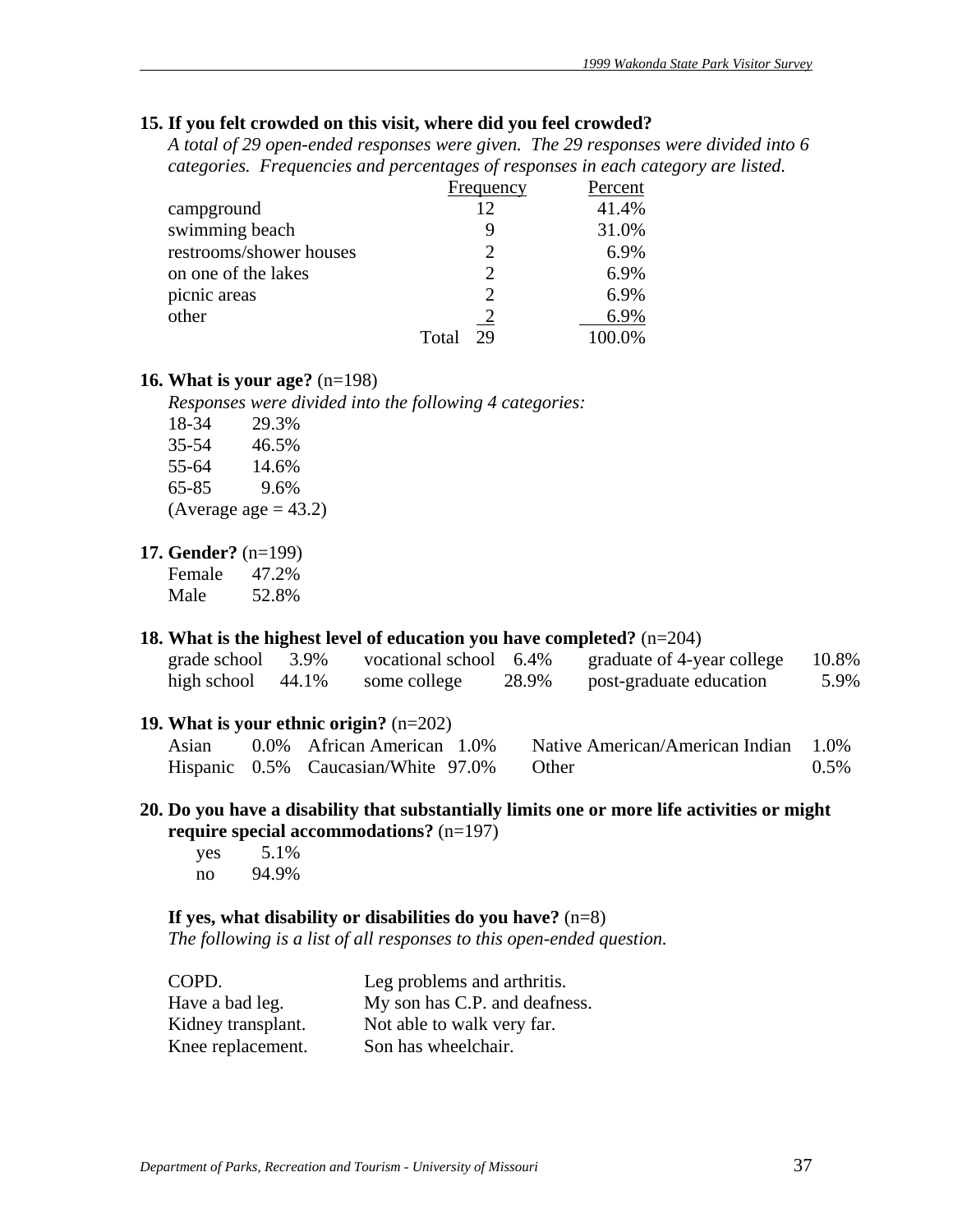**21. What is your 5-digit zip code** *(or country of residence, if you live outside the U.S.)***?** (n=201) *The states with the highest percentages of respondents were:*  Missouri (48.0%) Illinois (43.0%) Iowa (4.5%)

#### **22. What is your annual household income?** (n=184)

| less than $$25,000$ | 23.9% | $$50,001 - $75,000$ | 16.3% |
|---------------------|-------|---------------------|-------|
| $$25,000 - $50,000$ | 55.4% | over \$75,000       | 4.3%  |

**23. Please write any additional comments about your park visit or suggestions on how the Missouri Department of Natural Resources can make your experience in Wakonda State Park a better one.** 

*59 of the 212 visitors (27.8%) responded to this question. A total of 68 responses were given, and were divided into 8 categories. Frequencies and percentages of responses in each category are listed.*

|                                                       | Frequency | Percent |
|-------------------------------------------------------|-----------|---------|
| 1. General positive comments                          | 23        | 33.8%   |
| 2. Suggestions about campground/campsites             | 12        | 17.6%   |
| 3. Improve or better maintain boat ramps              | 10        | 16.2%   |
| 4. Enforce park rules and provide lifeguards          | 4         | 5.9%    |
| 5. Comments about concessionaire services             | 4         | 5.9%    |
| 6. Comments/suggestions about restrooms/shower houses | റ         | 2.9%    |
| 7. Comments/suggestions about RV rentals              |           | 2.9%    |
| 8. Other                                              | 11        | 16.2%   |
| Total                                                 |           | 100.0%  |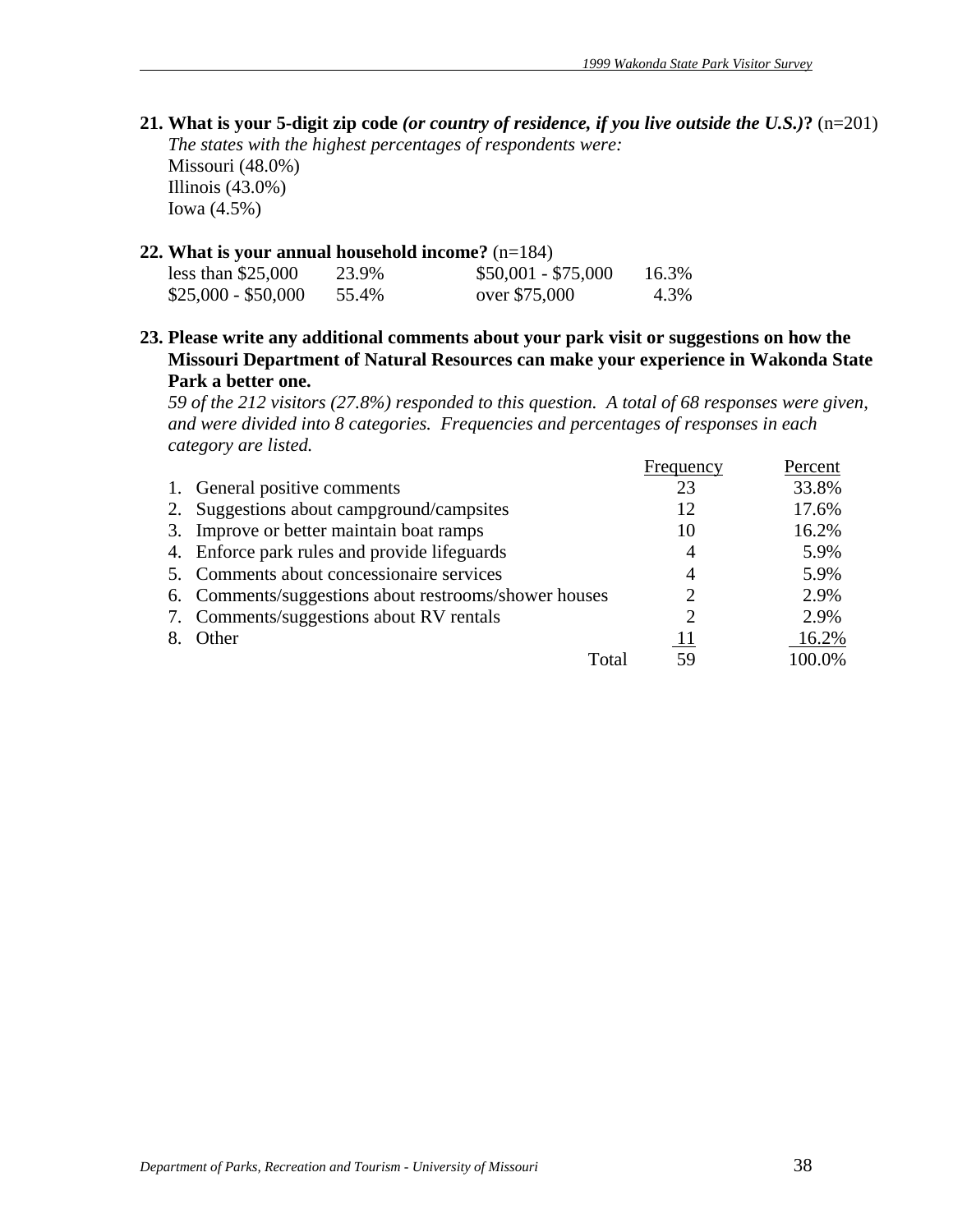**Appendix F. List of Responses for Safety Concerns (Q 8)**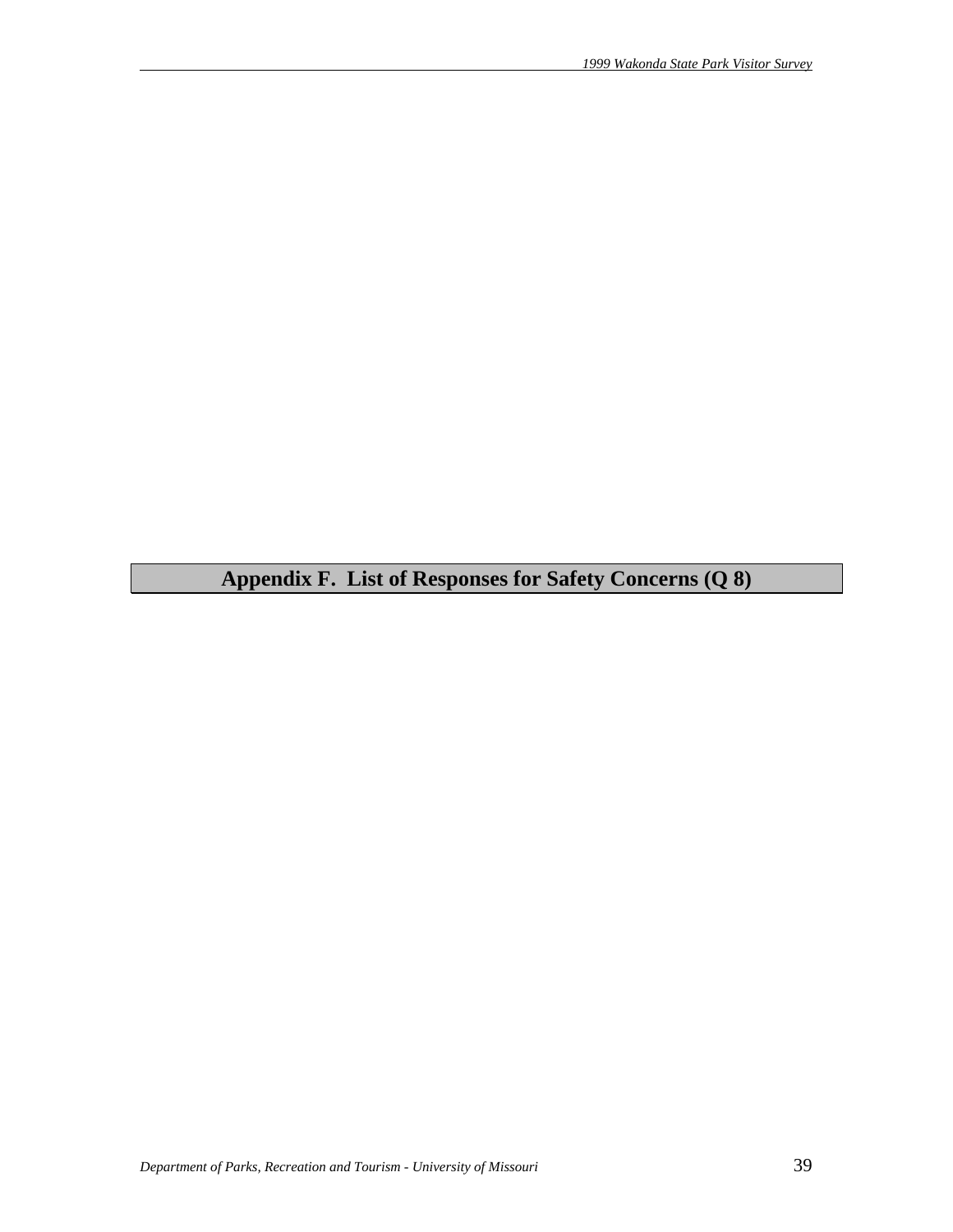# **Responses to Question # 8**

**If you did not rate this park as excellent on being safe** *(Question 7, letter h.),* **what influenced your rating?** 

# **Lack of lifeguards at swimming beach**

- I think they need lifeguards.
- I was only at the beach. There wasn't a lifeguard, but there were lifesaving devices. Other than that - I don't know.
- Lifeguarding and more patrolling by park rangers are needed.
- Lifeguards back at the beach.
- Need lifeguard.
- No lifeguards or anchors on boats.
- No lifeguards.
- No lifeguards.
- Swimming area needs lifeguards.
- Taking away the lifeguards.
- The swimming beach I got in a not safe accident.

# **Don't know/no reason/no place is perfect**

- Did not use all of the park facilities to be able to give an excellent rating.
- Don't know it that well (park).
- Haven't stayed so really can't say.
- I was not here long enough to determine safety.
- I was only at the beach. There wasn't a lifeguard, but there were lifesaving devices. Other than that - I don't know.
- Not here long enough.
- Not sure. Just a choice made since I never feel totally safe anywhere anymore.
- Only drove thru to look.
- Our stay was so short.

### **Lack of staff/park rangers patrolling the park**

- Cars and trucks being broken into while parked at boat ramps. Need better security.
- Didn't see park rangers until we left the park.
- Haven't seen a patrol by Park Ranger and don't see state employees too much.
- Lack of personnel on hand at entrance at night.
- Lifeguarding and more patrolling by park rangers are needed.

# **Behavior of others**

- Black people in swimming area trying to take over entire area, taking off with other people's items, very loud and inconsiderate.
- Blacks coming in and trying their territory rights, loud and obscene music--Being obsessive on moving in on the beach and wanting or taking other people's stuff.
- Brother's car was broken into while fishing. Window smashed, items stolen.
- Cars and trucks being broken into while parked at boat ramps. Need better security.
- People being rude and threatening remarks.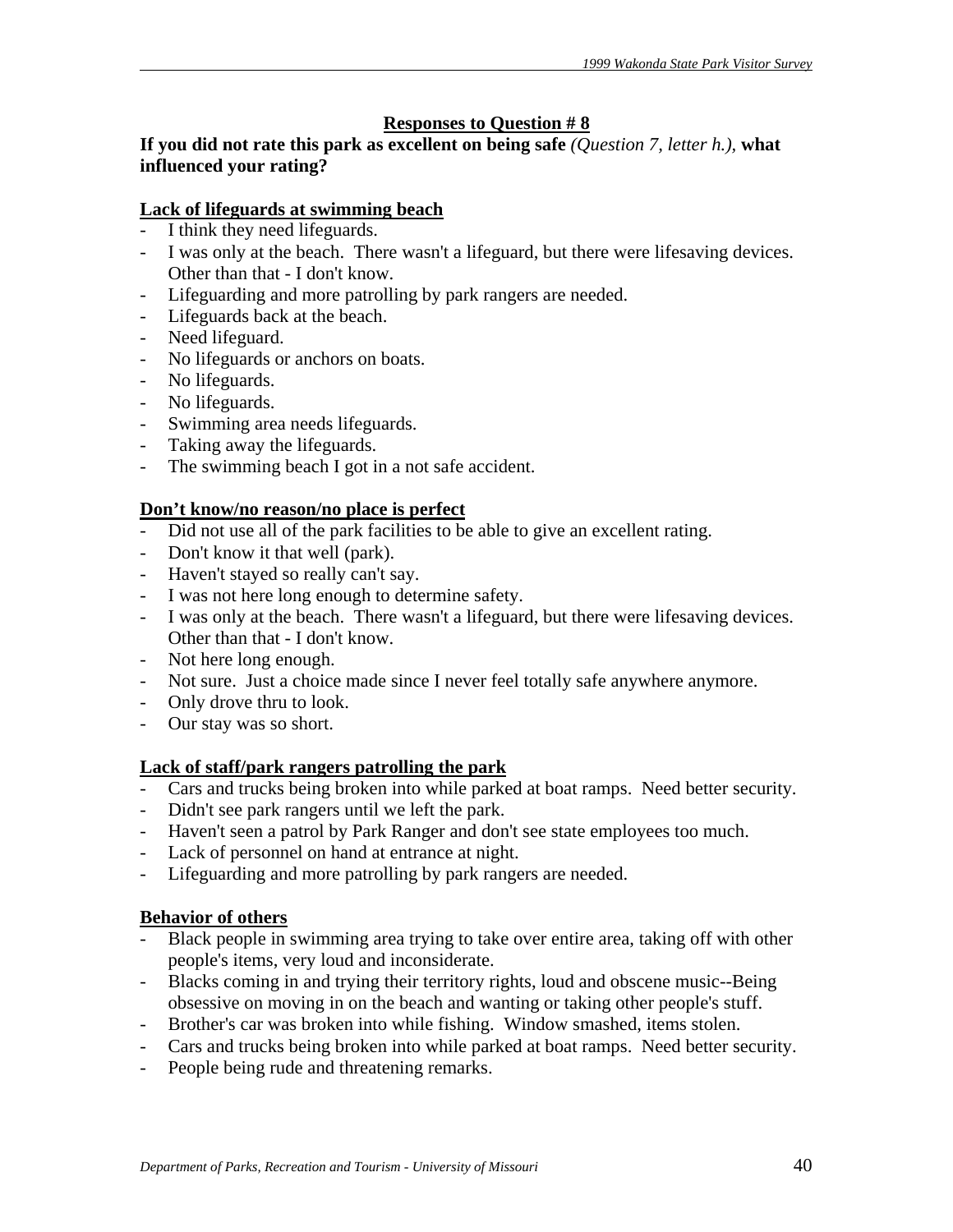# **Steep road edges/no shoulders**

- Narrow roads.
- New black top going to Agate Lake has too much of a drop off.
- Steep road edges.

### **Dangerous traffic/enforce speed limit**

- Need to inforce the speed limit.
- Vehicles going too fast.

#### **Dangerous boat ramps**

- Boat launching on old lake is very poor. Vehicle gets stuck in shallow water!
- Boat launching on old lake is very poor. Vehicle gets stuck in shallow water. Have to wade in. Dangerous.

#### **Lack of lighting**

- Need more lights.
- Not lighted well enough at restroom, can not see the step up.

# **Other**

- Around the shower house, it needs the curb painted. We fell on to it at night.
- Beach is too small.
- No lifeguards or anchors on boats.
- The barbeque pits were too accessible to small children.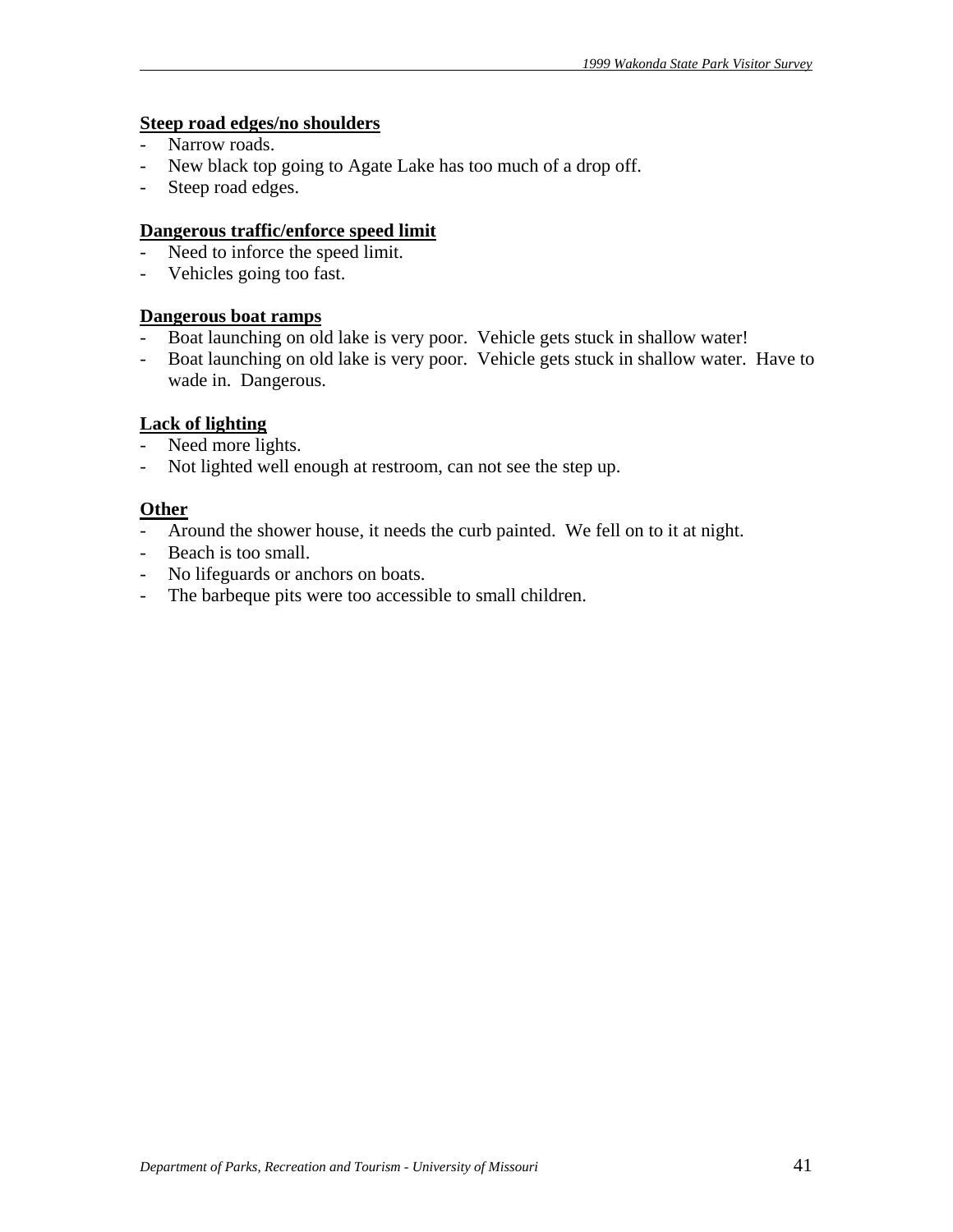**Appendix G. List of Responses for Additional Comments (Q 23)**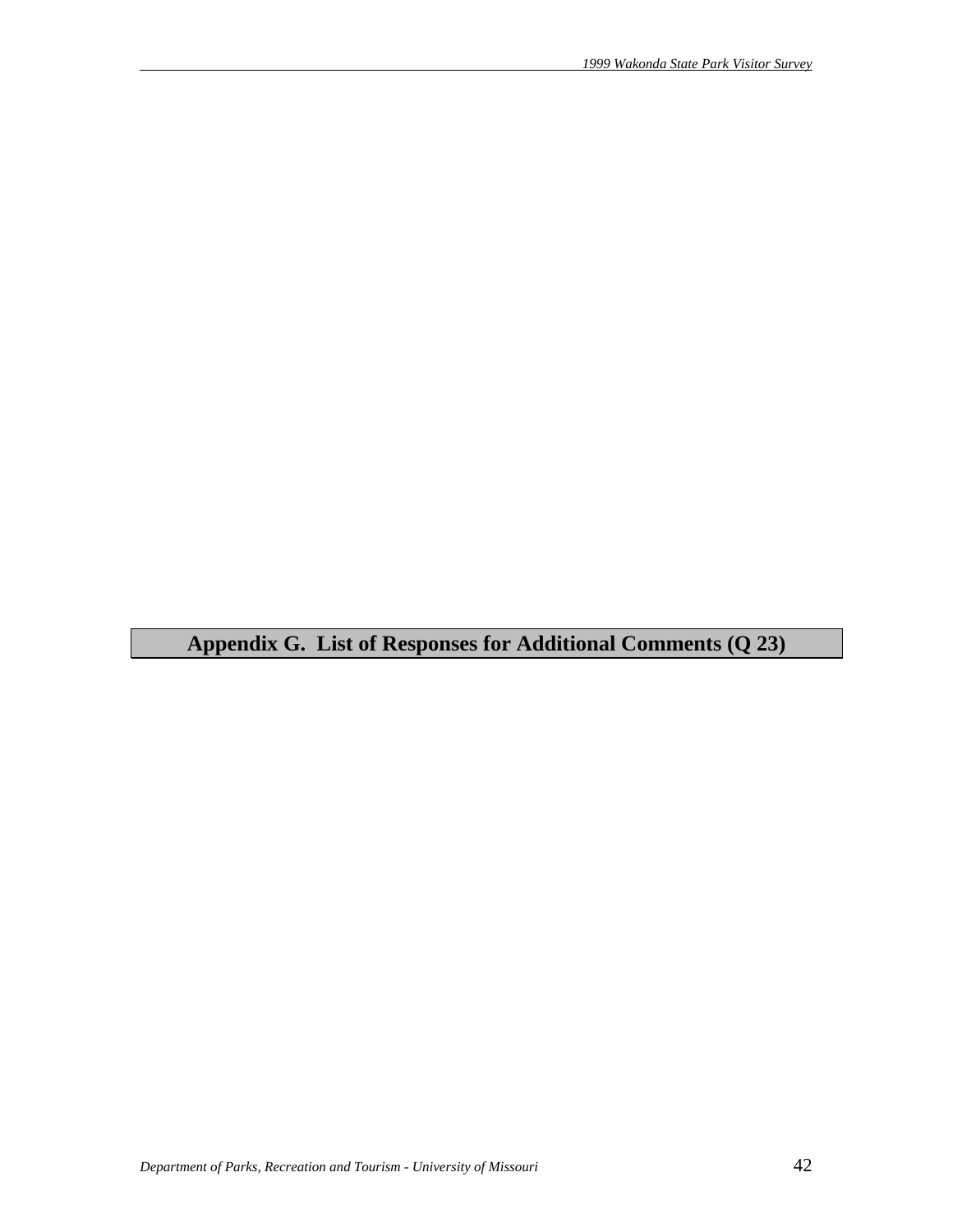# **Responses to Question #23**

**Please write any additional comments about your park visit or suggestions on how the Missouri Department of Natural Resources can make your experience in Wakonda State Park a better one.** 

# **General positive comments**

- All in all, I really enjoy visiting this park. Concession staff is poor.
- Great for walking and bike riding.
- Great looking park!
- Great park. Keep up the good work. State parks are the best.
- Had a very nice swim.
- I came with a friend as a result of an article in the Herald and I was very favorably impressed.
- I did not see the senior's discount sign until me and my husband had paid. I like your park!
- I enjoyed my visit here very much and found the beauty of your park outstanding.
- I read a wonderful letter in the Quincy Herald so I came to see it. Beautiful!
- I think you're doing a great job.
- I'll be back to rent a trailer for 3 or 4 nights. Thanks!
- It's a beautiful park.
- Keep up the good work!
- Love it.
- More electric hook-ups in camping area, and more shower stalls.
- Nice park. Very fun!
- Outstanding ranger!!
- Please improve your launching facility on the old lake and everything will be perfect. Thank you. You have a great park!!
- This park has always been excellent since I was a small child. The concession needs some adult management to look after the kids that work here.
- This park has improved considerably in the last 20 years.
- Very nice site, especially your geese. Take care of the geese.
- We enjoy the swimming beach and come home every weekend. We also like the the concession stand and innertube rentals and picnic area and playgrounds.
- We had a great time, relaxed, and able to go back home refreshed. Thanks!

### **Suggestions about campground/campsites**

- Campsites need more trees, and even bushes. They have little or no privacy, and hardly any shade.
- Campsites need to be leveled from side to side as well as front to rear. Fire places should always be away from the site of trailers. Many trailers have sites that don't have much room. Boat ramps very poor. Had to be pulled out on Wakonda Lake.
- Campsites not level enough for RVs.
- Full hook-ups for waste.
- More electric hook-ups in camping area, and more shower stalls.
- More lighting, running water.
- Need full hook-up for campers.
- Need more electric sites.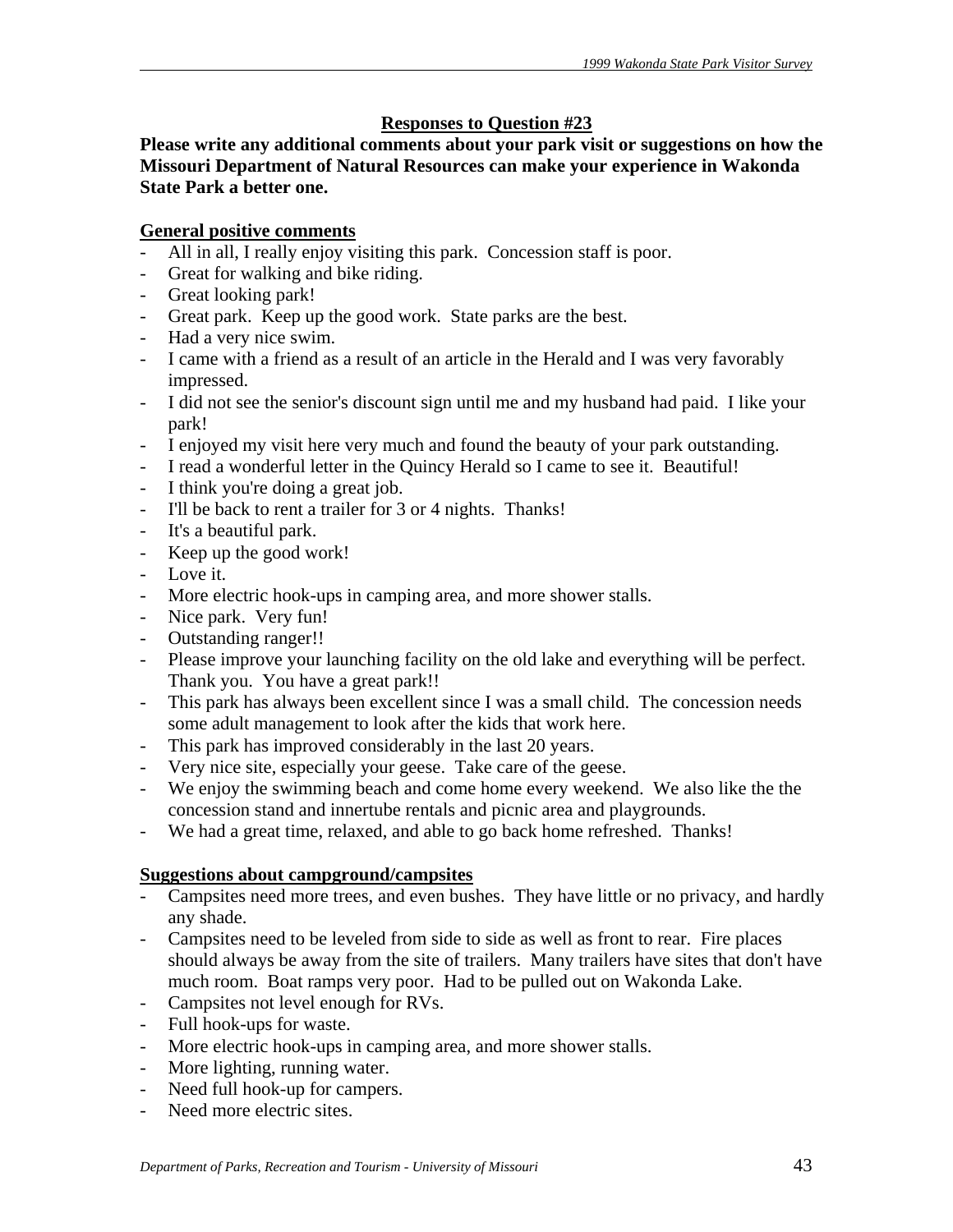- Reserved sites would help and a few more campsites with electric.
- Water hook-up.
- We camped here once and that was the first and last time. I'll walk here everyday though.
- Your campsites need a lot of work on leveling (side to side and front to back). Your boat ramp is very poor. My husband had to be pulled out.

### **Improve or better maintain boat ramps**

- All you really need to improve on is to DEEPEN the launching facility at the old lake.
- Boat ramp is terrible.
- Boat ramp needs a lot of work.
- Boat ramps need repair badly.
- Campsites need to be leveled from side to side as well as front to rear. Fireplaces should always be away from the site of trailers. Many trailers have sites that don't have much room. Boat ramps very poor. Had to be pulled out on Wakonda Lake.
- Fishing ramps need to be black topped.
- Fix boat ramp at Wakonda (ASAP). Improve security patrols for parked vehicles and boat trailers.
- Please improve your launching facility on the old lake and everything will be perfect. Thank you. You have a great park!!
- Somehow fix the boat ramp (dredge, etc.) at Wakonda Lake so you can get a boat in EASILY. It is NOT STEEP or DEEP enough to comfortably put a boat in--This has been a problem since the 60s (my first time here).
- Your campsites need a lot of work on leveling (side to side and front to back). Your boat ramp is very poor. My husband had to be pulled out.

### **Enforce park rules and provide lifeguards**

- Fix boat ramp at Wakonda (ASAP). Improve security patrols for parked vehicles and boat trailers.
- People not staying inside swimming area. Blacks playing loud music and harassing others.
- Regulations should be more closely monitored/enforced about noise levels.
- Should have lifeguards.

### **Comments about concessionaire services**

- All in all, I really enjoy visiting this park. Concession staff is poor.
- Need to put anchors and maybe small motors on rental boats.
- This park has always been excellent since I was a small child. The concession needs some adult management to look after the kids that work here.
- We won't be renting boats anymore until you put anchors back on them.